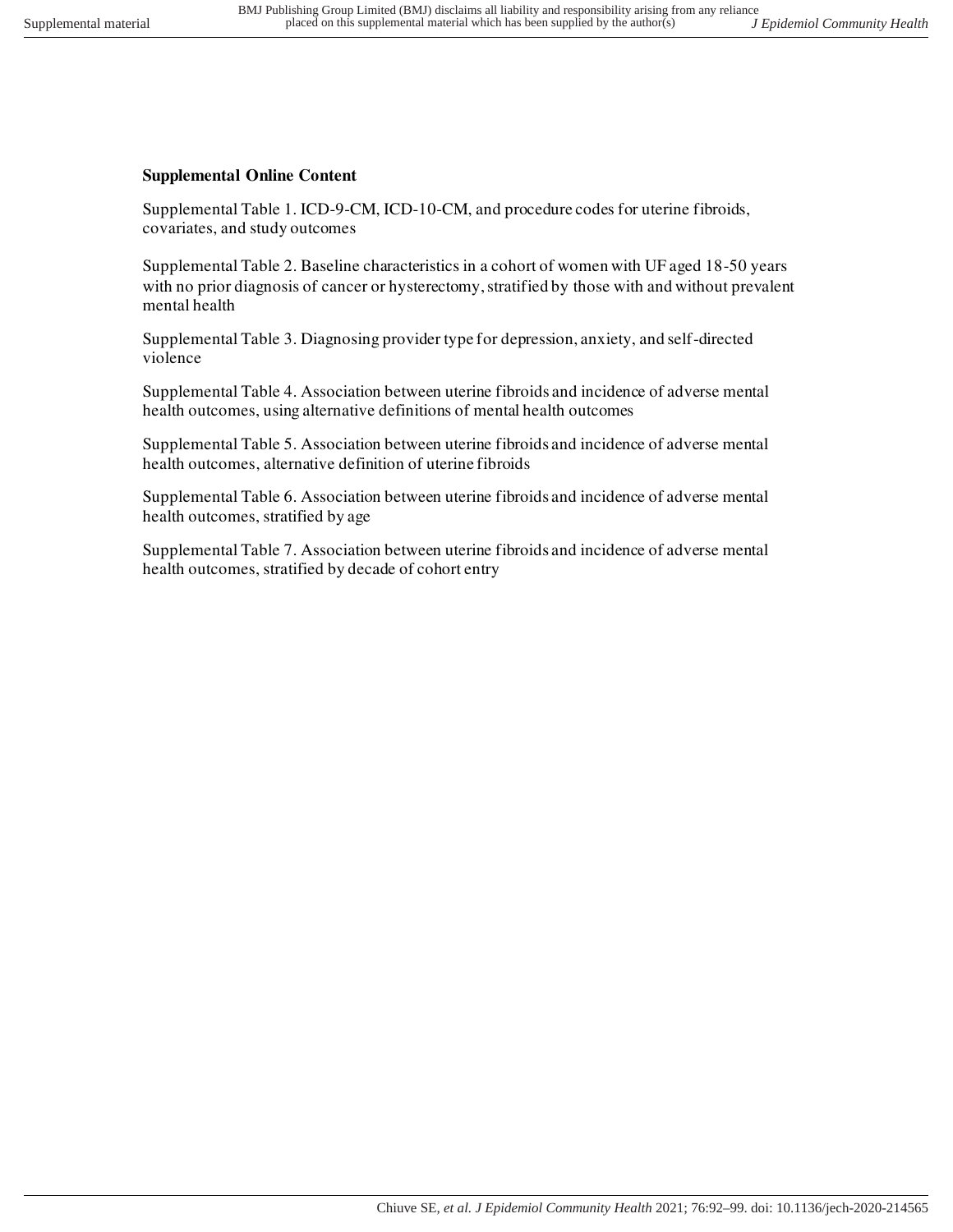Supplemental Table 1. ICD-9-CM, ICD-10-CM, and procedure codes for endometriosis, covariates, and study outcomes

| <b>Measure</b>              | <b>Definition</b>                                                                                                                                                                                                                                                                                                                                                                                                                                |
|-----------------------------|--------------------------------------------------------------------------------------------------------------------------------------------------------------------------------------------------------------------------------------------------------------------------------------------------------------------------------------------------------------------------------------------------------------------------------------------------|
| <b>Exposure</b>             |                                                                                                                                                                                                                                                                                                                                                                                                                                                  |
| <b>Uterine Fibroids</b>     | ICD-9: 218.0, 218.1, 218.2, 218.9                                                                                                                                                                                                                                                                                                                                                                                                                |
|                             | ICD-10: D25.0, D25.1, D25.2, D25.9                                                                                                                                                                                                                                                                                                                                                                                                               |
| Ultra sonography            | CPT/HCPCS: 76830, 76856                                                                                                                                                                                                                                                                                                                                                                                                                          |
| Pelvic MRI                  | ICD-9:793.6                                                                                                                                                                                                                                                                                                                                                                                                                                      |
|                             | ICD-9 Proc: 88.95                                                                                                                                                                                                                                                                                                                                                                                                                                |
|                             | $ICD-10: R93.5$                                                                                                                                                                                                                                                                                                                                                                                                                                  |
|                             | ICD-10 Proc: 8E0WXBH, BR3CY0Z, BR3CYZZ, BR3CZZZ, BR3FY0Z, BR3FYZZ,<br>BR3FZZZ, BW3GY0Z, BW3GYZZ, BW3GZZZ                                                                                                                                                                                                                                                                                                                                         |
|                             | CPT/HCPCS: 72195, 72196, 72197, 74181, 74182, 74183                                                                                                                                                                                                                                                                                                                                                                                              |
| General Medical Exam/Annual | ICD-9: V70, V70.0, V70.3, V70.5, V70.8, V70.9, V72.31                                                                                                                                                                                                                                                                                                                                                                                            |
| Gynecological Visit         | ICD-10: Z00.0, Z00.00, Z00.01, Z01.41, Z01.411, Z01.419                                                                                                                                                                                                                                                                                                                                                                                          |
|                             | CPT/HCPCS: 99386, S0610, S0612, S0613                                                                                                                                                                                                                                                                                                                                                                                                            |
| <b>Outcomes</b>             |                                                                                                                                                                                                                                                                                                                                                                                                                                                  |
| Depression                  | ICD-9: 296.2, 296.3, 298.0, 300.4, 309, 309.0, 309.1, 309.28, 311, 296.20, 296.21,<br>296.22, 296.23, 296.24, 296.25, 296.26, 296.30, 296.31, 296.32, 296.33, 296.34,<br>296.35, 296.36                                                                                                                                                                                                                                                          |
|                             | ICD-10: F32, F32.0, F32.1, F32.2, F32.3, F32.4, F32.5, F32.8, F32.9, F33, F33.0,<br>F33.1, F33.2, F33.3, F33.4, F33.40, F33.41, F33.42, F33.8, F33.9, F34.1                                                                                                                                                                                                                                                                                      |
| Anxiety                     | ICD-9: 300.00, 300.02, 300.0, 293.84, 300.3, 308.3, 309.8, 300, 300.01, 300.09,<br>309.81, 309.82, 309.83, 309.89, 309.21, 309.24, 309.28                                                                                                                                                                                                                                                                                                        |
|                             | ICD-10: F41.1, F41, F41.0, F41.3, F41.8, F41.9, F43.0, F43.10, F43.12, F43.22,<br>F43.23, F43.8                                                                                                                                                                                                                                                                                                                                                  |
| Self-Directed Violence      | Suicidal behavior, intentional self-inflicted injury or self harm                                                                                                                                                                                                                                                                                                                                                                                |
|                             | ICD-9: E950, E950.0, E950.1, E950.2, E950.3, E950.4, E950.5, E950.6, E950.7,<br>E950.8, E950.9, E951, E951.0, E951.1, E951.8, E952, E952.0, E952.1, E952.8,<br>E952.9, E953, E953.0, E953.1, E953.8, E953.9, E954, E955, E955.0, E955.1, E955.2,<br>E955.3, E955.4, E955.5, E955.6, E955.7, E955.9, E956, E957, E957.0, E957.1,<br>E957.2, E957.9, E958, E958.0, E958.1, E958.2, E958.3, E958.4, E958.5, E958.6,<br>E958.7, E958.8, E958.9, E959 |
|                             | ICD-10: T14.91, T36.1X2, T36.7X2, T42.2X2, T42.2X2A, T42.2X2D, T42.2X2S,<br>T42.3X2, T42.3X2A, T42.3X2D, T42.3X2S, T42.4X2, T42.4X2A, T42.4X2D,<br>T42.4X2S, X71.0XXA, X71.1XXA, X71.2, X71.3XXA, X71.8XXA, X71.9XXA,                                                                                                                                                                                                                            |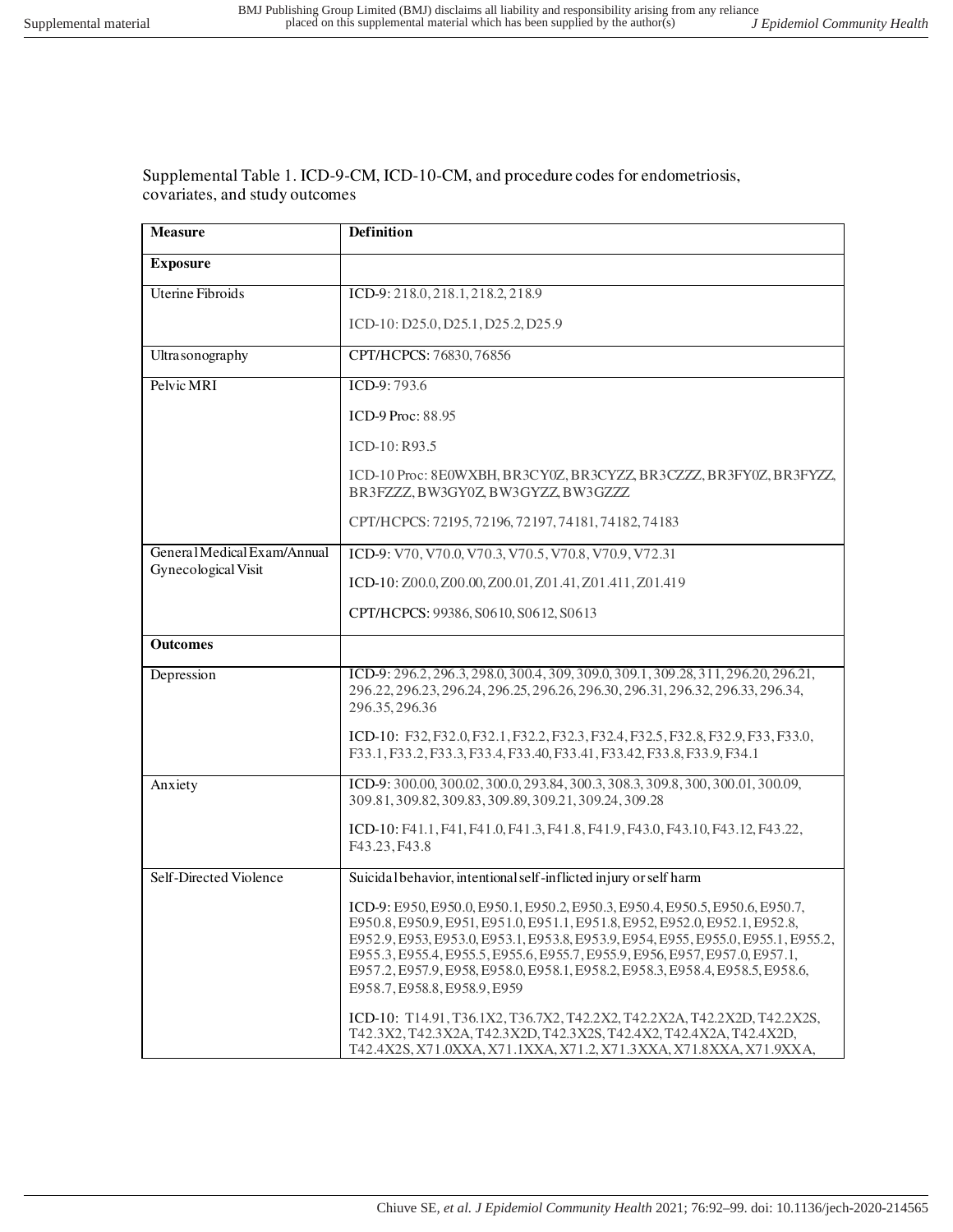| <b>Measure</b>                 | <b>Definition</b>                                                                                                                                                                                                                                                                                                                                                                                                                                                                                                                                                                                                                                                                                                                          |
|--------------------------------|--------------------------------------------------------------------------------------------------------------------------------------------------------------------------------------------------------------------------------------------------------------------------------------------------------------------------------------------------------------------------------------------------------------------------------------------------------------------------------------------------------------------------------------------------------------------------------------------------------------------------------------------------------------------------------------------------------------------------------------------|
|                                | X72.XXXA, X72.XXXD, X72.XXXS, X73.0XXA, X73.0XXD, X73.0XXS, X73.1,<br>X73.1XXA, X73.2XXA, X73.2XXD, X73.8XXA, X73.8XXS, X73.9XXA,<br>X73.9XXD, X74.01XA, X74.01XS, X74.02XA, X74.09XA, X74.8XXA, X74.8XXD,<br>X74.9XXA, X74.9XXD, X74.9XXS, X75, X76.XXXA, X76.XXXD, X76.XXXS,<br>X77.1XXA, X77.2XXA, X77.3XXA, X77.8XXA, X77.9XXA, X77.9XXD, X78,<br>X78.0, X78.0XXA, X78.0XXD, X78.0XXS, X78.1XXA, X78.1XXD, X78.1XXS,<br>X78.2XXA, X78.8XXA, X78.8XXD, X78.8XXS, X78.9XXA, X78.9XXD,<br>X78.9XXS, X79.XXXA, X79.XXXD, X79.XXXS, X80.XXXA, X80.XXXD,<br>X81.0XXA, X81.0XXS, X81.1XXA, X81.8XXA, X82.0XXA, X82.0XXD,<br>X82.2XXA, X82.8XXA, X82.8XXD, X82.8XXS, X83.0XXA, X83.2XXA,<br>X83.8XXA, X83.8XXD, X83.8XXS, Z91.5                |
|                                | Suicidal ideation                                                                                                                                                                                                                                                                                                                                                                                                                                                                                                                                                                                                                                                                                                                          |
|                                | ICD-9: V62.84                                                                                                                                                                                                                                                                                                                                                                                                                                                                                                                                                                                                                                                                                                                              |
|                                | ICD-10: R45.851                                                                                                                                                                                                                                                                                                                                                                                                                                                                                                                                                                                                                                                                                                                            |
| Anti-depressant medication use | AHFSC Therapeutic Category: 281604, 28160412, 28160416, 28160420, 28160424,<br>28160428, 28160492                                                                                                                                                                                                                                                                                                                                                                                                                                                                                                                                                                                                                                          |
|                                | NDC Generic Name: AMITRIPTYLINE HCL, AMITRIPTYLINE<br>HCL/CHLORDIAZEPOXIDE, AMOXAPINE, CITALOPRAMHYDROBROMIDE,<br>DESIPRAMINE HCL, DESVENLAFAXINE, DESVENLAFAXINE FUMARATE,<br>DESVENLAFAXINE SUCCINATE, DOXEPIN HCL, DULOXETINE HCL,<br>ESCITALOPRAMOXALATE, FLUOXETINE, FLUOXETINE HCL,<br>FLUVOXAMINE MALEATE, IMIPRAMINE HCL, IMIPRAMINE PAMOATE,<br>LEVOMILNACIPRANHCL, MAPROTILINEHCL, NORTRIPTYLINEHCL,<br>PAROXETINE HCL, PAROXETINEMESYLATE,<br>PERPHENAZINE/AMITRIPTYLINE HCL, PROTRIPTYLINE HCL, SERTRALINE<br>HCL, TRIMIPRAMINE MALEATE, VENLAFAXINEHCL, VILAZODONE HCL,<br>BUPROPION HCL, MIRTAZAPINE, NEFAZODONE HCL, PHENELZINE<br>SULFATE, TRANYLCYPROMINE SULFATE, TRAZODONE HCL,<br><b>ISOCARBOXAZID</b>                 |
|                                | NDC Brand Name: ETRAFON 2-10, ETRAFON 2-25, TRIAVIL 10-2, TRIAVIL 2-<br>10, TRIAVIL 2-25, TRIAVIL 25-2, TRIAVIL 25-4, TRIAVIL 4-10, TRIAVIL 4-25,<br>TRIAVIL 4-50, LUVOX, LUVOX CR, ELAVIL, ENDEP, VANATRIP,<br>LIMBITROL, LIMBITROLDS, ASENDIN, APLENZIN, BUPROBAN, FORFIVO<br>XL, WELLBUTRIN, WELLBUTRIN SR, WELLBUTRIN XL, ZYBAN,<br>BUDEPRION SR, BUDEPRION XL, CELEXA, CITALOPRAM, NORPRAMIN,<br>KHEDEZLA, PRISTIQ, SINEQUAN, SILENOR, ZONALON, ADAPIN,<br>CYMBALTA, IRENKA, LEXAPRO, RAPIFLUX, PROZAC, PROZAC WEEKLY,<br>SARAFEM, FETZIMA, LUDIOMIL, REMERON, SERZONE, AVENTYL HCL,<br>PAMELOR, SYMBYAX, PAXIL, PAXIL CR, PEXEVA, NARDIL, VIVACTIL,<br>ZOLOFT, PARNATE, DESYREL, SURMONTIL, EFFEXOR, EFFEXOR XR,<br>VIIBRYD, MARPLAN |
| Anti-anxiety medication use    | NDC Generic Name: ALPRAZOLAM, ATENOLOL, CHLORDIAZEPOXIDE,<br>CLONAZEPAM, DIAZEPAM, ESCITALOPRAM OXALATE, FLUOXETINE,<br>GABAPENTIN, LORAZEPAM, OXAZEPAM, PREGABALIN, AMITRIPTYLINE<br>HCL/CHLORDIAZEPOXIDE, PROPRANOLOL HCL, SERTRALINE HCL,<br>TRANYLCYPROMINE SULFATE, VENLAFAXINE HCL, AMITRIPTYLINE                                                                                                                                                                                                                                                                                                                                                                                                                                    |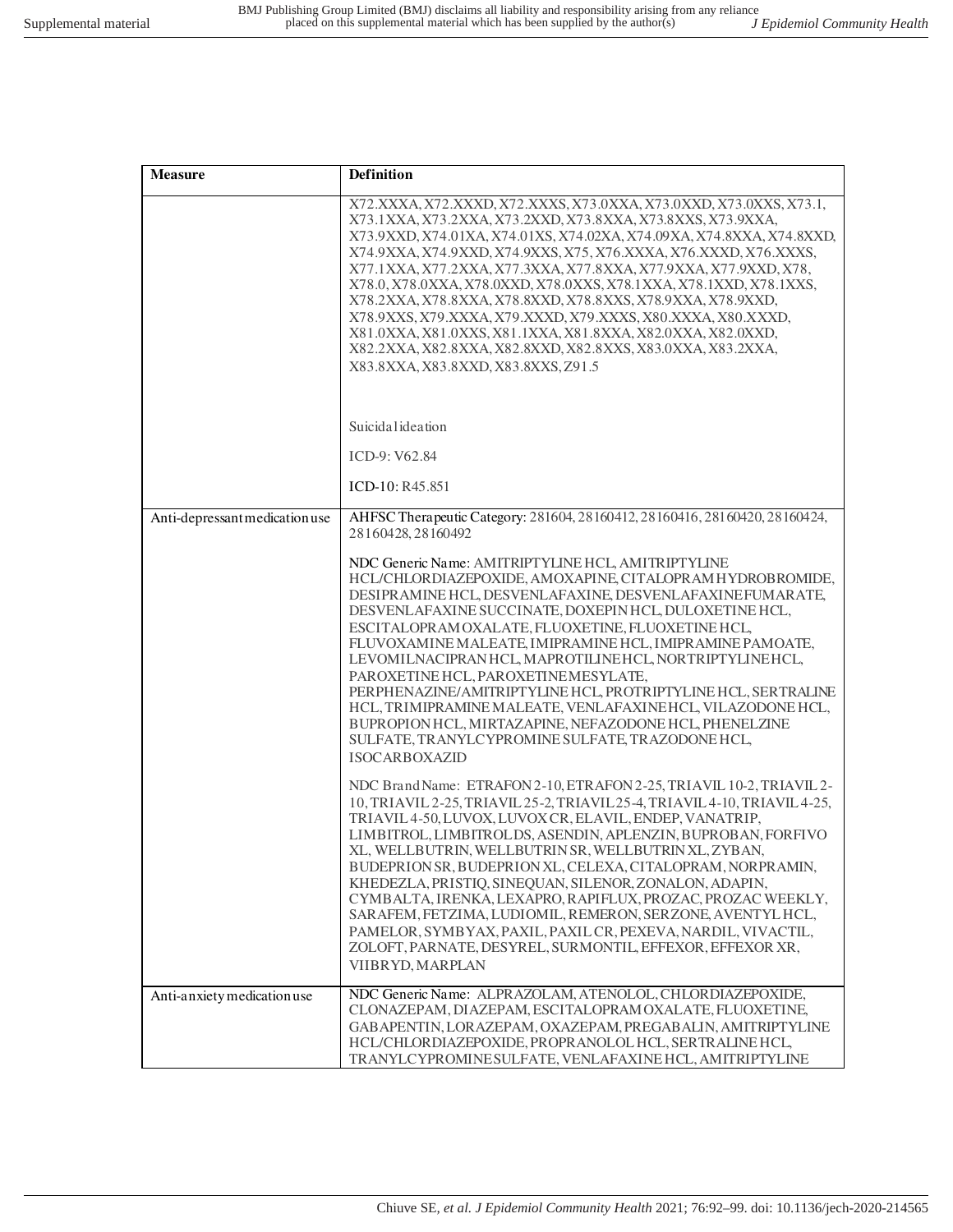| <b>Measure</b>                                    | <b>Definition</b>                                                                                                                                                                                                                                                                                                                                                                                                                                                                                                                                                                                                                                           |
|---------------------------------------------------|-------------------------------------------------------------------------------------------------------------------------------------------------------------------------------------------------------------------------------------------------------------------------------------------------------------------------------------------------------------------------------------------------------------------------------------------------------------------------------------------------------------------------------------------------------------------------------------------------------------------------------------------------------------|
|                                                   | HCL, BUSPIRONE HCL, CHLORAL HYDRATE, CLOMIPRAMINE HCL,<br>CLORAZEPATE DIPOTASSIUM, DESIPRAMINEHCL, HYDROXYZINEHCL,<br>IMIPRAMINE HCL, NORTRIPTYLINE HCL, PAROXETINE HCL, PAROXETINE<br>MESYLATE, PHENELZINE SULFATE                                                                                                                                                                                                                                                                                                                                                                                                                                         |
|                                                   | NDC Brand Name: ANAFRANIL, ATIVAN, BUSPAR, EFFEXOR, INDERAL,<br>KLONOPIN, LEXAPRO, LIBRIUM, LYRICA, NARDIL, NEURONTIN,<br>NORPRAMIN, PAMELOR, PARNATE, PAXIL, PROZAC, SERAX, TENORMIN,<br>TOFRANIL, VALIUM, XANAX, ZOLOFT, XANAX XR, RAPIFLUX, PROZAC<br>WEEKLY, SARAFEM, LORAZEPAM INTENSOL, ENDEP, VANATRIP,<br>LIMBITROL, LIMBITROLDS, VANSPAR, AQUACHLORAL, NOCTEC,<br>TRANXENE T-TAB, TRANXENE-T, VISTARIL, VISTARIL IM, HYZINE,<br>VISTAJECT, REZINE, TOFRANIL-PM, AVENTYL HCL, PAXIL CR                                                                                                                                                              |
| <b>Procedures</b>                                 |                                                                                                                                                                                                                                                                                                                                                                                                                                                                                                                                                                                                                                                             |
| Hysterectomy                                      | ICD-10 Proc: 0UT04ZZ, 0UT14ZZ, 0UT24ZZ, 0UT44ZZ, 0UT54ZZ, 0UT64ZZ,<br>0UT74ZZ, 0UT94ZZ, 0UT07ZZ, 0UT08ZZ, 0UT17ZZ, 0UT18ZZ, 0UT27ZZ,<br>0UT28ZZ, 0UT40ZZ, 0UT50ZZ, 0UT60ZZ, 0UT70ZZ, 0UT90ZZ, 0UT0FZZ,<br>0UT1FZZ, 0UT2FZZ, 0UT5FZZ, 0UT6FZZ, 0UT7FZZ, 0UT9FZZ, 0UTC4ZZ,<br>0UT47ZZ, 0UT57ZZ, 0UT58ZZ, 0UT67ZZ, 0UT68ZZ, 0UT77ZZ, 0UT78ZZ,<br>0UT97ZZ<br>CPT/HCPCS: 58150, 58152, 58180, 58200, 58210, 58240, 58260, 58262, 58263,<br>58267, 58270, 58275, 58280, 58285, 58290, 58291, 58292, 58293, 58294, 58541,<br>58542, 58543, 58544, 58550, 58552, 58553, 58554, 58570, 58571, 58572, 58573,<br>58953, 58954, 58956, 68.4, 68.51, 68.61, S2078, 56308 |
| Myomectomy                                        | CPT/HCPCS: 58146, 58546, 58140, 58145, 58545, 58561                                                                                                                                                                                                                                                                                                                                                                                                                                                                                                                                                                                                         |
| Uterine Artery Embolization                       | ICD-9 Proc: 68.24, 68.25                                                                                                                                                                                                                                                                                                                                                                                                                                                                                                                                                                                                                                    |
|                                                   | ICD-10 Proc: 04LE0DT, 04LE3DT, 04LE4DT, 04LF0DU, 04LF3DU, 04LF4DU,<br>04LE0CT, 04LE0ZT, 04LE3CT, 04LE3ZT, 04LE4CT, 04LE4ZT, 04LF0CU,<br>04LF0ZU, 04LF3CU, 04LF3ZU, 04LF4CU, 04LF4ZU                                                                                                                                                                                                                                                                                                                                                                                                                                                                         |
| <b>Covariates</b>                                 |                                                                                                                                                                                                                                                                                                                                                                                                                                                                                                                                                                                                                                                             |
| <b>Encounter with a mental</b><br>health provider | NUCC Taxonomy Code: 103GC0700X, 103TP2700X, 103TE1100X, 102X00000X,<br>103TH0004X, 103TM1800X, 103TR0400X, 103TF0000X, 103TF0200X,<br>103TP2701X, 163WP0807X, 103TP0016X, 103TP0814X, 103TA0700X,<br>103TH0100X, 101YS0200X, 2084P0802X, 101YP1600X, 103TA0400X,<br>1041S0200X, 103TS0200X, 364SP0809X, 364SP0808X, 102L00000X,<br>163WP0809X, 261QM0850X, 103TB0200X, 163WP0808X, 103TC2200X,<br>261QM0801X, 103TC1900X, 103G00000X, 2084P0804X, 363LP0808X,<br>251 S00000X, 103 K00000X, 101 YA0400X, 101 Y00000X, 104 100000X,<br>106H00000X, 103T00000X, 103TC0700X, 2084P0800X, 101YP2500X,<br>101YM0800X, 1041C0700X                                  |
| <b>Symptoms</b>                                   |                                                                                                                                                                                                                                                                                                                                                                                                                                                                                                                                                                                                                                                             |
| Heavy Menstrual Bleeding                          | ICD-9: 626.2, 626.8, 626.9, 627.0                                                                                                                                                                                                                                                                                                                                                                                                                                                                                                                                                                                                                           |
|                                                   | ICD-10: N92.0, N92.1, N92.4                                                                                                                                                                                                                                                                                                                                                                                                                                                                                                                                                                                                                                 |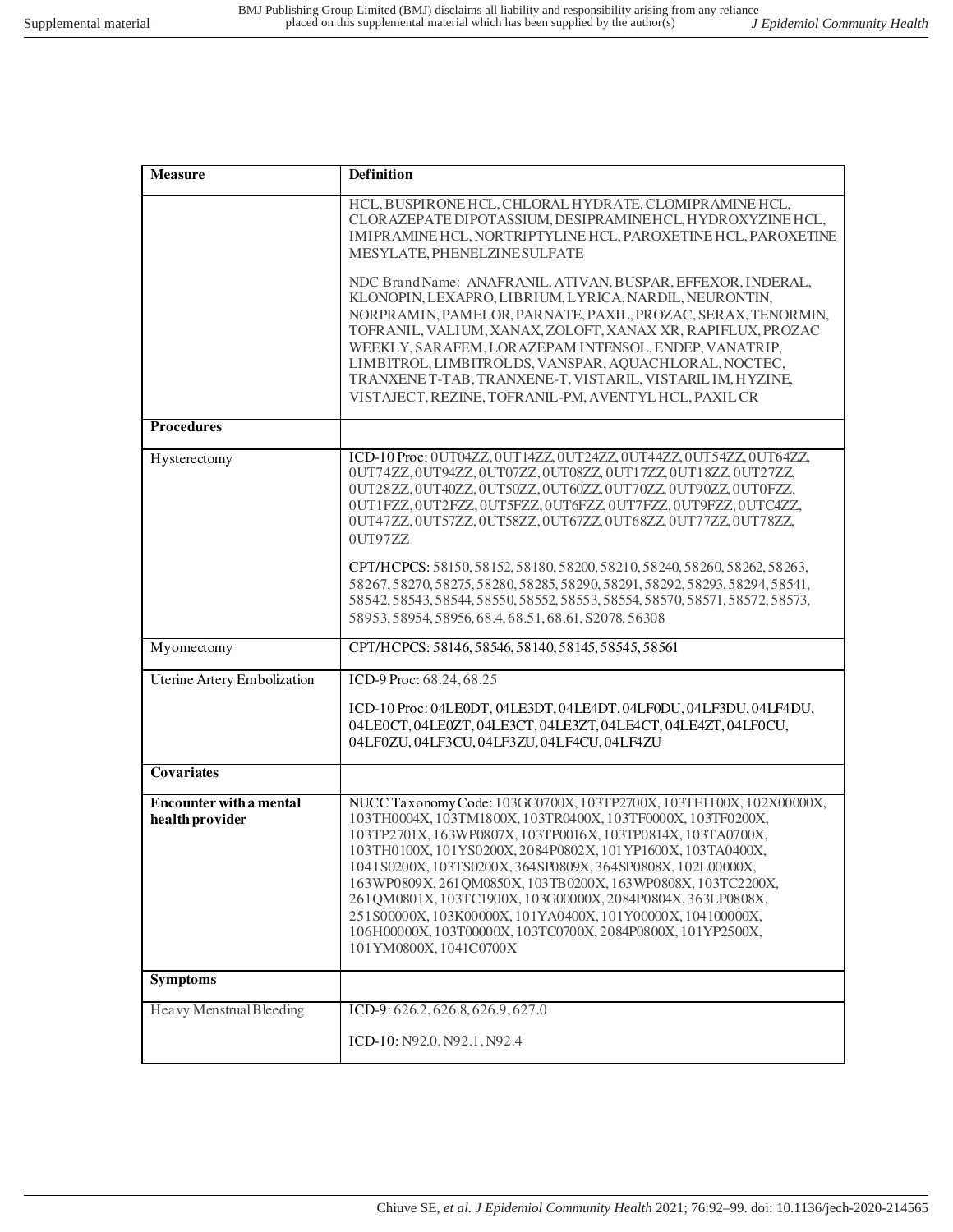| <b>Measure</b>              | <b>Definition</b>                                                                                                                                                                                                                                                                                                                                                                                                                                                                                                                                                                                                                                                                                                                                                                                                                                                                                                                                                                                                                                                                                                                                                                                                                                                                                                                                                                                                                                                                                                                                                                                                               |
|-----------------------------|---------------------------------------------------------------------------------------------------------------------------------------------------------------------------------------------------------------------------------------------------------------------------------------------------------------------------------------------------------------------------------------------------------------------------------------------------------------------------------------------------------------------------------------------------------------------------------------------------------------------------------------------------------------------------------------------------------------------------------------------------------------------------------------------------------------------------------------------------------------------------------------------------------------------------------------------------------------------------------------------------------------------------------------------------------------------------------------------------------------------------------------------------------------------------------------------------------------------------------------------------------------------------------------------------------------------------------------------------------------------------------------------------------------------------------------------------------------------------------------------------------------------------------------------------------------------------------------------------------------------------------|
| Anemia or Blood Transfusion | ICD-9: 280.0, 280.00, 280.01, 280.02, 280.03, 280.04, 280.05, 280.06, 280.07,<br>280.08, 280.09, 280.0Y, 999.62, E876.0, 999.6, 999.61, 999.63, 999.69, 999.8,<br>999.89, 999.83, 999.84, 999.85                                                                                                                                                                                                                                                                                                                                                                                                                                                                                                                                                                                                                                                                                                                                                                                                                                                                                                                                                                                                                                                                                                                                                                                                                                                                                                                                                                                                                                |
|                             | ICD-9 Proc: 99.06, 99, 99.02, 99.04, 99.07, 99.03, 99.05, 99.08                                                                                                                                                                                                                                                                                                                                                                                                                                                                                                                                                                                                                                                                                                                                                                                                                                                                                                                                                                                                                                                                                                                                                                                                                                                                                                                                                                                                                                                                                                                                                                 |
|                             | ICD-10: D50.0, D50.8, D50.9, D62, D63.8, T80.911A, T80.919A, T80.310A,<br>T80.311A, T80.39XA, T80.89XA, T80.319A, T80.30XA, T80.910A, T80.92XA,<br>Y65.0                                                                                                                                                                                                                                                                                                                                                                                                                                                                                                                                                                                                                                                                                                                                                                                                                                                                                                                                                                                                                                                                                                                                                                                                                                                                                                                                                                                                                                                                        |
|                             | ICD-10 Proc: 30233R1, 30240M1, 30240N1, 30240P1, 30240R1, 30240T1, 30243R1,<br>30250P1, 30253L1, 30260T1, 30263M1, 30233M1, 30240K1, 30240L1, 30243P1,<br>30250H1, 30250K1, 30253K1, 30253T1, 30260M1, 30260N1, 30260P1, 30263P1,<br>30233L1, 30240H1, 30240J1, 30243K1, 30243L1, 30243N1, 30250L1, 30250T1,<br>30253N1, 30260L1, 30263N1, 30263T1, 30230H1, 30230N1, 30230P1, 30233P1,<br>30233T1, 30243H1, 30243T1, 30250M1, 30253H1, 30253M1, 30253R1, 30260H1,<br>30263K1, 30230R1, 30233H1, 30233K1, 30233N1, 30243M1, 30250N1, 30250R1,<br>30253P1, 30260K1, 30260R1, 30263H1, 30263L1, 30263R1                                                                                                                                                                                                                                                                                                                                                                                                                                                                                                                                                                                                                                                                                                                                                                                                                                                                                                                                                                                                                           |
|                             | CPT/HCPCS: 36430                                                                                                                                                                                                                                                                                                                                                                                                                                                                                                                                                                                                                                                                                                                                                                                                                                                                                                                                                                                                                                                                                                                                                                                                                                                                                                                                                                                                                                                                                                                                                                                                                |
| Dysmenorrhea                | ICD-9: $625.3$                                                                                                                                                                                                                                                                                                                                                                                                                                                                                                                                                                                                                                                                                                                                                                                                                                                                                                                                                                                                                                                                                                                                                                                                                                                                                                                                                                                                                                                                                                                                                                                                                  |
|                             | ICD-10: N94.6                                                                                                                                                                                                                                                                                                                                                                                                                                                                                                                                                                                                                                                                                                                                                                                                                                                                                                                                                                                                                                                                                                                                                                                                                                                                                                                                                                                                                                                                                                                                                                                                                   |
| Dyspareunia                 | ICD-9: $625.0$                                                                                                                                                                                                                                                                                                                                                                                                                                                                                                                                                                                                                                                                                                                                                                                                                                                                                                                                                                                                                                                                                                                                                                                                                                                                                                                                                                                                                                                                                                                                                                                                                  |
|                             | ICD-10: N94.1                                                                                                                                                                                                                                                                                                                                                                                                                                                                                                                                                                                                                                                                                                                                                                                                                                                                                                                                                                                                                                                                                                                                                                                                                                                                                                                                                                                                                                                                                                                                                                                                                   |
| Pelvic Pain                 | ICD-9: 625.8, 625.9, 789.00, 789.01, 789.02, 789.03, 789.04, 789.05, 789.06, 789.07,<br>789.09                                                                                                                                                                                                                                                                                                                                                                                                                                                                                                                                                                                                                                                                                                                                                                                                                                                                                                                                                                                                                                                                                                                                                                                                                                                                                                                                                                                                                                                                                                                                  |
|                             | ICD-10: N94.89, R10.10, R10.11, R10.12, R10.13, R10.2, R10.30, R10.31, R10.32,<br>R10.33, R10.84, R10.9                                                                                                                                                                                                                                                                                                                                                                                                                                                                                                                                                                                                                                                                                                                                                                                                                                                                                                                                                                                                                                                                                                                                                                                                                                                                                                                                                                                                                                                                                                                         |
| <b>Medical conditions</b>   |                                                                                                                                                                                                                                                                                                                                                                                                                                                                                                                                                                                                                                                                                                                                                                                                                                                                                                                                                                                                                                                                                                                                                                                                                                                                                                                                                                                                                                                                                                                                                                                                                                 |
| Pregnancy                   | ICD-9: 630, 631, 631.0, 631.8, 632, 633, 633.0, 633.00, 633.01, 633.1, 633.10,<br>633.11, 633.2, 633.20, 633.21, 633.8, 633.80, 633.81, 633.9, 633.90, 633.91, 634,<br>634.0, 634.00, 634.01, 634.02, 634.1, 634.10, 634.11, 634.12, 634.2, 634.20, 634.21,<br>634.22, 634.3, 634.30, 634.31, 634.32, 634.4, 634.40, 634.41, 634.42, 634.5, 634.50,<br>634.51, 634.52, 634.6, 634.60, 634.61, 634.62, 634.7, 634.70, 634.71, 634.72, 634.8,<br>634.80, 634.81, 634.82, 634.9, 634.90, 634.91, 634.92, 635, 635.0, 635.00, 635.01,<br>635.02, 635.1, 635.10, 635.11, 635.12, 635.2, 635.20, 635.21, 635.22, 635.3, 635.30,<br>635.31, 635.32, 635.4, 635.40, 635.41, 635.42, 635.5, 635.50, 635.51, 635.52, 635.6,<br>635.60, 635.61, 635.62, 635.7, 635.70, 635.71, 635.72, 635.8, 635.80, 635.81, 635.82,<br>635.9, 635.90, 635.91, 635.92, 636, 636.0, 636.00, 636.01, 636.02, 636.1, 636.10,<br>636.11, 636.12, 636.2, 636.20, 636.21, 636.22, 636.3, 636.30, 636.31, 636.32, 636.4,<br>636.40, 636.41, 636.42, 636.5, 636.50, 636.51, 636.52, 636.6, 636.60, 636.61, 636.62,<br>636.7, 636.70, 636.71, 636.72, 636.8, 636.80, 636.81, 636.82, 636.9, 636.90, 636.91,<br>636.92, 637, 637.0, 637.00, 637.01, 637.02, 637.1, 637.10, 637.11, 637.12, 637.2,<br>637.20, 637.21, 637.22, 637.3, 637.30, 637.31, 637.32, 637.4, 637.40, 637.41, 637.42,<br>637.5, 637.50, 637.51, 637.52, 637.6, 637.60, 637.61, 637.62, 637.7, 637.70, 637.71,<br>637.72, 637.8, 637.80, 637.81, 637.82, 637.9, 637.90, 637.91, 637.92, 638, 638.0,<br>638.1, 638.2, 638.3, 638.4, 638.5, 638.6, 638.7, 638.8, 638.9, 639, 639.0, 639.1, 639.2, |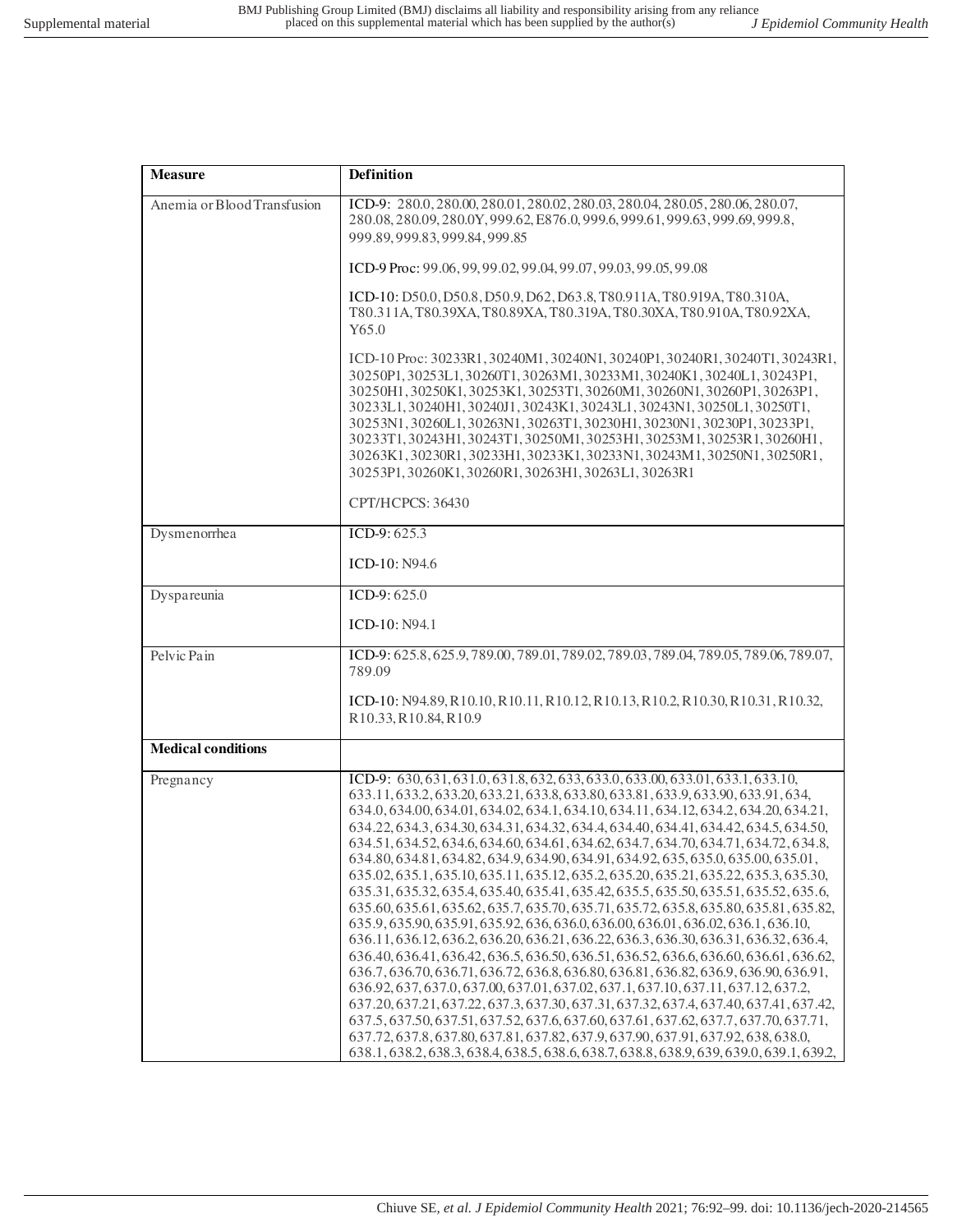| <b>Measure</b> | <b>Definition</b>                                                                                                                                                              |
|----------------|--------------------------------------------------------------------------------------------------------------------------------------------------------------------------------|
|                | 639.3, 639.4, 639.5, 639.6, 639.8, 639.9, 640, 640.0, 640.00, 640.01, 640.03, 640.8,                                                                                           |
|                | 640.80, 640.81, 640.83, 640.9, 640.90, 640.91, 640.93, 641, 641.0, 641.00, 641.01,                                                                                             |
|                | 641.03, 641.1, 641.10, 641.11, 641.13, 641.2, 641.20, 641.21, 641.23, 641.3, 641.30,                                                                                           |
|                | 641.31, 641.33, 641.8, 641.80, 641.81, 641.83, 641.9, 641.90, 641.91, 641.93, 642,                                                                                             |
|                | 642.0, 642.00, 642.01, 642.02, 642.03, 642.04, 642.1, 642.10, 642.11, 642.12, 642.13,                                                                                          |
|                | 642.14, 642.2, 642.20, 642.21, 642.22, 642.23, 642.24, 642.3, 642.30, 642.31, 642.32,                                                                                          |
|                | 642.33, 642.34, 642.4, 642.40, 642.41, 642.42, 642.43, 642.44, 642.5, 642.50, 642.51,                                                                                          |
|                | 642.52, 642.53, 642.54, 642.6, 642.60, 642.61, 642.62, 642.63, 642.64, 642.7, 642.70,                                                                                          |
|                | 642.71, 642.72, 642.73, 642.74, 642.9, 642.90, 642.91, 642.92, 642.93, 642.94, 643,                                                                                            |
|                | 643.0, 643.00, 643.01, 643.03, 643.1, 643.10, 643.11, 643.13, 643.2, 643.20, 643.21,                                                                                           |
|                | 643.23, 643.8, 643.80, 643.81, 643.83, 643.9, 643.90, 643.91, 643.93, 644, 644.0,                                                                                              |
|                | 644.00, 644.03, 644.1, 644.10, 644.13, 644.2, 644.20, 644.21, 645, 645.1, 645.10,                                                                                              |
|                | 645.11, 645.13, 645.2, 645.20, 645.21, 645.23, 646, 646.0, 646.00, 646.01, 646.03,                                                                                             |
|                | 646.1, 646.10, 646.11, 646.12, 646.13, 646.14, 646.2, 646.20, 646.21, 646.22, 646.23,                                                                                          |
|                | 646.24, 646.3, 646.30, 646.31, 646.33, 646.4, 646.40, 646.41, 646.42, 646.43, 646.44,                                                                                          |
|                | 646.5, 646.50, 646.51, 646.52, 646.53, 646.54, 646.6, 646.60, 646.61, 646.62, 646.63,                                                                                          |
|                | 646.64, 646.7, 646.70, 646.71, 646.73, 646.8, 646.80, 646.81, 646.82, 646.83, 646.84,                                                                                          |
|                | 646.9, 646.90, 646.91, 646.93, 647, 647.0, 647.00, 647.01, 647.02, 647.03, 647.04,                                                                                             |
|                | 647.1, 647.10, 647.11, 647.12, 647.13, 647.14, 647.2, 647.20, 647.21, 647.22, 647.23,                                                                                          |
|                | 647.24, 647.3, 647.30, 647.31, 647.32, 647.33, 647.34, 647.4, 647.40, 647.41, 647.42,                                                                                          |
|                | 647.43, 647.54, 647.50, 647.51, 647.52, 647.53, 647.54, 647.6, 647.60, 647.61,                                                                                                 |
|                | 647.62, 647.63, 647.64, 647.8, 647.80, 647.81, 647.82, 647.83, 647.84, 647.9, 647.90,                                                                                          |
|                | 647.91, 647.92, 647.93, 647.94, 648, 648.0, 648.00, 648.01, 648.02, 648.03, 648.04,                                                                                            |
|                | 648.1.648.10.648.11.648.12.648.13.648.14.648.2.648.20.648.21.648.22.648.23.                                                                                                    |
|                | 648.24, 648.3, 648.30, 648.31, 648.32, 648.33, 648.34, 648.40, 648.41, 648.42,                                                                                                 |
|                | 648.43, 648.44, 648.5, 648.50, 648.51, 648.52, 648.53, 648.54, 648.6, 648.60, 648.61,                                                                                          |
|                | 648.62, 648.63, 648.64, 648.7, 648.70, 648.71, 648.72, 648.73, 648.74, 648.8, 648.80,                                                                                          |
|                | 648.81, 648.82, 648.83, 648.84, 648.9, 648.90, 648.91, 648.92, 648.93, 648.94, 649,                                                                                            |
|                | 649.0, 649.00, 649.01, 649.02, 649.03, 649.04, 649.1, 649.10, 649.11, 649.12, 649.13,                                                                                          |
|                | 649.14, 649.2, 649.20, 649.21, 649.22, 649.23, 649.24, 649.3, 649.30, 649.31, 649.32,                                                                                          |
|                | 649.33, 649.34, 649.4, 649.40, 649.41, 649.42, 649.43, 649.44, 649.5, 649.50, 649.51,                                                                                          |
|                | 649.53, 649.6, 649.60, 649.61, 649.62, 649.63, 649.64, 649.7, 649.70, 649.71, 649.73,                                                                                          |
|                | 649.8, 649.81, 649.82, 650, 651, 651.0, 651.00, 651.01, 651.03, 651.1, 651.10, 651.11,                                                                                         |
|                | 651.13, 651.2, 651.20, 651.21, 651.23, 651.3, 651.30, 651.31, 651.33, 651.4, 651.40,                                                                                           |
|                | 651.41, 651.43, 651.50, 651.51, 651.53, 651.6, 651.60, 651.61, 651.63, 651.7                                                                                                   |
|                | 651.70, 651.71, 651.73, 651.8, 651.80, 651.81, 651.83, 651.9, 651.90, 651.91, 651.93,                                                                                          |
|                | 652, 652, 0, 652, 00, 652, 01, 652, 03, 652, 1, 652, 10, 652, 11, 652, 13, 652, 2, 652, 20,                                                                                    |
|                | 652.21, 652.23, 652.3, 652.30, 652.31, 652.33, 652.4, 652.40, 652.41, 652.43, 652.5,                                                                                           |
|                | 652.50, 652.51, 652.53, 652.6, 652.60, 652.61, 652.63, 652.7, 652.70, 652.71, 652.73,                                                                                          |
|                | 652.8, 652.80, 652.81, 652.83, 652.9, 652.90, 652.91, 652.93, 653, 653.0, 653.00,                                                                                              |
|                | 653.01, 653.03, 653.1, 653.10, 653.11, 653.13, 653.2, 653.20, 653.21, 653.23, 653.3,                                                                                           |
|                | 653.30, 653.31, 653.33, 653.4, 653.40, 653.41, 653.43, 653.5, 653.50, 653.51, 653.53,                                                                                          |
|                | 653.6, 653.60, 653.61, 653.63, 653.7, 653.70, 653.71, 653.73, 653.8, 653.80, 653.81,                                                                                           |
|                | 653.83, 653.9, 653.90, 653.91, 653.93, 654, 654.0, 654.00, 654.01, 654.02, 654.03,                                                                                             |
|                | 654.04, 654.1, 654.10, 654.11, 654.12, 654.13, 654.14, 654.2, 654.20, 654.21, 654.23,                                                                                          |
|                | 654.3, 654.30, 654.31, 654.32, 654.33, 654.34, 654.4, 654.40, 654.41, 654.42, 654.43,                                                                                          |
|                | 654.44, 654.5, 654.50, 654.51, 654.52, 654.53, 654.54, 654.6, 654.60, 654.61, 654.62,<br>654.63, 654.64, 654.7, 654.70, 654.71, 654.72, 654.73, 654.74, 654.8, 654.80, 654.81, |
|                | 654.82, 654.83, 654.84, 654.9, 654.90, 654.91, 654.92, 654.93, 654.94, 655, 655.0,                                                                                             |
|                | 655.00, 655.01, 655.03, 655.1, 655.10, 655.11, 655.13, 655.2, 655.20, 655.21, 655.23,                                                                                          |
|                | 655.3, 655.30, 655.31, 655.33, 655.4, 655.40, 655.41, 655.43, 655.5, 655.50, 655.51,                                                                                           |
|                | 655.53, 655.6, 655.60, 655.61, 655.63, 655.7, 655.70, 655.71, 655.73, 655.8, 655.80,                                                                                           |
|                | 655.81, 655.83, 655.9, 655.90, 655.91, 655.93, 656, 656.0, 656.00, 656.01, 656.03,                                                                                             |
|                |                                                                                                                                                                                |
|                | 656.1, 656.10, 656.11, 656.13, 656.2, 656.20, 656.21, 656.23, 656.3, 656.30, 656.31,                                                                                           |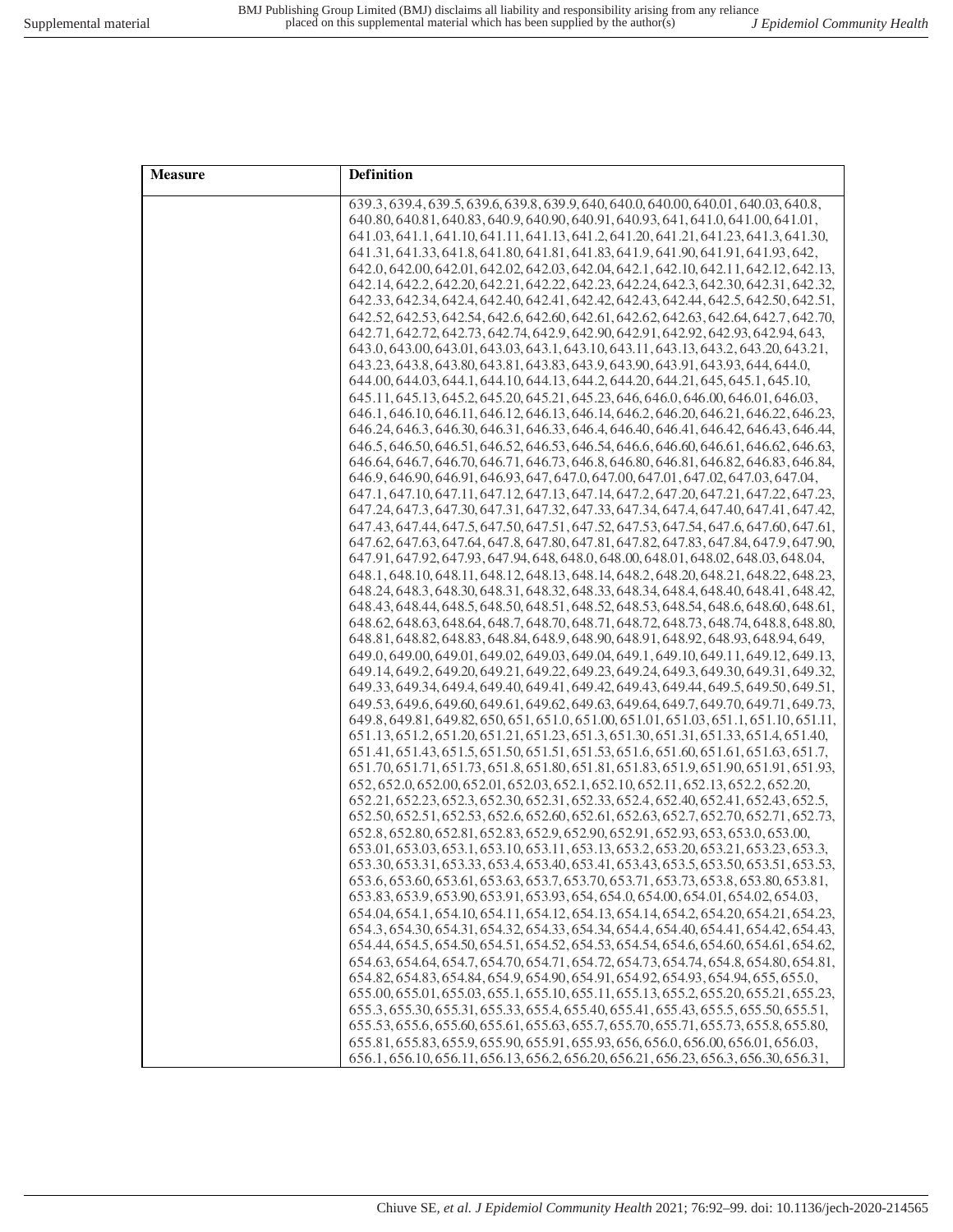| <b>Measure</b> | Definition                                                                                                                                                                   |
|----------------|------------------------------------------------------------------------------------------------------------------------------------------------------------------------------|
|                | 656.33, 656.4, 656.40, 656.41, 656.43, 656.5, 656.50, 656.51, 656.53, 656.6, 656.60,                                                                                         |
|                | 656.61, 656.63, 656.7, 656.70, 656.71, 656.73, 656.8, 656.80, 656.81, 656.83, 656.9,                                                                                         |
|                | 656.90, 656.91, 656.93, 657, 657.00, 657.01, 657.03, 658, 658.0, 658.00, 658.01,                                                                                             |
|                | 658.03, 658.1, 658.10, 658.11, 658.13, 658.2, 658.20, 658.21, 658.23, 658.3, 658.30,                                                                                         |
|                | 658.31, 658.33, 658.4, 658.40, 658.41, 658.43, 658.8, 658.80, 658.81, 658.83, 658.9,<br>658.90, 658.91, 658.93, 659, 659.0, 659.00, 659.01, 659.03, 659.1, 659.10, 659.11,   |
|                | 659.13, 659.2, 659.20, 659.21, 659.23, 659.3, 659.30, 659.31, 659.33, 659.4, 659.40,                                                                                         |
|                | 659.41, 659.43, 659.5, 659.50, 659.51, 659.53, 659.6, 659.60, 659.61, 659.63, 659.7,                                                                                         |
|                | 659.70, 659.71, 659.73, 659.8, 659.80, 659.81, 659.83, 659.9, 659.90, 659.91, 659.93,                                                                                        |
|                | 660, 660.0, 660.00, 660.01, 660.03, 660.1, 660.10, 660.11, 660.13, 660.2, 660.20,                                                                                            |
|                | 660.21, 660.23, 660.3, 660.30, 660.31, 660.33, 660.4, 660.40, 660.41, 660.43, 660.5,                                                                                         |
|                | 660.50, 660.51, 660.53, 660.6, 660.60, 660.61, 660.63, 660.7, 660.70, 660.71, 660.73,                                                                                        |
|                | 660.8, 660.80, 660.81, 660.83, 660.9, 660.90, 660.91, 660.93, 661, 661.0, 661.00,                                                                                            |
|                | 661.01,661.03,661.1,661.10,661.11,661.13,661.2,661.20,661.21,661.23,661.3                                                                                                    |
|                | 661.30, 661.31, 661.33, 661.4, 661.40, 661.41, 661.43, 661.9, 661.90, 661.91, 661.93,                                                                                        |
|                | 662, 662, 0, 662, 00, 662, 01, 662, 03, 662, 1, 662, 10, 662, 11, 662, 13, 662, 2, 662, 20,<br>662.21, 662.23, 662.3, 662.31, 662.31, 662.33, 663.0, 663.00, 663.01, 663.03, |
|                | 663.1, 663.10, 663.11, 663.13, 663.2, 663.20, 663.21, 663.23, 663.3, 663.30, 663.31,                                                                                         |
|                | 663.33, 663.4, 663.40, 663.41, 663.43, 663.5, 663.50, 663.51, 663.53, 663.6, 663.60,                                                                                         |
|                | 663.61, 663.63, 663.8, 663.80, 663.81, 663.83, 663.9, 663.90, 663.91, 663.93, 664,                                                                                           |
|                | 664.0, 664.00, 664.01, 664.04, 664.1, 664.10, 664.11, 664.14, 664.2, 664.20, 664.21,                                                                                         |
|                | 664.24, 664.3, 664.30, 664.31, 664.34, 664.4, 664.40, 664.41, 664.44, 664.5, 664.50,                                                                                         |
|                | 664.51, 664.54, 664.60, 664.61, 664.64, 664.8, 664.80, 664.81, 664.84, 664.9                                                                                                 |
|                | 664.90, 664.91, 664.94, 665, 665.0, 665.00, 665.01, 665.03, 665.1, 665.10, 665.11,                                                                                           |
|                | 665.2, 665.20, 665.22, 665.24, 665.3, 665.30, 665.31, 665.34, 665.4, 665.40, 665.41,                                                                                         |
|                | 665.44, 665.5, 665.50, 665.51, 665.54, 665.6, 665.60, 665.61, 665.64, 665.7, 665.70,                                                                                         |
|                | 665.71, 665.72, 665.74, 665.8, 665.80, 665.81, 665.82, 665.83, 665.84, 665.9, 665.90,<br>665.91, 665.92, 665.93, 665.94, 666, 666.0, 666.00, 666.02, 666.04, 666.1, 666.10,  |
|                | 666.12, 666.14, 666.2, 666.20, 666.22, 666.24, 666.3, 666.30, 666.32, 666.34, 667,                                                                                           |
|                | 667.0, 667.00, 667.02, 667.04, 667.1, 667.10, 667.12, 667.14, 668, 668.0, 668.00,                                                                                            |
|                | 668.01, 668.02, 668.03, 668.04, 668.1, 668.10, 668.11, 668.12, 668.13, 668.14, 668.2,                                                                                        |
|                | 668.20, 668.21, 668.22, 668.23, 668.24, 668.8, 668.80, 668.81, 668.82, 668.83,                                                                                               |
|                | 668.84, 668.9, 668.90, 668.91, 668.92, 668.93, 668.94, 669, 669.0, 669.00, 669.01,                                                                                           |
|                | 669.02, 669.03, 669.04, 669.1, 669.10, 669.11, 669.12, 669.13, 669.14, 669.2, 669.20,                                                                                        |
|                | 669.21, 669.22, 669.23, 669.24, 669.3, 669.30, 669.32, 669.34, 669.4, 669.40, 669.41,                                                                                        |
|                | 669.42, 669.43, 669.44, 669.5, 669.50, 669.51, 669.6, 669.60, 669.61, 669.7, 669.70,<br>669.71,669.8,669.80,669.81,669.82,669.83,669.84,669.9,669.90,669.91,669.92,          |
|                | 669.93, 669.94, 670, 670.0, 670.00, 670.02, 670.04, 670.1, 670.10, 670.12, 670.14,                                                                                           |
|                | 670.2, 670.20, 670.22, 670.24, 670.3, 670.30, 670.32, 670.34, 670.8, 670.80, 670.82,                                                                                         |
|                | 670.84, 671, 671.0, 671.00, 671.01, 671.02, 671.03, 671.04, 671.1, 671.10, 671.11,                                                                                           |
|                | 671.12, 671.13, 671.14, 671.2, 671.20, 671.21, 671.22, 671.23, 671.24, 671.3, 671.30,                                                                                        |
|                | 671.31, 671.33, 671.4, 671.40, 671.42, 671.44, 671.5, 671.50, 671.51, 671.52, 671.53,                                                                                        |
|                | 671.54, 671.8, 671.80, 671.81, 671.82, 671.83, 671.84, 671.9, 671.90, 671.91, 671.92,                                                                                        |
|                | 671.93, 671.94, 672, 672.00, 672.02, 672.04, 673, 673.0, 673.00, 673.01, 673.02,                                                                                             |
|                | 673.03, 673.04, 673.1, 673.10, 673.11, 673.12, 673.13, 673.14, 673.2, 673.20, 673.21,                                                                                        |
|                | 673.22, 673.23, 673.24, 673.3, 673.30, 673.31, 673.32, 673.33, 673.34, 673.8, 673.80,                                                                                        |
|                | 673.81, 673.82, 673.83, 673.84, 674, 674.0, 674.00, 674.01, 674.02, 674.03, 674.04,<br>674.1, 674.10, 674.12, 674.14, 674.2, 674.20, 674.22, 674.24, 674.3, 674.30, 674.32,  |
|                | 674.34, 674.4, 674.40, 674.42, 674.44, 674.5, 674.50, 674.51, 674.52, 674.53, 674.54,                                                                                        |
|                | 674.8, 674.80, 674.82, 674.84, 674.9, 674.90, 674.92, 674.94, 675, 675.0, 675.00,                                                                                            |
|                | 675.01, 675.02, 675.03, 675.04, 675.1, 675.10, 675.11, 675.12, 675.13, 675.14, 675.2,                                                                                        |
|                | 675.20, 675.21, 675.22, 675.23, 675.24, 675.8, 675.80, 675.81, 675.82, 675.83,                                                                                               |
|                | 675.84, 675.9, 675.90, 675.91, 675.92, 675.93, 675.94, 676, 676.0, 676.00, 676.01,                                                                                           |
|                | 676.02, 676.03, 676.04, 676.1, 676.10, 676.11, 676.12, 676.13, 676.14, 676.2, 676.20,                                                                                        |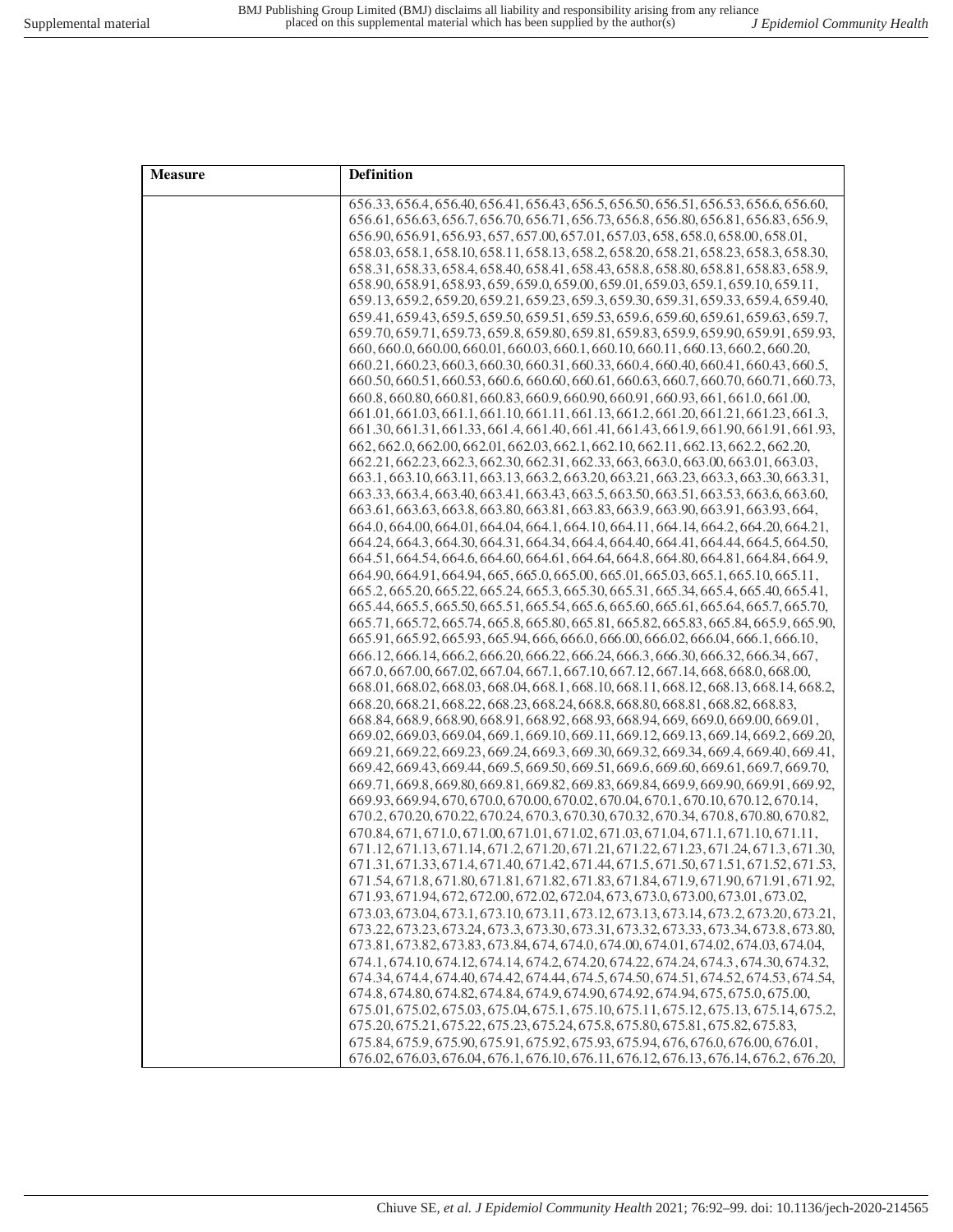| <b>Measure</b> | Definition                                                                                                                                                    |
|----------------|---------------------------------------------------------------------------------------------------------------------------------------------------------------|
|                | 676.21, 676.22, 676.23, 676.24, 676.3, 676.30, 676.31, 676.32, 676.33, 676.34, 676.4,                                                                         |
|                | 676.40, 676.41, 676.42, 676.43, 676.44, 676.5, 676.50, 676.51, 676.52, 676.53,                                                                                |
|                | 676.54, 676.6, 676.60, 676.61, 676.62, 676.63, 676.64, 676.8, 676.80, 676.81, 676.82,                                                                         |
|                | 676.83, 676.84, 676.9, 676.90, 676.91, 676.92, 676.93, 676.94, 677, 678, 678.0,                                                                               |
|                | 678.00, 678.01, 678.03, 678.1, 678.10, 678.11, 678.13, 679, 679.0, 679.00, 679.01,                                                                            |
|                | 679.02, 679.03, 679.04, 679.1, 679.10, 679.11, 679.12, 679.13, 679.14, V22, V22.0,                                                                            |
|                | V22.1, V22.2, V23, V23.0, V23.1, V23.2, V23.3, V23.4, V23.41, V23.42, V23.49,                                                                                 |
|                | V23.5, V23.7, V23.8, V23.81, V23.82, V23.83, V23.84, V23.85, V23.86, V23.87,                                                                                  |
|                | V23.89, V23.9, V28, V28.0, V28.1, V28.2, V28.3, V28.4, V28.5, V28.6, V28.8,                                                                                   |
|                | V28.81, V28.82, V28.89, V28.9                                                                                                                                 |
|                | ICD-10: A34, 001.9, 002.0, 002.1, 002.81, 002.89, 003.0, 003.1, 003.2, 003.30,                                                                                |
|                | 003.31, 003.32, 003.33, 003.34, 003.37, 003.39, 003.4, 003.5, 003.6, 003.7,                                                                                   |
|                | O03.80, O03.81, O03.82, O03.83, O03.84, O03.85, O03.86, O03.87, O03.88, O03.89,                                                                               |
|                | 003.9, 004.5, 004.6, 004.7, 004.80, 004.81, 004.82, 004.83, 004.84, 004.85,                                                                                   |
|                | O04.86, O04.87, O04.88, O04.89, O07.0, O07.1, O07.2, O07.30, O07.31, O07.32,                                                                                  |
|                | 007.33, 007.34, 007.35, 007.36, 007.37, 007.38, 007.39, 007.4, 008.0, 008.1,                                                                                  |
|                | 008.2, 008.3, 008.4, 008.5, 008.6, 008.7, 008.81, 008.82, 008.83, 008.89, 008.9,                                                                              |
|                | 009.00, 009.10, 009.211, 009.291, 009.30, 009.40, 009.41, 009.42, 009.43,                                                                                     |
|                | 009.511, 009.512, 009.513, 009.519, 009.521, 009.522, 009.523, 009.529,                                                                                       |
|                | 009.611, 009.621, 009.819, 009.821, 009.822, 009.823, 009.829, 009.891,                                                                                       |
|                | 009.892, 009.893, 009.899, 009.90, 009.91, 009.92, 009.93, 010.011, 010.012,                                                                                  |
|                | 010.013, 010.019, 010.02, 010.03, 010.111, 010.112, 010.113, 010.119, 010.12,                                                                                 |
|                | 010.13, 010.211, 010.212, 010.213, 010.219, 010.22, 010.23, 010.311, 010.312,                                                                                 |
|                | 010.313, 010.319, 010.32, 010.33, 010.411, 010.412, 010.413, 010.419, 010.42,                                                                                 |
|                | 010.43, 010.911, 010.912, 010.913, 010.919, 010.92, 010.93, 011.1, 011.2,<br>011.3, 011.9, 012.00, 012.01, 012.02, 012.03, 012.20, 012.21, 012.22, 012.23,    |
|                | 013.1, 013.2, 013.3, 013.9, 014.00, 014.02, 014.03, 014.10, 014.12, 014.13,                                                                                   |
|                | 014.20, 014.22, 014.23, 014.90, 014.92, 014.93, 015.02, 015.03, 015.1, 015.2,                                                                                 |
|                | 015.9, 016.1, 016.2, 016.3, 016.9, 020.0, 020.8, 020.9, 021.0, 021.1, 021.2,                                                                                  |
|                | 021.8, 021.9, 022.00, 022.01, 022.02, 022.03, 022.10, 022.11, 022.12, 022.13,                                                                                 |
|                | 022.20, 022.21, 022.22, 022.23, 022.30, 022.31, 022.32, 022.33, 022.40, 022.41,                                                                               |
|                | O22.42, O22.43, O22.50, O22.51, O22.52, O22.53, O22.8X1, O22.8X2, O22.8X3,                                                                                    |
|                | 022.8X9, 022.90, 022.91, 022.92, 022.93, 023.00, 023.10, 023.20, 023.30,                                                                                      |
|                | 023.40, 023.41, 023.42, 023.43, 023.519, 023.529, 023.599, 023.90, 023.91,                                                                                    |
|                | 023.92, 023.93, 024.319, 024.32, 024.419, 024.429, 024.439, 024.911, 024.912,                                                                                 |
|                | 024.913, 024.92, 024.93, 025.10, 025.11, 025.12, 025.13, 025.2, 025.3, 026.00,                                                                                |
|                | 026.01, 026.02, 026.03, 026.11, 026.12, 026.13, 026.20, 026.21, 026.22, 026.23,                                                                               |
|                | 026.41, 026.42, 026.43, 026.50, 026.51, 026.52, 026.53, 026.611, 026.612,                                                                                     |
|                | 026.613, 026.619, 026.62, 026.811, 026.812, 026.813, 026.819, 026.821,                                                                                        |
|                | 026.822, 026.823, 026.829, 026.831, 026.832, 026.833, 026.839, 026.841,                                                                                       |
|                | 026.842, 026.843, 026.849, 026.851, 026.852, 026.853, 026.859, 026.872,                                                                                       |
|                | 026.873, 026.879, 026.891, 026.892, 026.893, 026.899, 026.90, 030.001,                                                                                        |
|                | 030.002, 030.003, 030.009, 030.021, 030.022, 030.023, 030.029, 030.101,                                                                                       |
|                | 030.102, 030.103, 030.109, 030.201, 030.202, 030.203, 030.209, 030.801,                                                                                       |
|                | O30.802, O30.803, O30.809, O30.90, O30.91, O30.92, O30.93, O31.00X0,                                                                                          |
|                | O31.01X0, O31.02X0, O31.03X0, O31.10X0, O31.11X0, O31.30X0, O31.31X0,                                                                                         |
|                | O31.32X0, O31.33X0, O31.8X10, O31.8X20, O31.8X30, O31.8X90, O32.0XX0,                                                                                         |
|                | O32.1XX0, O32.2XX0, O32.3XX0, O32.4XX0, O32.6XX0, O32.8XX0, O32.9XX0,                                                                                         |
|                | 033.0, 033.1, 033.2, 033.3XX0, 033.4XX0, 033.5XX0, 033.6XX0, 033.8, 033.9,<br>034.00, 034.01, 034.02, 034.03, 034.10, 034.11, 034.12, 034.13, 034.29, 034.30, |
|                | 034.31, 034.32, 034.33, 034.40, 034.41, 034.42, 034.43, 034.511, 034.512,                                                                                     |
|                | 034.513, 034.519, 034.521, 034.522, 034.523, 034.529, 034.531, 034.532,                                                                                       |
|                | 034.533, 034.539, 034.591, 034.592, 034.593, 034.599, 034.60, 034.61, 034.62,                                                                                 |
|                |                                                                                                                                                               |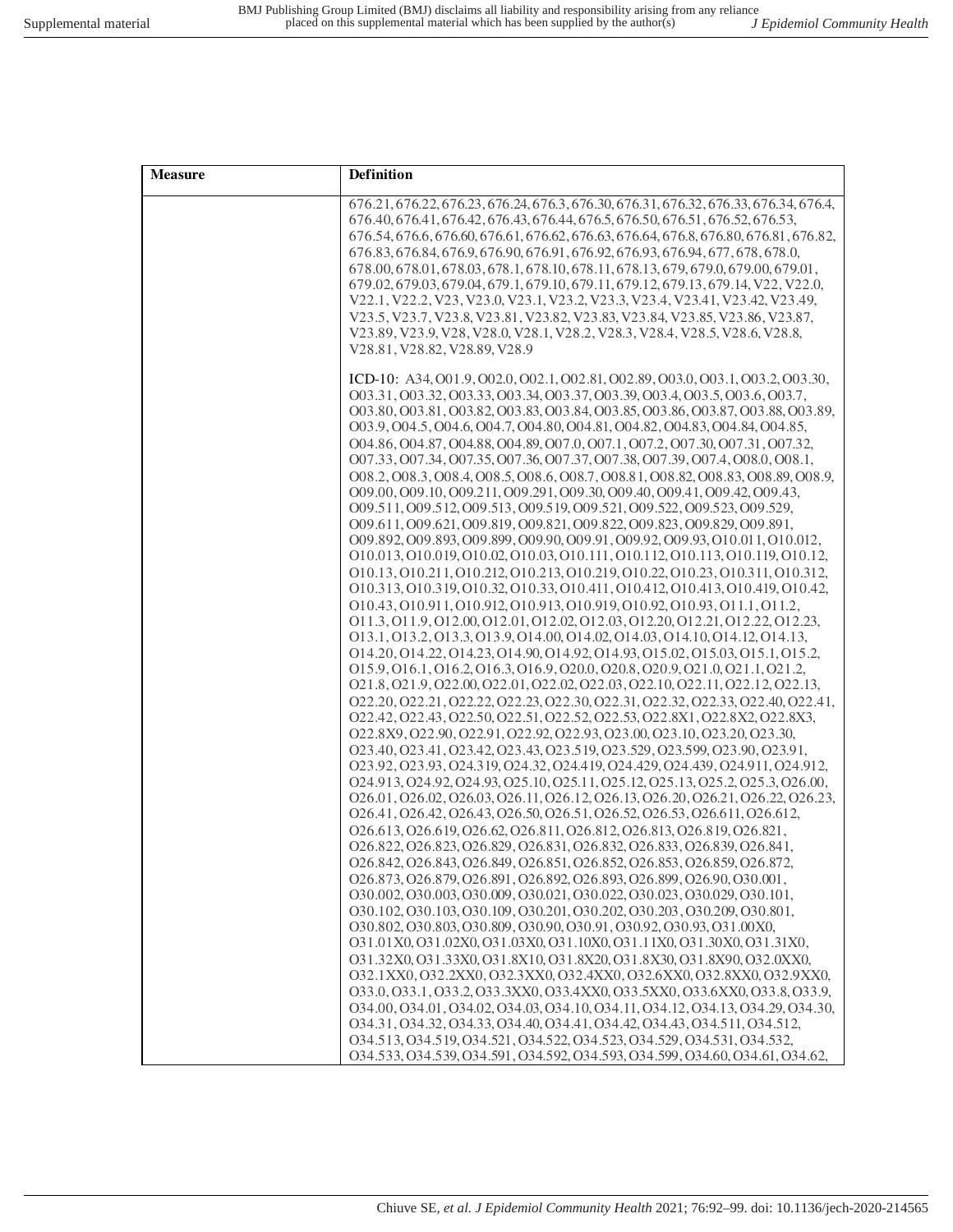| <b>Measure</b> | Definition                                                                                                                                                 |
|----------------|------------------------------------------------------------------------------------------------------------------------------------------------------------|
|                | 034.63, 034.70, 034.71, 034.72, 034.73, 034.80, 034.81, 034.82, 034.83, 034.90,                                                                            |
|                | 034.91, 034.92, 034.93, 035.0XX0, 035.1XX0, 035.2XX0, 035.3XX0, 035.4XX0,                                                                                  |
|                | O35.5XX0, O35.6XX0, O35.7XX0, O35.8XX0, O35.9XX0, O36.0110, O36.0120,                                                                                      |
|                | 036.0130, 036.0190, 036.0910, 036.0920, 036.0930, 036.0990, 036.1110,                                                                                      |
|                | 036.1120, 036.1130, 036.1190, 036.1910, 036.1920, 036.1930, 036.1990,                                                                                      |
|                | 036.4XX0, 036.5110, 036.5120, 036.5130, 036.5190, 036.5910, 036.5920,                                                                                      |
|                | O36.5930, O36.5990, O36.60X0, O36.61X0, O36.62X0, O36.63X0, O36.80X0,                                                                                      |
|                | 036.8120, 036.8130, 036.8190, 036.8210, 036.8220, 036.8230, 036.8290,<br>O36.8910, O36.8920, O36.8930, O36.8990, O36.90X0, O36.91X0, O36.92X0,             |
|                | O36.93X0, O40.1XX0, O40.2XX0, O40.3XX0, O40.9XX0, O41.00X0, O41.01X0,                                                                                      |
|                | O41.02X0, O41.03X0, O41.1010, O41.1020, O41.1030, O41.1090, O41.1210,                                                                                      |
|                | 041.1220, 041.1230, 041.1290, 041.1410, 041.1420, 041.1430, 041.1490,                                                                                      |
|                | O41.8X10, O41.8X20, O41.8X30, O41.8X90, O41.90X0, O41.91X0, O41.92X0,                                                                                      |
|                | 041.93X0, 042.00, 042.011, 042.012, 042.013, 042.02, 042.10, 042.111, 042.112,                                                                             |
|                | 042.113, 042.12, 043.011, 043.019, 043.101, 043.102, 043.103, 043.199,                                                                                     |
|                | 043.211, 043.212, 043.213, 043.221, 043.222, 043.223, 043.231, 043.232,                                                                                    |
|                | 043.233, 043.239, 043.811, 043.812, 043.813, 043.819, 043.91, 043.92, 043.93,                                                                              |
|                | 044.00, 044.01, 044.02, 044.03, 044.10, 044.11, 044.12, 044.13, 045.001,                                                                                   |
|                | 045.002, 045.003, 045.011, 045.012, 045.013, 045.021, 045.022, 045.023,                                                                                    |
|                | 045.091, 045.092, 045.093, 045.8X1, 045.8X2, 045.8X3, 045.8X9, 045.91,                                                                                     |
|                | 045.92, 045.93, 046.001, 046.002, 046.003, 046.009, 046.011, 046.012, 046.013,                                                                             |
|                | 046.019, 046.021, 046.022, 046.023, 046.029, 046.091, 046.092, 046.093,                                                                                    |
|                | 046.099, 046.8X1, 046.8X2, 046.8X3, 046.8X9, 046.90, 046.91, 046.92, 046.93,                                                                               |
|                | 047.00, 047.02, 047.03, 047.1, 047.9, 048.0, 048.1, 060.00, 060.02, 060.03,                                                                                |
|                | O60.10X0, O60.12X0, O60.13X0, O60.14X0, O61.0, O61.1, O61.9, O62.0, O62.1,                                                                                 |
|                | O62.2, O62.3, O62.4, O62.9, O63.0, O63.1, O63.2, O63.9, O64.0XX0, O64.1XX0,<br>O64.9XX0, O65.4, O65.5, O65.9, O66.0, O66.1, O66.40, O66.5, O66.8, O66.9,   |
|                | O67.0, O67.8, O67.9, O68, O69.0XX0, O69.1XX0, O69.2XX0, O69.3XX0,                                                                                          |
|                | O69.4XX0, O69.5XX0, O69.81X0, O69.82X0, O69.89X0, O69.9XX0, O70.0, O70.1,                                                                                  |
|                | 070.3, 070.4, 070.9, 071.00, 071.02, 071.03, 071.1, 071.2, 071.3, 071.4, 071.5,                                                                            |
|                | 071.6, 071.7, 071.82, 071.89, 071.9, 072.0, 072.1, 072.2, 072.3, 073.0, 073.1,                                                                             |
|                | 074.1, 074.2, 074.3, 074.8, 074.9, 075.0, 075.1, 075.2, 075.3, 075.4, 075.5,                                                                               |
|                | 075.81, 075.82, 075.89, 075.9, 076, 077.0, 080, 082, 085, 086.0, 086.11,                                                                                   |
|                | 086.12, 086.13, 086.19, 086.20, 086.21, 086.22, 086.29, 086.4, 086.81, 086.89,                                                                             |
|                | 087.0, 087.1, 087.2, 087.3, 087.4, 087.8, 087.9, 088.011, 088.012, 088.013,                                                                                |
|                | 088.019, 088.02, 088.03, 088.111, 088.112, 088.113, 088.119, 088.12, 088.13,                                                                               |
|                | 088.211, 088.212, 088.213, 088.219, 088.22, 088.23, 088.311, 088.312, 088.313,                                                                             |
|                | 088.319.088.32.088.33.088.811.088.812.088.813.088.819.088.82.088.83.                                                                                       |
|                | 089.09, 089.1, 089.2, 089.8, 089.9, 090.0, 090.1, 090.2, 090.3, 090.4, 090.5,<br>090.6, 090.81, 090.89, 090.9, 091.011, 091.012, 091.013, 091.019, 091.02, |
|                | 091.111, 091.112, 091.113, 091.119, 091.12, 091.211, 091.212, 091.213,                                                                                     |
|                | 091.219, 091.22, 091.23, 092.011, 092.012, 092.013, 092.019, 092.03, 092.111,                                                                              |
|                | 092.112, 092.113, 092.119, 092.13, 092.20, 092.29, 092.3, 092.5, 092.6, 092.70,                                                                            |
|                | 092.79, 094, 098.011, 098.012, 098.013, 098.019, 098.02, 098.03, 098.111,                                                                                  |
|                | 098.112, 098.113, 098.119, 098.12, 098.13, 098.211, 098.212, 098.213, 098.219,                                                                             |
|                | 098.22, 098.23, 098.311, 098.312, 098.313, 098.319, 098.32, 098.33, 098.42,                                                                                |
|                | 098.43, 098.511, 098.512, 098.513, 098.519, 098.52, 098.53, 098.611, 098.612,                                                                              |
|                | 098.613, 098.619, 098.62, 098.63, 098.811, 098.812, 098.813, 098.819, 098.82,                                                                              |
|                | 098.83, 098.911, 098.912, 098.913, 098.919, 098.92, 098.93, 099.011, 099.012,                                                                              |
|                | 099.013, 099.019, 099.02, 099.03, 099.111, 099.112, 099.113, 099.119, 099.12,                                                                              |
|                | 099.13.099.210.099.211.099.212.099.213.099.214.099.215.099.280.                                                                                            |
|                | 099.281, 099.282, 099.283, 099.284, 099.285, 099.320, 099.321, 099.322,                                                                                    |
|                | 099.323, 099.324, 099.325, 099.330, 099.331, 099.332, 099.333, 099.334,                                                                                    |
|                | 099.335, 099.340, 099.341, 099.342, 099.343, 099.344, 099.345, 099.350,                                                                                    |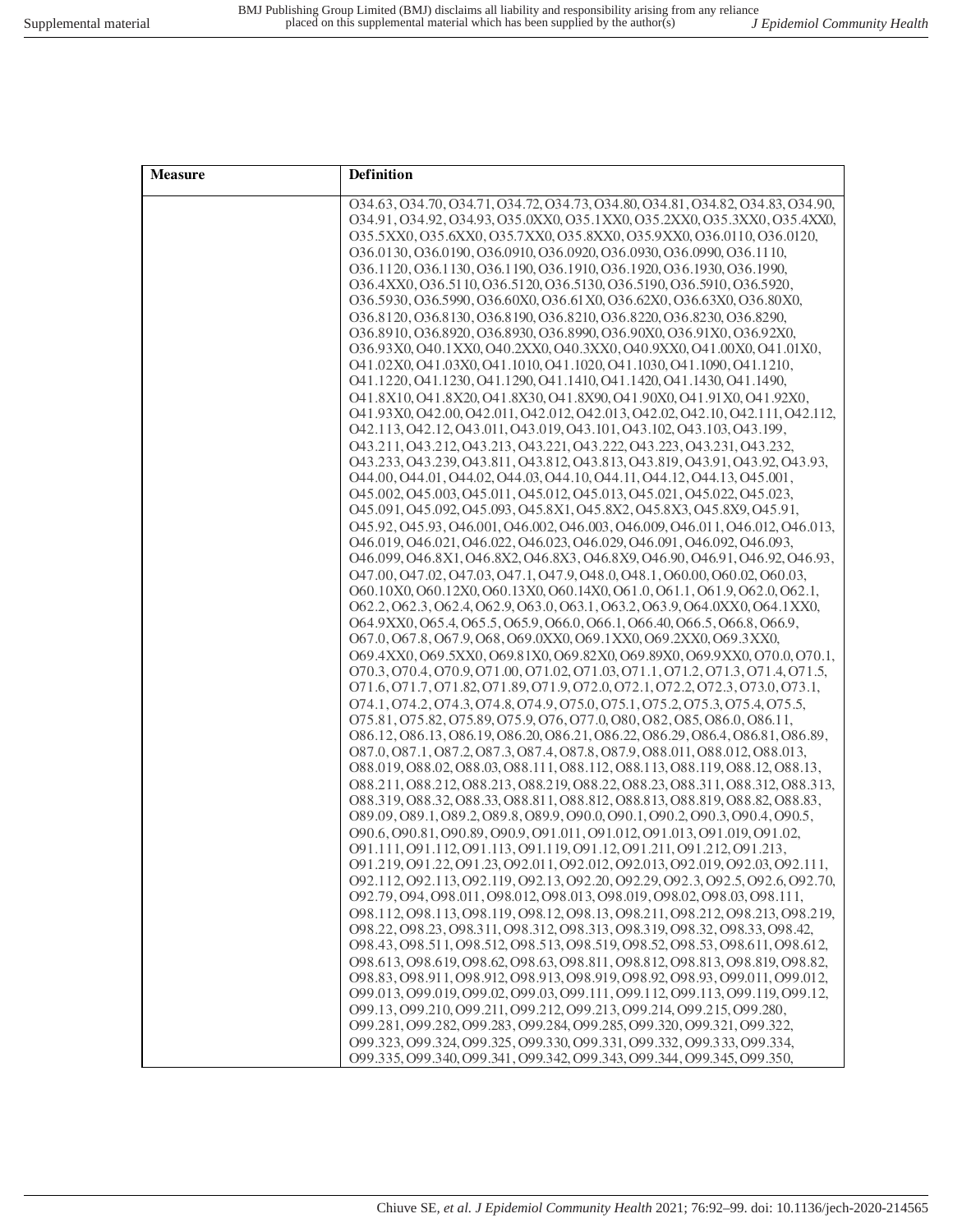| <b>Measure</b>           | Definition                                                                                                                                                                                                                                                                                                                                                                            |
|--------------------------|---------------------------------------------------------------------------------------------------------------------------------------------------------------------------------------------------------------------------------------------------------------------------------------------------------------------------------------------------------------------------------------|
|                          | 099.351, 099.352, 099.353, 099.354, 099.355, 099.411, 099.412, 099.413,<br>099.419, 099.42, 099.43, 099.53, 099.63, 099.810, 099.814, 099.815, 099.834,<br>O99.835, O99.840, O99.841, O99.842, O99.843, O99.844, O99.845, O99.89, O9A.23,<br>Z33.1, Z33.2, Z34.00, Z34.80, Z34.90                                                                                                     |
| Live birth               | ICD-9: V27.0, V27.2, V27.3, V27.5, V27.6, V30, V30.0, V30.00, V30.01, V30.1,<br>V30.2, V31, V31.0, V31.00, V31.01, V31.1, V31.2, V34, V34.0, V34.00, V34.01,<br>V34.1, V34.2, V39, V39.0, V39.00, V39.01, V39.1, V39.2, 767 and is not V27.1                                                                                                                                          |
|                          | ICD-10: 0W8NXZZ, 10D00Z2, 10D07Z3, 10D07Z4, 10D07Z5, 10D00Z0,<br>$10D00Z1$ (and is not Z37.1 for all)                                                                                                                                                                                                                                                                                 |
|                          | CPT/HCPCS: 59410, 59515, 59610, 59409, 59514, 59618, 59620, 59622, 59510,<br>59612, 59614, 59400 (and is not V27.1 or Z37.1 for all)                                                                                                                                                                                                                                                  |
| Infertility              | ICD-9: 628.0, 628.1, 628.2, 628.3, 628.4, 628.8, 628.9, 628, V26, V26.1, V26.2,<br>V26.21, V26.4, V26.41, V26.42, V26.49, V26.81, V26.82, V26.89, V26.9                                                                                                                                                                                                                               |
|                          | ICD-9 Proc: 69.92                                                                                                                                                                                                                                                                                                                                                                     |
|                          | ICD-10: N97.0, N97.1, N97.2, N97.8, N97.9, N97, Z31, Z31.6, Z31.61, Z31.62,<br>Z31.69, Z31.8, Z31.9<br>CPT/HCPCS: 58321, 58322, 58345, 58752, 58760, 58770, 58974, 58976, 80415,<br>80426, 83001, 83002, 84830, 89253, 89254, 89255, 89258, 89268, 89272, 89280,<br>89281, 89290, 89291, S4035, S4042, 80415, 80426, 82670, 83001, 83002, 84144,<br>J0725, J3355, S0122, S0126, S0128 |
|                          | AHFSC Therapeutic Category: 68180000 and is not any of LEUPROLIDE<br>ACETATE, LEUPROLIDE ACETATE/LIDOCAINE HCL, LEUPROLIDE<br>ACETATE/NORETHINDRONE ACETATE                                                                                                                                                                                                                           |
|                          | NDC Generic Name: CLOMIPHENECITRATE, UROFOLLITROPIN, CHORIONIC<br>GONADOTROPIN, HUMAN, MENOTROPINS, FOLLITROPIN ALFA, RECOMB,<br>CHORIOGONADOTROPIN ALFA, FOLLITROPIN BETA, RECOMB,<br>HISTRELIN ACETATE, LUTROPIN ALFA, NAFARELIN ACETATE,<br>DEGARELIX ACETATE, ABARELIX, CETRORELIX ACETATE, GANIRELIX<br>ACETATE, FOLLITROPIN BETA, RECOMB/GANIRELIX ACETATE                      |
| Allergic Rhinitis        | ICD-9: 477, 477.0, 477.1, 477.2, 477.8, 477.9                                                                                                                                                                                                                                                                                                                                         |
|                          | ICD-10: J30.0, J30.1, J30.2, J30.5, J30.81, J30.89, J30.9, J30.8                                                                                                                                                                                                                                                                                                                      |
| Asthma                   | ICD-9: 493, 493.0, 493.00, 493.01, 493.02, 493.1, 493.10, 493.11, 493.12, 493.2,<br>493.20, 493.21, 493.22, 493.8, 493.81, 493.82, 493.9, 493.90, 493.91, 493.92, V17.5                                                                                                                                                                                                               |
|                          | ICD-10: J44.0, J44.1, J44.9, J45.20, J45.21, J45.22, J45.901, J45.902, J45.909,<br>J45.990, J45.991, J45.998, Z82.5                                                                                                                                                                                                                                                                   |
| Irritable Bowel Syndrome | ICD-9: 564.1                                                                                                                                                                                                                                                                                                                                                                          |
|                          | ICD-10: K58, K58.0, K58.9                                                                                                                                                                                                                                                                                                                                                             |
| Psoriasis                | ICD-9: 696, 696.0, 696.1, 696.8, 696.2                                                                                                                                                                                                                                                                                                                                                |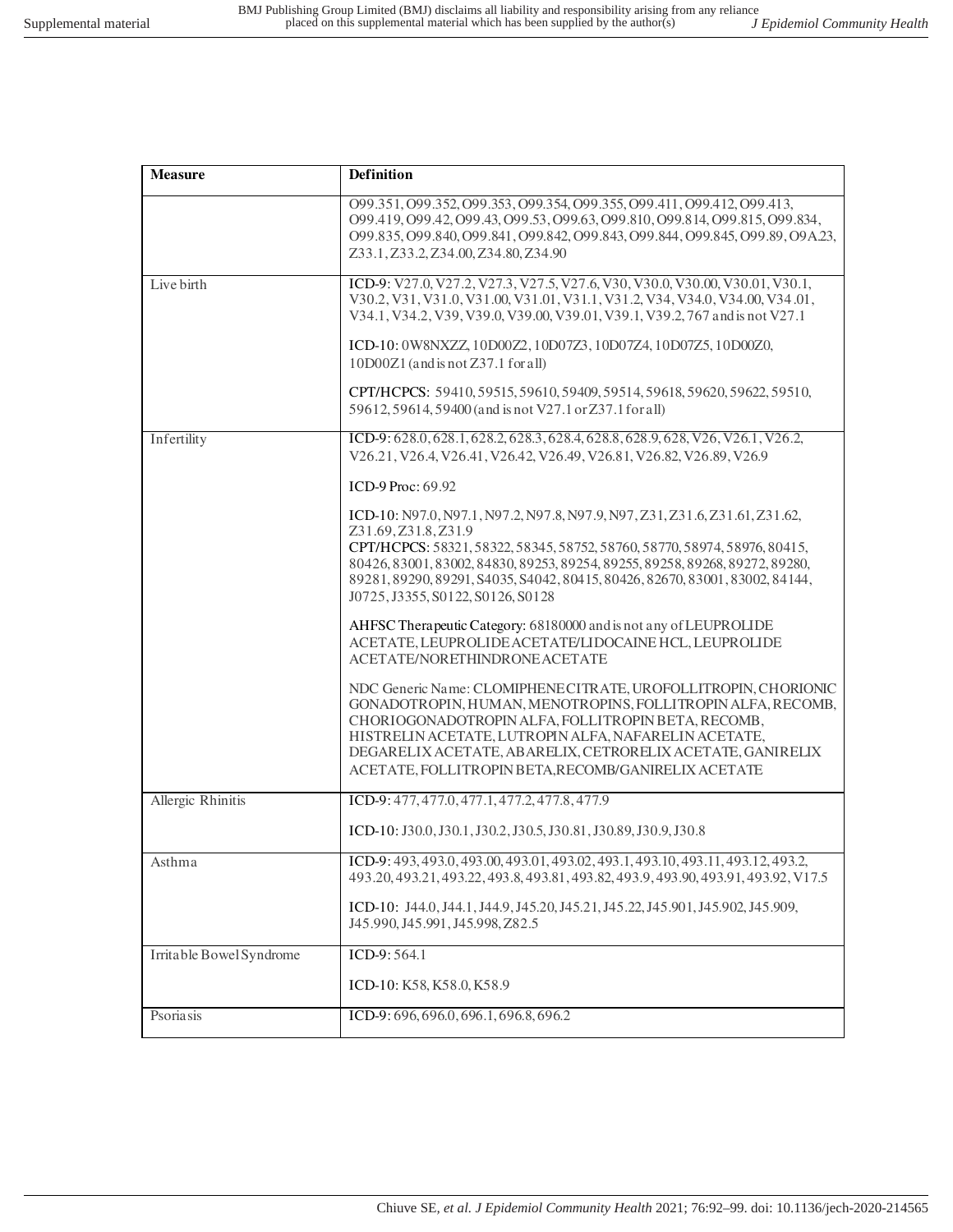| <b>Measure</b>              | Definition                                                                                                                                                                                                                                                                                                                                                                                                                                                                                                                                                                                                                                                                                                                                              |
|-----------------------------|---------------------------------------------------------------------------------------------------------------------------------------------------------------------------------------------------------------------------------------------------------------------------------------------------------------------------------------------------------------------------------------------------------------------------------------------------------------------------------------------------------------------------------------------------------------------------------------------------------------------------------------------------------------------------------------------------------------------------------------------------------|
|                             | ICD-10: L40, L40.0, L40.1, L40.3, L40.4, L40.5, L40.50, L40.51, L40.52, L40.53,<br>L40.54, L40.59, L40.8, L40.9, L40.2, L41.0, L41.1, L41.8, L44.8                                                                                                                                                                                                                                                                                                                                                                                                                                                                                                                                                                                                      |
| Eczema                      | ICD-9: 692, 692.0, 692.1, 692.2, 692.3, 692.4, 692.5, 692.6, 692.7, 692.70, 692.74,<br>692.79, 692.8, 692.81, 692.82, 692.83, 692.84, 692.89, 692.9                                                                                                                                                                                                                                                                                                                                                                                                                                                                                                                                                                                                     |
|                             | ICD-10: L25, L25.0, L25.1, L25.2, L25.3, L25.4, L25.5, L25.8, L25.9                                                                                                                                                                                                                                                                                                                                                                                                                                                                                                                                                                                                                                                                                     |
| Chronic Low Back Pain       | ICD-9: 721.3, 722.10, 722.32, 722.52, 722.93, 724.02, 724.2, 724.3, 724.5, 724.6,<br>724.70, 724.71, 724.79, 738.5, 739.3, 739.4, 846.0, 846.1, 846.2, 846.3, 846.8, 846.9,<br>847.2                                                                                                                                                                                                                                                                                                                                                                                                                                                                                                                                                                    |
|                             | ICD-10: M43.27, M43.28, M46.47, M47.817, M48.06, M51.26, M51.27, M51.36,<br>M51.37, M51.46, M51.47, M51.86, M51.87, M53.2X7, M53.2X8, M53.3, M54.30,<br>M54.89, M99.03, M99.04, M99.83, M99.84, S33.5XXA, S33.6XXA, S33.8XXA,<br>S33.9XXA                                                                                                                                                                                                                                                                                                                                                                                                                                                                                                               |
| Fatigue                     | ICD-9:780.7,780.71,780.79                                                                                                                                                                                                                                                                                                                                                                                                                                                                                                                                                                                                                                                                                                                               |
|                             | ICD-10: R53.81, R53.82, R53.83, G93.3, R53.0, R53.1                                                                                                                                                                                                                                                                                                                                                                                                                                                                                                                                                                                                                                                                                                     |
| Vitamin D Deficiency        | ICD-9: 268, 268.0, 268.1, 268.2, 268.9                                                                                                                                                                                                                                                                                                                                                                                                                                                                                                                                                                                                                                                                                                                  |
|                             | ICD-10: E55, M83.9                                                                                                                                                                                                                                                                                                                                                                                                                                                                                                                                                                                                                                                                                                                                      |
| Chronic Headaches/Migraines | ICD-9: 346.0, 346.00, 346.01, 346.1, 346.10, 346.11, 346.2, 346.20, 346.21, 346.8,<br>346.80, 346.81, 346.9, 346.90, 346.91, 784.0                                                                                                                                                                                                                                                                                                                                                                                                                                                                                                                                                                                                                      |
|                             | ICD-10: G43.001, G43.009, G43.011, G43.019, G43.101, G43.109, G43.111,<br>G43.119, G43.401, G43.409, G43.411, G43.419, G43.501, G43.509, G43.511,<br>G43.519, G43.701, G43.709, G43.711, G43.719, G43.801, G43.809, G43.811,<br>G43.819, G43.821, G43.829, G43.831, G43.839, G43.901, G43.909, G43.911,<br>G43.919, G43.A0, G43.A1, G43.B0, G43.B1, G43.C0, G43.C1, G43.D0, G43.D1,<br>G44.001, G44.009, G44.011, G44.019, G44.021, G44.029, G44.031, G44.039,<br>G44.041, G44.049, G44.051, G44.059, G44.091, G44.099, G44.1, G44.201, G44.209,<br>G44.211, G44.219, G44.221, G44.229, G44.301, G44.309, G44.311, G44.319,<br>G44.321, G44.329, G44.40, G44.41, G44.51, G44.52, G44.53, G44.59, G44.81,<br>G44.82, G44.83, G44.84, G44.85, G44.89, R51 |
| Thyroid Disease             | ICD-9: 240, 240.0, 240.9, 241, 241.0, 241.1, 241.9, 242, 242.0, 242.00, 242.01, 242.1,<br>242.10, 242.11, 242.2, 242.20, 242.21, 242.3, 242.30, 242.31, 242.4, 242.40, 242.41,<br>242.8, 242.80, 242.81, 242.9, 242.90, 242.91, 243, 244, 244.0, 244.1, 244.2, 244.3,<br>244.8, 244.9, 245.245.0, 245.1, 245.2, 245.3, 245.4, 245.8, 245.9, 246, 246.0, 246.1,<br>246.2, 246.3, 246.8, 246.9                                                                                                                                                                                                                                                                                                                                                            |
|                             | ICD-10: E00, E01, E02, E03, E04, E05, E06, E07                                                                                                                                                                                                                                                                                                                                                                                                                                                                                                                                                                                                                                                                                                          |
| Hypothyroidism              | ICD-9: 243, 244, 244.0, 244.1, 244.2, 244.3, 244.8, 244.9                                                                                                                                                                                                                                                                                                                                                                                                                                                                                                                                                                                                                                                                                               |
|                             | ICD-10: E00.9, E01.8, E03.2, E03.8, E03.9, E89.0, E02, E03, E03.3                                                                                                                                                                                                                                                                                                                                                                                                                                                                                                                                                                                                                                                                                       |
| Diabetes Mellitus, Type II  | ICD-9: 250.00, 250.02, 250.10, 250.12, 250.20, 250.22, 250.30, 250.32, 250.40,<br>250.42, 250.50, 250.52, 250.60, 250.62, 250.70, 250.72, 250.80, 250.82, 250.90,<br>250.92, 250, 250.0                                                                                                                                                                                                                                                                                                                                                                                                                                                                                                                                                                 |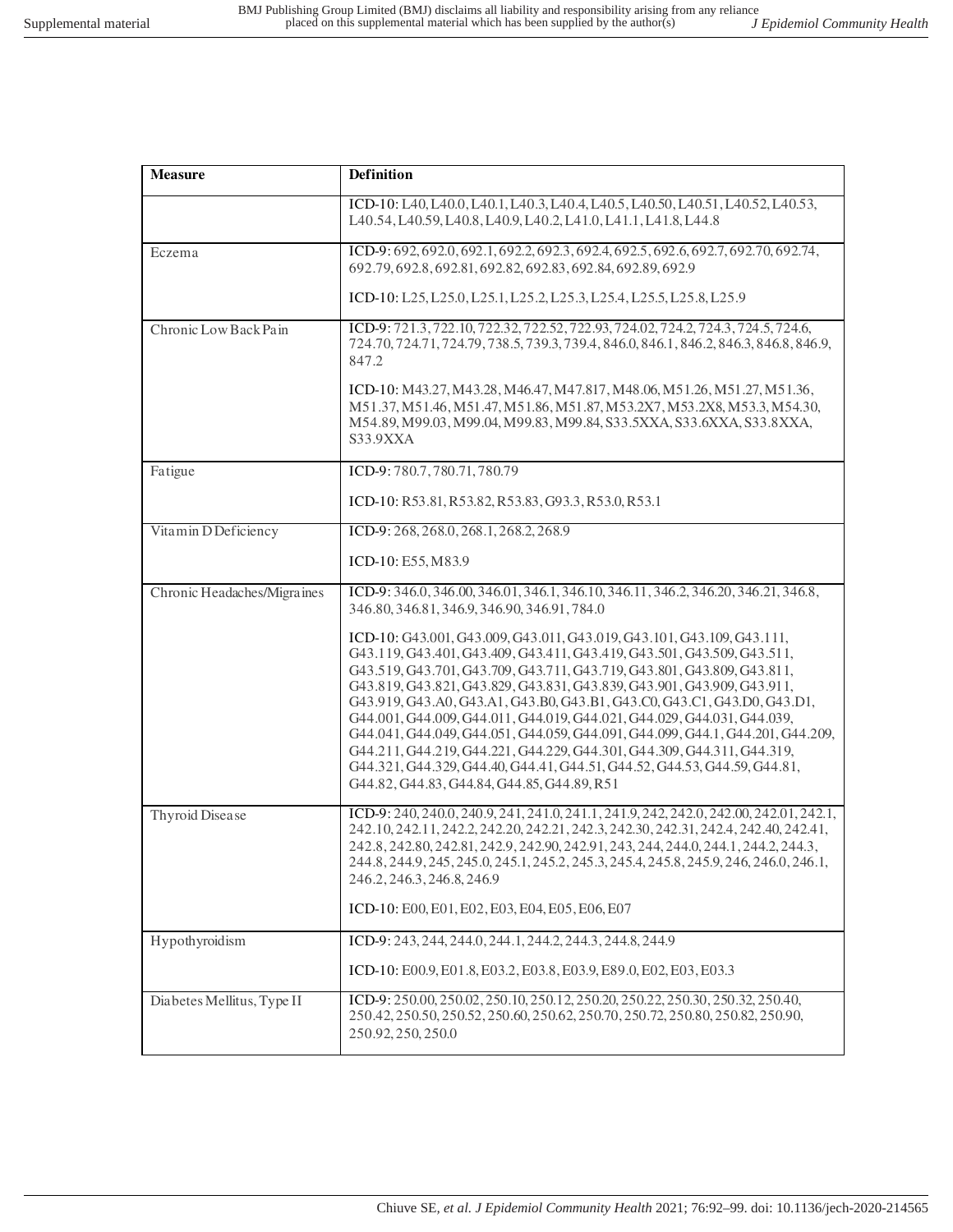| <b>Measure</b>                      | Definition                                                                                                                                                                                                                                                                                                                                                                                                                                                                                                                                                                                                                                                       |
|-------------------------------------|------------------------------------------------------------------------------------------------------------------------------------------------------------------------------------------------------------------------------------------------------------------------------------------------------------------------------------------------------------------------------------------------------------------------------------------------------------------------------------------------------------------------------------------------------------------------------------------------------------------------------------------------------------------|
|                                     | ICD-10: E11, E11.01, E11.21, E11.29, E11.311, E11.319, E11.36, E11.39, E11.40,<br>E11.51, E11.618, E11.620, E11.621, E11.622, E11.628, E11.630, E11.638, E11.641,<br>E11.649, E11.65, E11.69, E11.8, E11.9, E13.10, E11.00                                                                                                                                                                                                                                                                                                                                                                                                                                       |
| Hyperlipidemia                      | ICD-9: 272.0, 272.1, 272.2, 272.4                                                                                                                                                                                                                                                                                                                                                                                                                                                                                                                                                                                                                                |
|                                     | ICD-10: E78.1, E78.2, E78.4, E78.5                                                                                                                                                                                                                                                                                                                                                                                                                                                                                                                                                                                                                               |
|                                     | CPT/HCPCS: 0556F, G8585                                                                                                                                                                                                                                                                                                                                                                                                                                                                                                                                                                                                                                          |
| Hypertension                        | ICD-9: 401, 401.0, 401.1, 401.9, 402, 402.0, 402.00, 402.1, 402.10, 402.9, 402.90,<br>403, 403.0, 403.00, 403.01, 403.1, 403.10, 403.11, 403.9, 403.90, 403.91, 404, 404.0,<br>404.00, 404.01, 404.02, 404.03, 404.1, 404.10, 404.11, 404.12, 404.13, 404.9, 404.90,<br>404.91, 404.92, 404.93, 405, 405.0, 405.01, 405.09, 405.1, 405.11, 405.19, 405.9,<br>405.91,405.99                                                                                                                                                                                                                                                                                       |
|                                     | ICD-10: 110, I11, I11.0, I11.9, I12, I12.0, I12.9, I13, I13.0, I13.1, I13.10, I13.11,<br>113.2, 115, 115.0, 115.1, 115.2, 115.8, 115.9                                                                                                                                                                                                                                                                                                                                                                                                                                                                                                                           |
| Fibromyalgia                        | ICD-9:729.1                                                                                                                                                                                                                                                                                                                                                                                                                                                                                                                                                                                                                                                      |
|                                     | ICD-10: M79.7, M60.9, M79.1                                                                                                                                                                                                                                                                                                                                                                                                                                                                                                                                                                                                                                      |
| <b>Medication</b> use               |                                                                                                                                                                                                                                                                                                                                                                                                                                                                                                                                                                                                                                                                  |
| Combined Hormonal<br>Contraceptives | ICD-9: V25.01, V25.41                                                                                                                                                                                                                                                                                                                                                                                                                                                                                                                                                                                                                                            |
|                                     | ICD-10: Z30.41, Z30.011                                                                                                                                                                                                                                                                                                                                                                                                                                                                                                                                                                                                                                          |
|                                     | AHFSC Therapeutic Category: 68120000                                                                                                                                                                                                                                                                                                                                                                                                                                                                                                                                                                                                                             |
|                                     | NDC Generic Name: LEVONORGESTREL/ETHINYL ESTRADIOL/FERROUS<br>BISGLYCINATE, DESOGESTREL-ETHINYL ESTRADIOL/ETHINYL<br>ESTRADIOL, DROSPIRENONE/ETHINYL ESTRADIOL/LEVOMEFOLATE<br>CALCIUM, NORETHINDRONE-ETHINYL ESTRADIOL/FERROUS<br>FUMARATE, LEVONORGESTREL/ETHINYL ESTRADIOL AND ETHINYL<br>ESTRADIOL, NORGESTREL-ETHINYLESTRADIOL, ETHYNODIOL<br>DIACETATE-ETHINYL ESTRADIOL, ETHINYL<br>ESTRADIOL/DROSPIRENONE, DESOGESTREL-ETHINYL ESTRADIOL,<br>NORETHINDRONE ACETATE-ETHINYLESTRADIOL, NORETHINDRONE<br>ACETATE-ETHINYLESTRADIOL/FERROUS FUMARATE, NORGESTIMATE-<br>ETHINYL ESTRADIOL, LEVONORGESTREL-ETHINYL ESTRADIOL,<br>NORETHINDRONE-ETHINYLESTRADIOL |
|                                     | CPT/HCPCS: S4993                                                                                                                                                                                                                                                                                                                                                                                                                                                                                                                                                                                                                                                 |
| OralProgestin                       | NDC Generic Name: NORETHINDRONE, ESTRADIOL<br>VALERATE/DIENOGEST, NORGESTREL, ULIPRISTAL ACETATE,<br>LEVONORGESTREL, NORETHINDRONE-MESTRANOL                                                                                                                                                                                                                                                                                                                                                                                                                                                                                                                     |
|                                     | NDC BrandName: AYGESTIN, DEBLITANE, ERRIN, HEATHER, JENCYCLA,<br>JOLIVETTE, LYZA, NORETHINDRONE, NORLYDA, NORLYROC, ORTHO<br>MICRONOR, OVRETTE, SHAROBEL, TULANA                                                                                                                                                                                                                                                                                                                                                                                                                                                                                                 |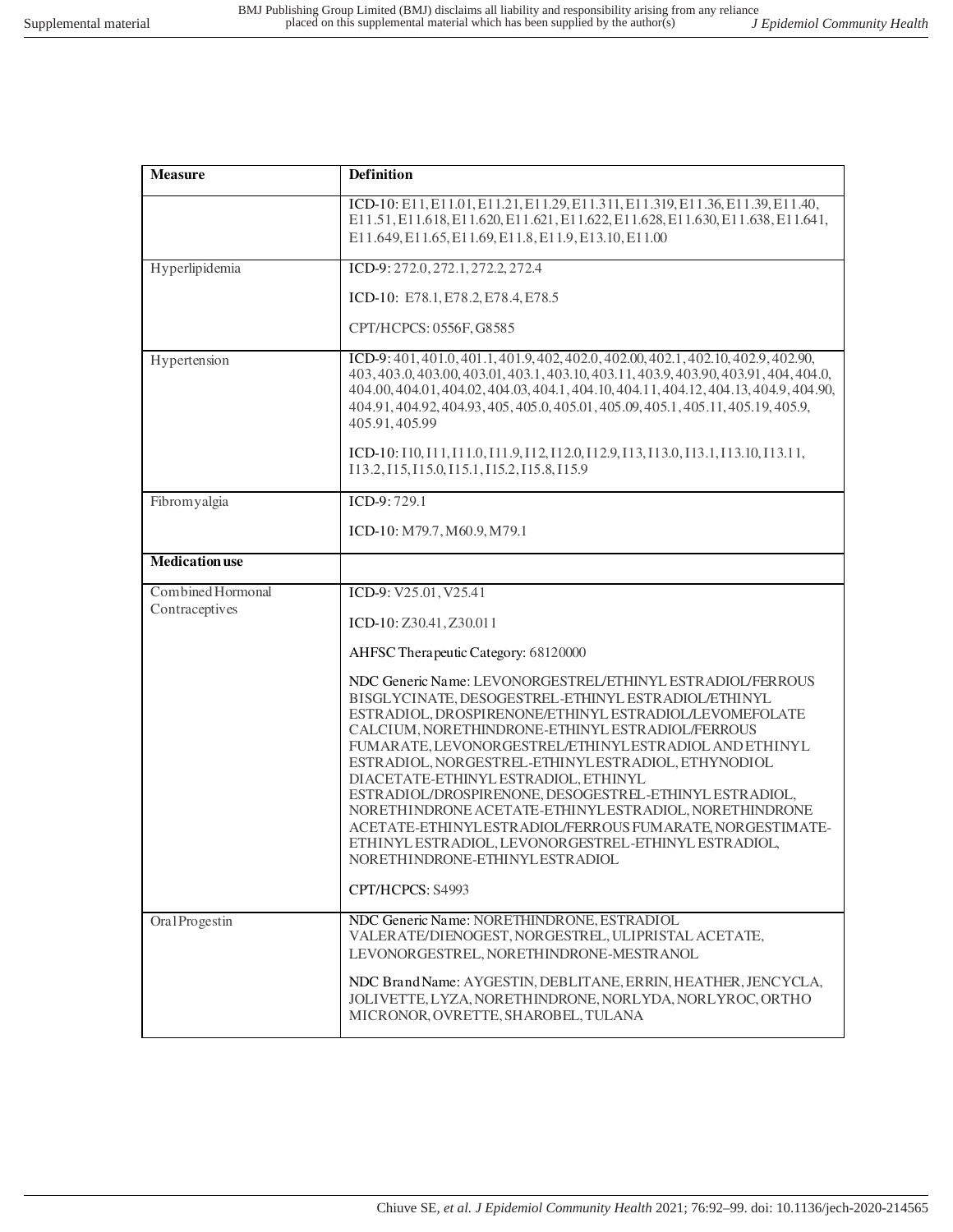| <b>Measure</b>            | <b>Definition</b>                                                                                                                                                                                                                                                                                                                                                                                                                                                                                                                                                                                                                                                                                                                                                                                                                                                                                                                                                                                                                                                                                                                                                                                                                                                                                                                                                                                                                                                                                                                                                                                                                                                                                                                                                                                                                                                                                                                                                                                                                                                                                                                                                                                                                                                                                                                                                                                                                                                                                                                                                                                                                                                                                                                     |
|---------------------------|---------------------------------------------------------------------------------------------------------------------------------------------------------------------------------------------------------------------------------------------------------------------------------------------------------------------------------------------------------------------------------------------------------------------------------------------------------------------------------------------------------------------------------------------------------------------------------------------------------------------------------------------------------------------------------------------------------------------------------------------------------------------------------------------------------------------------------------------------------------------------------------------------------------------------------------------------------------------------------------------------------------------------------------------------------------------------------------------------------------------------------------------------------------------------------------------------------------------------------------------------------------------------------------------------------------------------------------------------------------------------------------------------------------------------------------------------------------------------------------------------------------------------------------------------------------------------------------------------------------------------------------------------------------------------------------------------------------------------------------------------------------------------------------------------------------------------------------------------------------------------------------------------------------------------------------------------------------------------------------------------------------------------------------------------------------------------------------------------------------------------------------------------------------------------------------------------------------------------------------------------------------------------------------------------------------------------------------------------------------------------------------------------------------------------------------------------------------------------------------------------------------------------------------------------------------------------------------------------------------------------------------------------------------------------------------------------------------------------------------|
| Depot Medroxyprogesterone | NDC Generic Name: MEDROXYPROGESTERONE ACETATE                                                                                                                                                                                                                                                                                                                                                                                                                                                                                                                                                                                                                                                                                                                                                                                                                                                                                                                                                                                                                                                                                                                                                                                                                                                                                                                                                                                                                                                                                                                                                                                                                                                                                                                                                                                                                                                                                                                                                                                                                                                                                                                                                                                                                                                                                                                                                                                                                                                                                                                                                                                                                                                                                         |
| Acetate                   | NDC Brand Name: DEPO-PROVERA, DEPO-SUBQ PROVERA 104, PROVERA                                                                                                                                                                                                                                                                                                                                                                                                                                                                                                                                                                                                                                                                                                                                                                                                                                                                                                                                                                                                                                                                                                                                                                                                                                                                                                                                                                                                                                                                                                                                                                                                                                                                                                                                                                                                                                                                                                                                                                                                                                                                                                                                                                                                                                                                                                                                                                                                                                                                                                                                                                                                                                                                          |
|                           | CPT/HCPCS: J1050, J1051, J1055                                                                                                                                                                                                                                                                                                                                                                                                                                                                                                                                                                                                                                                                                                                                                                                                                                                                                                                                                                                                                                                                                                                                                                                                                                                                                                                                                                                                                                                                                                                                                                                                                                                                                                                                                                                                                                                                                                                                                                                                                                                                                                                                                                                                                                                                                                                                                                                                                                                                                                                                                                                                                                                                                                        |
| Intrauterine Device       | ICD-9: V25.11, V25.42, V45.51                                                                                                                                                                                                                                                                                                                                                                                                                                                                                                                                                                                                                                                                                                                                                                                                                                                                                                                                                                                                                                                                                                                                                                                                                                                                                                                                                                                                                                                                                                                                                                                                                                                                                                                                                                                                                                                                                                                                                                                                                                                                                                                                                                                                                                                                                                                                                                                                                                                                                                                                                                                                                                                                                                         |
|                           | ICD-9 Proc: 69.7                                                                                                                                                                                                                                                                                                                                                                                                                                                                                                                                                                                                                                                                                                                                                                                                                                                                                                                                                                                                                                                                                                                                                                                                                                                                                                                                                                                                                                                                                                                                                                                                                                                                                                                                                                                                                                                                                                                                                                                                                                                                                                                                                                                                                                                                                                                                                                                                                                                                                                                                                                                                                                                                                                                      |
|                           | ICD-10: Z30.430, Z30.431, Z97.5                                                                                                                                                                                                                                                                                                                                                                                                                                                                                                                                                                                                                                                                                                                                                                                                                                                                                                                                                                                                                                                                                                                                                                                                                                                                                                                                                                                                                                                                                                                                                                                                                                                                                                                                                                                                                                                                                                                                                                                                                                                                                                                                                                                                                                                                                                                                                                                                                                                                                                                                                                                                                                                                                                       |
|                           | ICD-10 Proc: 0UHC8HZ, 0UH90HZ, 0UH97HZ, 0UH98HZ, 0UHC7HZ                                                                                                                                                                                                                                                                                                                                                                                                                                                                                                                                                                                                                                                                                                                                                                                                                                                                                                                                                                                                                                                                                                                                                                                                                                                                                                                                                                                                                                                                                                                                                                                                                                                                                                                                                                                                                                                                                                                                                                                                                                                                                                                                                                                                                                                                                                                                                                                                                                                                                                                                                                                                                                                                              |
|                           | NDC DrugCode: 00536114263, 43386062230, 50102021101, 50419042101,<br>50419042408, 51285094288, 54868489400, 68180085311, 68180085313,<br>50102011112,50102021111,51285008888,51285010388,51285014619,<br>51285094388,52544006554,52544047536,54569534300,63704000901,<br>64679005002, 71205012001, 45802084054, 50419042308, 50419042401,<br>51285010088,51285096319,52544027536,54569647000,55045283902,<br>62756072060, 64836000001, 69536014619, 69536016288, 00008256401,<br>16714080901, 21695044302, 43386062030, 50419042301, 51285016288,<br>52544028754,52959045002,55045378302,62756071860,68180085211,<br>68462012340, 00023585801, 00113200312, 21695097301, 50090114100,<br>50102011101,50102021116,50419042201,51285003820,51285003893,<br>51285076993,52544003554,63704001001,68180085212,69536010388,<br>69536020088,00008007501,00008007502,00008091202,00008111720,<br>00008111730,00008253301,00008253302,00008253303,00008253501,<br>00008253502,00008253503,00008253505,00008253601,00008253602,<br>00008253603,00008253605,00008257601,00008257602,00093313482,<br>00093313491,00093603182,00093603191,00093614882,00093614891,<br>00254203273,00254203280,00254203291,00378655053,00378655085,<br>00378728153,00378728485,00378728490,00378728590,00378728753,<br>00378728785,00378729853,00378731685,00555901458,00555901467,<br>00555901479,00555902058,00555902079,00555904558,00555904579,<br>00555904758,00555912366,00603762501,00603762517,00603762549,<br>00603763401,00603763417,00603763449,00781557515,00781558307,<br>00781558315,00781558336,00781558436,00781558491,00905027721,<br>00905027928, 00905029128, 16714034001, 16714034004, 16714035901,<br>16714035903, 16714035904, 16714036601, 16714036603, 21695028128,<br>21695051428, 21695085501, 21695099528, 42254026028, 50090138000,<br>50090139200, 50090253400, 50102012001, 50102012003, 50102012010,<br>50102012048, 50102013001, 50102013003, 50102013010, 50102013048,<br>50102013090, 50102022021, 50102022023, 50102023021, 50102023023,<br>50419040603,50419040803,50419040872,50419041021,50419041112,<br>50419041128, 50419043006, 50419043021, 50419043106, 50419043128,<br>50419043203, 50419043206, 50419043303, 50419043306, 50419043312,<br>50419049104, 51285001728, 51285005866, 51285008787, 51285009158,<br>51285009287,51285043165,51285043187,51285051428,51660057286,<br>51862002801, 51862002806, 51862004501, 51862004591, 51862004701,<br>51862004791,51862009701,51862009706,51862048965,51862051001,<br>51862051006, 51862054501, 51862054506, 52544022829, 52544022891,<br>52544026829.52544026884.52544027721.52544027928.52544029128.<br>52544029528, 52544029531, 52544094928, 52544096691, 52544096728, |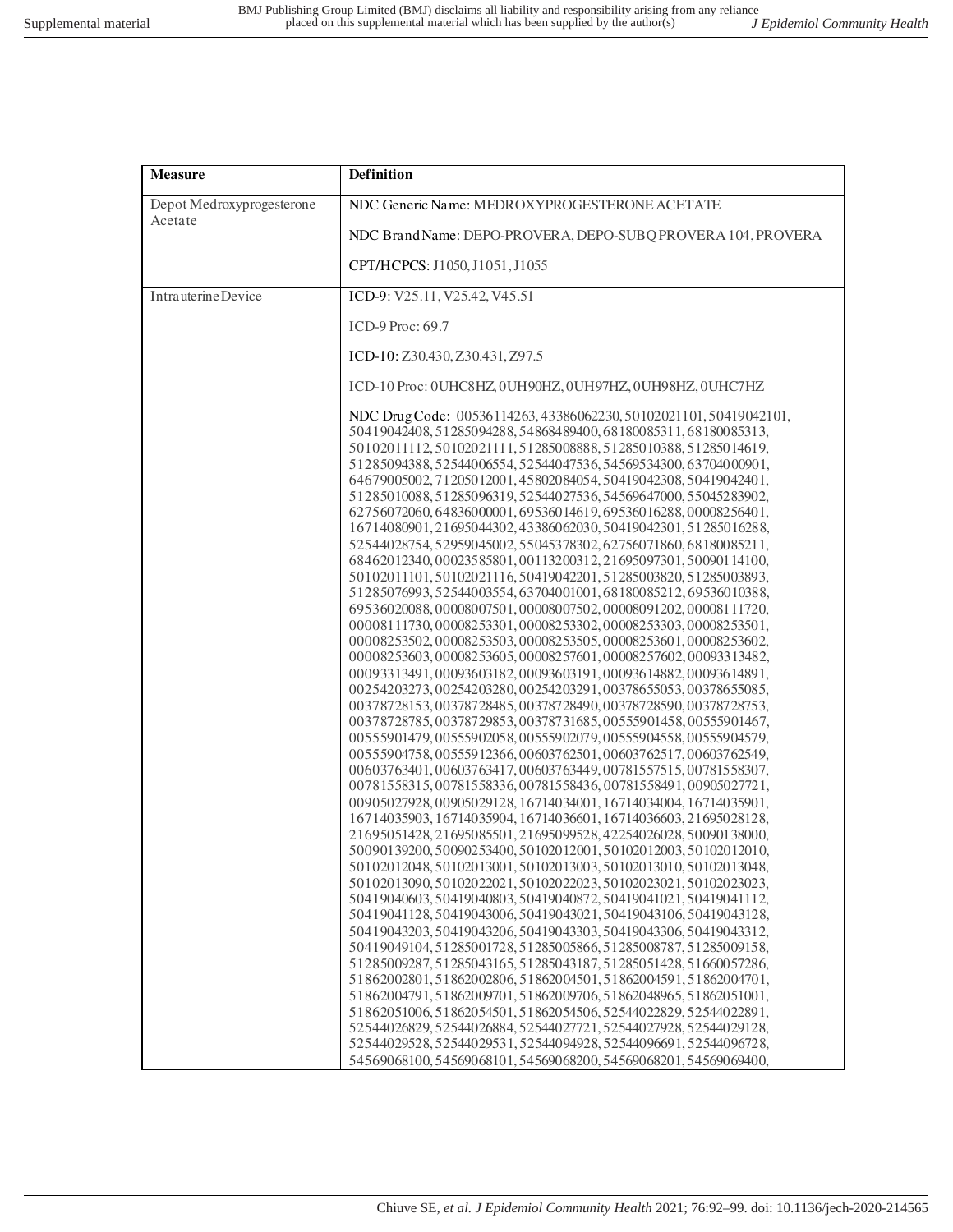| <b>Measure</b>        | <b>Definition</b>                                                                                                                                                                                                                                                                                                                                                                                                                                                                                                                                                                                                                                                                                                                                                                                                                                                                                                                                                                                                                                                                                                                                                                             |
|-----------------------|-----------------------------------------------------------------------------------------------------------------------------------------------------------------------------------------------------------------------------------------------------------------------------------------------------------------------------------------------------------------------------------------------------------------------------------------------------------------------------------------------------------------------------------------------------------------------------------------------------------------------------------------------------------------------------------------------------------------------------------------------------------------------------------------------------------------------------------------------------------------------------------------------------------------------------------------------------------------------------------------------------------------------------------------------------------------------------------------------------------------------------------------------------------------------------------------------|
|                       | 54569069401,54569069500,54569069501,54569143800,54569143900,<br>54569384400, 54569471000, 54569499700, 54569511500, 54569579800,<br>54569645500, 54569662000, 54868050700, 54868051800, 54868051801,<br>54868156400, 54868231600, 54868332800, 54868395100, 54868423900,<br>54868436800, 54868460700, 54868486000, 54868535600, 54868557000,<br>54868604400, 54868621000, 54868627500, 54868627600, 55045378206,<br>55289024708,55289025308,60322014521,60322014728,63187088928,<br>63955001001,65862084828,65862084888,65862084928,65862084988,<br>65862086494, 65862086495, 68180084311, 68180084313, 68180084411,<br>68180084413, 68180084611, 68180084613, 68180084811, 68180084813,<br>68180085411.68180085413.68180085711.68180085713.68180086011.<br>68180086012,68462038829,68462038884,68462063729,68462063784,<br>68462064691,68462064693,68462067291,68462067295,69238153106,<br>69238155406,70700011684,70700011685,70700011787,70700011884,<br>70700011885,75854060203,75854060228                                                                                                                                                                                               |
|                       | NDC Generic Name: LEVONORGESTREL<br>NDC Brand Name: KYLEENA, LEVONORGESTREL, LILETTA, MIRENA,<br><b>SKYLA</b><br>CPT/HCPCS: J7298, J7297, J7300, J7302, 58300, J7301, J7296, Q9984                                                                                                                                                                                                                                                                                                                                                                                                                                                                                                                                                                                                                                                                                                                                                                                                                                                                                                                                                                                                            |
| Tranexamic Acid       | NDC Drug Code: 00013111401, 00013111408, 00013111410, 00013111415,<br>00013111420,00013111421,00016011400,00016111408,00517096001,<br>00517096010,00591372030,00601011400,00601011408,14789050010,<br>17478021710, 23155016631, 23155016641, 23155052431, 23155052441,<br>38779252002, 38779252004, 38779252005, 38779252008, 38779252009,<br>38779279402, 38779279404, 38779279405, 38779279408, 38779279409,<br>39822100001,39822100106,39822100107,42192060501,42192060510,<br>47781060122, 47781060191, 49452787602, 49452787603, 51552051305,<br>51552051307,51552051309,51552051350,51754010801,51754010803,<br>51927279300,51927435200,51927482200,55150018810,55566210001,<br>55566210002,55566211002,60429008430,60505363801,60505363803,<br>61990061100,61990061102,62991258101,62991258102,62991258103,<br>62991313101,62991313102,62991313103,63323056301,63323056310,<br>63323056397,63370028025,63370028035,66479065001,66479065030,<br>66993009030, 66993012130, 67457019700, 67457019710, 67457029300,<br>67457029310,67850004100,67850004110,67850004200,67850004210,<br>68084092932,68084092933,69543037613,69543037622,69543037623,<br>69918030130,70860040010,70860040041 |
| Non-Opioid Analgesics | AHFSC Therapeutic Category: 280804<br>NDC Generic Name: IBUPROFEN, IBUPROFEN LYSINE/PF,<br>IBUPROFEN/CAFFEINE/VITAMINS B1, B2, B6, & B12, IBUPROFEN/DIETARY<br>SUPPLEMENT, MISC. CB.11, IBUPROFEN/FAMOTIDINE,<br>NAPROXEN/DIETARY SUPPLEMENT, MISC. CB.11, NAPROXEN, NAPROXEN<br>SODIUM, DICLOFENAC SODIUM, DICLOFENAC SODIUM, MICRONIZED,<br>DICLOFENAC SUBMICRONIZED, DICLOFENAC SODIUM/MISOPROSTOL,<br>KETOPROFEN, KETOPROFEN, MICRONIZED, FLURBIPROFEN,<br>FLURBIPROFEN SODIUM, MEFENAMIC ACID, MECLOFENAMATE SODIUM                                                                                                                                                                                                                                                                                                                                                                                                                                                                                                                                                                                                                                                                      |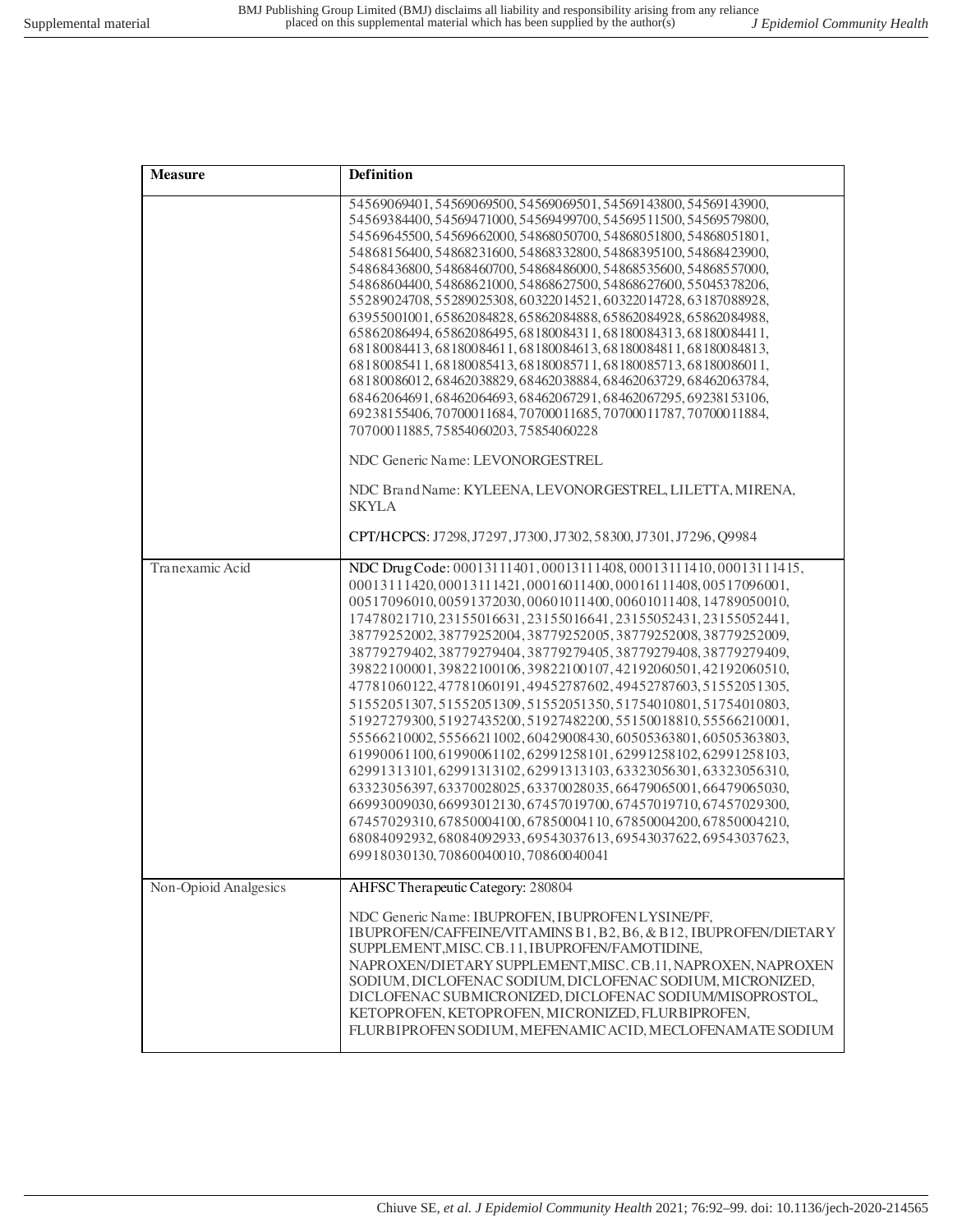| <b>Measure</b>    | Definition                                                                                                                                                                                                                                                                                                                                                                                                                                                                                                                                                                                                                                                                                                                                                                                                                                                                                                                                                                                                                                                                                                                                                                                                                                                                                                                                                                                                                                                                                                                                                                                                                                                                                                                                                                                                                                                                                                                                                                                                                                                                                                                                                                                                                                                                                                                                                                                                                                                                                                                                     |
|-------------------|------------------------------------------------------------------------------------------------------------------------------------------------------------------------------------------------------------------------------------------------------------------------------------------------------------------------------------------------------------------------------------------------------------------------------------------------------------------------------------------------------------------------------------------------------------------------------------------------------------------------------------------------------------------------------------------------------------------------------------------------------------------------------------------------------------------------------------------------------------------------------------------------------------------------------------------------------------------------------------------------------------------------------------------------------------------------------------------------------------------------------------------------------------------------------------------------------------------------------------------------------------------------------------------------------------------------------------------------------------------------------------------------------------------------------------------------------------------------------------------------------------------------------------------------------------------------------------------------------------------------------------------------------------------------------------------------------------------------------------------------------------------------------------------------------------------------------------------------------------------------------------------------------------------------------------------------------------------------------------------------------------------------------------------------------------------------------------------------------------------------------------------------------------------------------------------------------------------------------------------------------------------------------------------------------------------------------------------------------------------------------------------------------------------------------------------------------------------------------------------------------------------------------------------------|
| Opioid Analgesic  | NDC Generic Name: FENTANYL, METHADONE HCL, METHADONE<br>HYDROCHLORIDE IN 0.9 % SODIUM CHLORIDE, OXYCODONE HCL,<br>OXYCODONE HCL/ACETAMINOPHEN, OXYCODONE HCL/ASPIRIN,<br>OXYCODONE HCL/OXYCODONE TEREPHTHALATE/ASPIRIN,<br>OXYCODONE MYRISTATE, OXYCODONE/ASPIRIN,<br>IBUPROFEN/OXYCODONE HCL, CODEINEPHOSPHATE, CODEINE<br>PHOSPHATE/BROMODIPHENHYDRAMINE HCL, CODEINE<br>PHOSPHATE/BUTALBITAL/ASPIRIN/CAFFEINE, CODEINE<br>PHOSPHATE/GUAIFENESIN, CODEINE PHOSPHATE/PYRILAMINE<br>MALEATE, CODEINE POLISTIREX/CHLORPHENIRAMINE POLISTIREX,<br>CODEINE SULFATE, CODEINE/CALCIUM IODIDE, ACETAMINOPHEN WITH<br>CODEINE PHOSPHATE, ASPIRIN/CODEINE PHOSPHATE, MORPHINE<br>SULFATE, MORPHINE SULFATE IN 0.9 % SODIUM CHLORIDE, MORPHINE<br>SULFATE IN 0.9 % SODIUM CHLORIDE/PF, MORPHINE SULFATE IN<br>SODIUM CHLORIDE, ISO-OSMOTIC/PF, MORPHINE SULFATE<br>LIPOSOMAL/PF, MORPHINE SULFATE/DEXTROSE 5 % IN WATER,<br>MORPHINE SULFATE/DEXTROSE 5%-WATER/PF, MORPHINE<br>SULFATE/NALTREXONEHCL, MORPHINE SULFATE/PF,<br>HYDROMORPHONE HCL, HYDROMORPHONE HCL IN 0.9 % SODIUM<br>CHLORIDE, HYDROMORPHONE HCLIN0.9 % SODIUM CHLORIDE/PF,<br>HYDROMORPHONE HCL IN DEXTROSE 5 %-WATER/PF,<br>HYDROMORPHONE HCL/BUPIVACAINE HCL IN 0.9% SODIUM<br>CHLORIDE/PF, HYDROMORPHONE HCL/GUAIFENESIN,<br>HYDROMORPHONE HCL/PF, HYDROMORPHONE HCL/ROPIVACAINEIN0.9<br>% SODIUM CHLORIDE/PF, OXYMORPHONE HCL, LEVORPHANOL<br>TARTRATE, MEPERIDINEHCL, MEPERIDINEHCL IN 0.9 % SODIUM<br>CHLORIDE, MEPERIDINE HCLIN0.9 % SODIUM CHLORIDE/PF,<br>MEPERIDINE HCL/ATROPINE SULFATE, MEPERIDINE HCL/PF,<br>MEPERIDINE HCL/PROMETHAZINE HCL, OPIUM TINCTURE,<br>OPIUM/BELLADONNA ALKALOIDS, HYDROCODONE<br>BIT/CHLORPHENIRAMINE/PSEUDOEPHEDRINE/GUAIFENESIN,<br>HYDROCODONE BITART/BROMPHENIRAMINEMAL/PSEUDOEPHEDRINE<br>HCL, HYDROCODONE BITART/CHLORPHENIRAMINE<br>MALEATE/PSEUDOEPHEDRINE, HYDROCODONE BITARTRATE,<br>HYDROCODONE BITARTRATE/ACETAMINOPHEN, HYDROCODONE<br>BITARTRATE/ACETAMINOPHEN/DIETARY SUPPLEMENT #11,<br>HYDROCODONE BITARTRATE/ASPIRIN, HYDROCODONE<br>BITARTRATE/CARBINOXAMINE MAL/PSEUDOEPHEDRINE HCL,<br>HYDROCODONE BITARTRATE/CHLORPHENIRAMINEMALEATE,<br>HYDROCODONE BITARTRATE/HOMATROPINE, HYDROCODONE<br>BITARTRATE/HOMATROPINEMETHYLBROMIDE, HYDROCODONE<br>BITARTRATE/PSEUDOEPHEDRINEHCL/GUAIFENESIN, HYDROCODONE<br>POLISTIREX/CHLORPHENIRAMINE POLISTIREX, HYDROCODONE<br>TANNATE/CHLOR PHENIRAMINE TANNATE, HYDROCODONE/IBUPROFEN,<br>TRAMADOL HCL, TRAMADOL HCL/ACETAMINOPHEN, TRAMADOL<br>HCL/DIETARY SUPPLEMENT, MISC. CB.11 |
| Antihypertensives | NDC Generic Name: ACEBUTOLOL HCL, AMILORIDE HCL, AMILORIDE<br>HCL/HYDROCHLOROTHIAZIDE, AMLODIPINE BESYLATE, AMLODIPINE<br>BESYLATE/ATORVASTATIN CALCIUM, AMLODIPINE<br>BESYLATE/BENAZEPRIL HCL, AMLODIPINE BESYLATE/OLMESARTAN<br>MEDOXOMIL, AMLODIPINE BESYLATE/VALSARTAN, AMLODIPINE<br>BESYLATE/VALSARTAN/HYDROCHLOROTHIAZIDE, ATENOLOL,<br>ATENOLOL/CHLORTHALIDONE, AZILSARTAN MEDOXOMIL,                                                                                                                                                                                                                                                                                                                                                                                                                                                                                                                                                                                                                                                                                                                                                                                                                                                                                                                                                                                                                                                                                                                                                                                                                                                                                                                                                                                                                                                                                                                                                                                                                                                                                                                                                                                                                                                                                                                                                                                                                                                                                                                                                  |
|                   |                                                                                                                                                                                                                                                                                                                                                                                                                                                                                                                                                                                                                                                                                                                                                                                                                                                                                                                                                                                                                                                                                                                                                                                                                                                                                                                                                                                                                                                                                                                                                                                                                                                                                                                                                                                                                                                                                                                                                                                                                                                                                                                                                                                                                                                                                                                                                                                                                                                                                                                                                |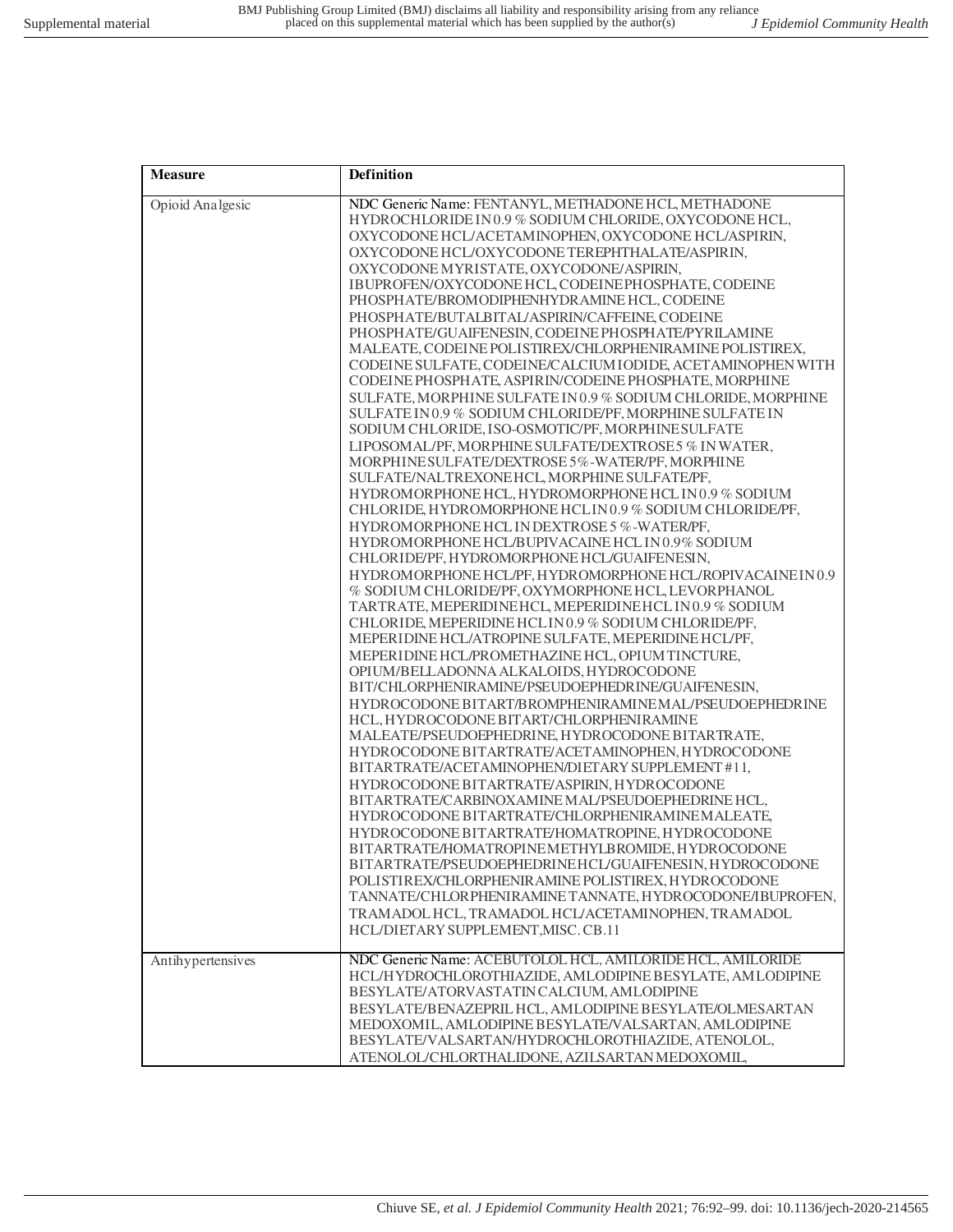| <b>Measure</b> | Definition                                                                                                                                                                                                                                                                                                                                                                                                                                                                                                                                                                                                                                                                                                                                                                                                                                                                                                                                                                                                                                                                                                                                                                                                                                                                                                                                                                                                                                                                                                                                                                                                                                                                                                                                                                                                                                                                                                                                                                                                                                                                                                                                                                                                                                                                                                                                                                                                                                                |
|----------------|-----------------------------------------------------------------------------------------------------------------------------------------------------------------------------------------------------------------------------------------------------------------------------------------------------------------------------------------------------------------------------------------------------------------------------------------------------------------------------------------------------------------------------------------------------------------------------------------------------------------------------------------------------------------------------------------------------------------------------------------------------------------------------------------------------------------------------------------------------------------------------------------------------------------------------------------------------------------------------------------------------------------------------------------------------------------------------------------------------------------------------------------------------------------------------------------------------------------------------------------------------------------------------------------------------------------------------------------------------------------------------------------------------------------------------------------------------------------------------------------------------------------------------------------------------------------------------------------------------------------------------------------------------------------------------------------------------------------------------------------------------------------------------------------------------------------------------------------------------------------------------------------------------------------------------------------------------------------------------------------------------------------------------------------------------------------------------------------------------------------------------------------------------------------------------------------------------------------------------------------------------------------------------------------------------------------------------------------------------------------------------------------------------------------------------------------------------------|
|                | AZILSARTAN MEDOXOMIL/CHLORTHALIDONE, BENAZEPRIL HCL,<br>BENAZEPRIL HCL/HYDROCHLOROTHI AZIDE, BEPRIDIL HCL, BETAXOLOL<br>HCL, BISOPROLOLFUMARATE, BISOPROLOL<br>FUMARATE/HYDROCHLOROTHIAZIDE, BUMETANIDE, CANDESARTAN<br>CILEXETIL, CANDESARTAN CILEXETIL/HYDROCHLOROTHIAZIDE,<br>CAPTOPRIL, CAPTOPRIL/HYDROCHLOROTHIAZIDE, CARTEOLOL HCL,<br>CARVEDILOL, CARVEDILOL PHOSPHATE, CHLOROTHIAZIDE,<br>CHLOROTHIAZIDE SODIUM, CHLORTHALIDONE, CLEVIDIPINE<br>BUTYRATE, CLONIDINE, DILTIAZEM HCL, DILTIAZEM HCL IN0.9%<br>SODIUM CHLORIDE, DILTIAZEM HCL/DEXTROSE 5 % IN WATER,<br>DILTIAZEM MALATE, DOXAZOSIN MESYLATE, ENALAPRIL MALEATE,<br>ENALAPRIL MALEATE/DILTIAZEM MALATE, ENALAPRIL<br>MALEATE/FELODIPINE, ENALAPRIL MALEATE/HYDROCHLOROTHIAZIDE,<br>ENALAPRILAT DIHYDRATE, EPLERENONE, EPROSARTAN MESYLATE,<br>EPROSARTAN MESYLATE/HYDROCHLOROTHIAZIDE, ESMOLOL HCL,<br>ETHACRYNATESODIUM, ETHACRYNIC ACID, FELODIPINE, FOSINOPRIL<br>SODIUM, FOSINOPRIL SODIUM/HYDROCHLOROTHIAZIDE, FUROSEMIDE,<br>FUROSEMIDE IN 0.9 % SODIUM CHLORIDE, HYDRALAZINE HCL,<br>HYDRALAZINE HCL/HYDROCHLOROTHIAZIDE, HYDRALAZINE<br>HCL/RESERPINE/HYDROCHLOROTHIAZIDE, HYDROCHLOROTHIAZIDE,<br>HYDROFLUMETHI AZIDE, INDAPAMIDE, IRBESARTAN, ISRADIPINE,<br>LABETALOL HCL, LISINOPRIL, LISINOPRIL/HYDROCHLOROTHIAZIDE,<br>LOSARTAN POTASSIUM, LOSARTAN<br>POTASSIUM/HYDROCHLOROTHIAZIDE, METHYCLOTHIAZIDE,<br>METHYLDOPA, METOLAZONE, METOPROLOL SUCCINATE, METOPROLOL<br>SUCCINATE/HYDROCHLOROTHIAZIDE, METOPROLOL TARTRATE,<br>METOPROLOL TARTRATE/HYDROCHLOROTHI AZIDE, MOEXIPRILHCL,<br>MOEXIPRIL HCL/HYDROCHLOROTHIAZIDE, NADOLOL,<br>NADOLOL/BENDROFLUMETHIAZIDE, NEBIVOLOL HCL, NICARDIPINE<br>HCL, NICARDIPINE IN DEXTROSE 5 %-WATER, NIFEDIPINE, NIMODIPINE,<br>OLMESARTAN MEDOXOMIL, OLMESARTAN MEDOXOMIL/AMLODIPINE<br>BESYLATE/HYDROCHLOROTHIAZIDE, OLMESARTAN<br>MEDOXOMIL/HYDROCHLOROTHIAZIDE, PENBUTOLOL SULFATE,<br>PERINDOPRILARGININE/AMLODIPINE BESYLATE, PERINDOPRIL<br>ERBUMINE, PINDOLOL, POLYTHIAZIDE, PRAZOSIN HCL, PRAZOSIN<br>HCL/POLYTHIAZIDE, PROPRANOLOL HCL, PROPRANOLOL<br>HCL/HYDROCHLOROTHIAZIDE, QUINAPRILHCL, QUINAPRIL<br>HCL/HYDROCHLOROTHIAZIDE, RAMIPRIL, SOTALOL HCL,<br>SPIRONOLACTONE, TELMISARTAN, TERAZOSIN HCL, TIMOLOL,<br>TIMOLOL MALEATE, TIMOLOL MALEATE/HYDROCHLOROTHIAZIDE,<br>TIMOLOL MALEATE/PF, TORSEMIDE, TRANDOLAPRIL,<br>TRANDOLAPRIL/VERAPAMILHCL, TRIAMTERENE,<br>TRICHLORMETHIAZIDE, VALSARTAN, VERAPAMIL HCL |
| <b>Statins</b> | NDC Generic Name: ATORVASTATIN CALCIUM, AMLODIPINE<br>BESYLATE/ATORVASTATIN CALCIUM, EZETIMIBE/ATORVASTATIN<br>CALCIUM, SIMVASTATIN, EZETIMIBE/SIMVASTATIN,<br>NIACIN/SIMVASTATIN, SITAGLIPTIN PHOSPHATE/SIMVASTATIN,<br>PRAVASTATIN SODIUM, ASPIRIN (CALCIUM CARB & MAGNESIUM<br>BUFFERS)/PRAVASTATIN, FLUVASTATIN SODIUM, LOVASTATIN,<br>NIACIN/LOVASTATIN, PITAVASTATIN CALCIUM, ROSUVASTATIN<br><b>CALCIUM</b>                                                                                                                                                                                                                                                                                                                                                                                                                                                                                                                                                                                                                                                                                                                                                                                                                                                                                                                                                                                                                                                                                                                                                                                                                                                                                                                                                                                                                                                                                                                                                                                                                                                                                                                                                                                                                                                                                                                                                                                                                                        |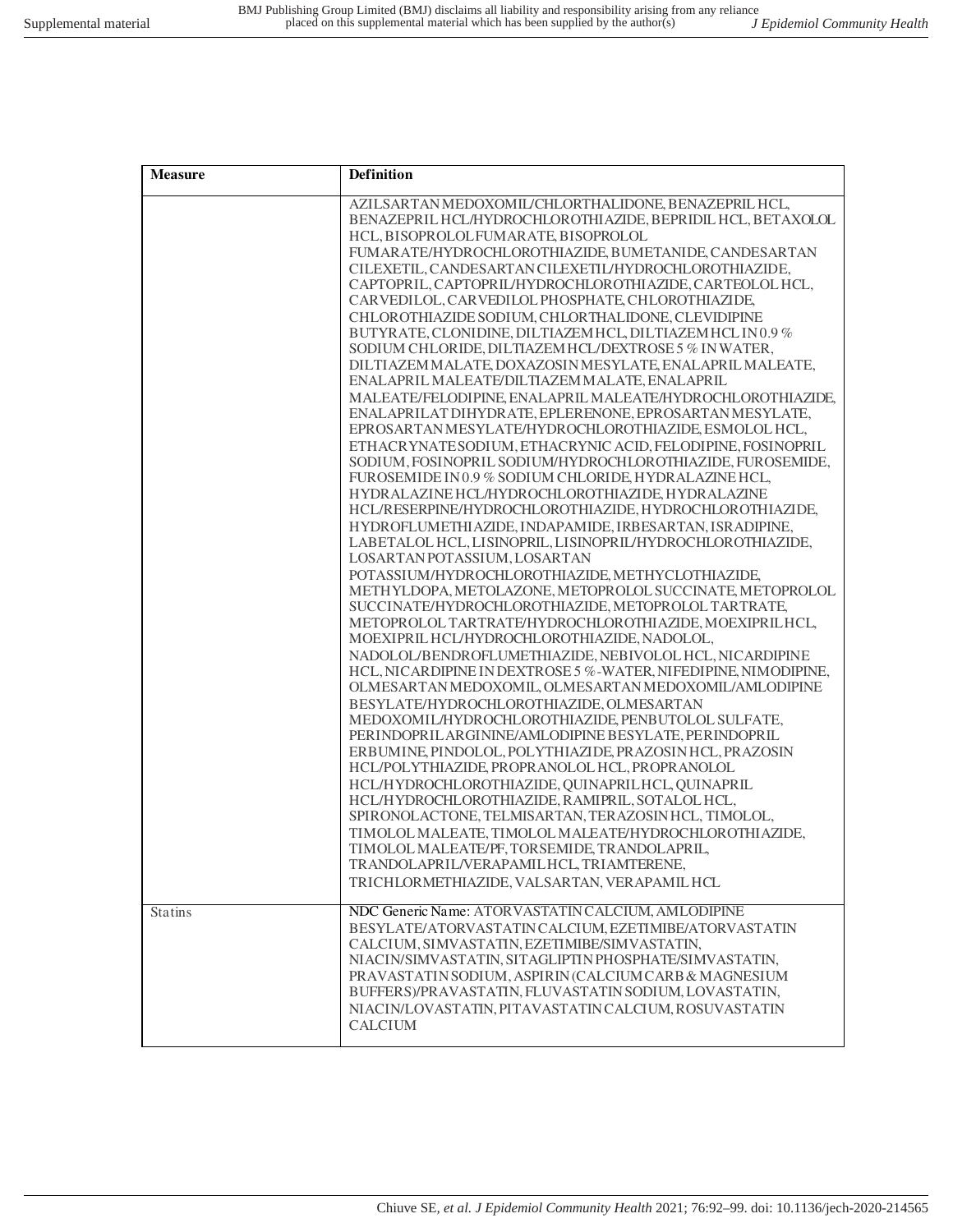| <b>Measure</b>  | Definition                                                                                                      |
|-----------------|-----------------------------------------------------------------------------------------------------------------|
|                 | NDC Brand Name: ALTOPREV, CRESTOR, LESCOL, LESCOLXL, LIPITOR,                                                   |
|                 | LIVALO, MEVACOR, PRAVACHOL, ZOCOR                                                                               |
| Corticosteroids | AHFSC Therapeutic Category: 68040000                                                                            |
|                 | NDC Generic Name: PREDNISONE, PREDNISONE MICRONIZED.                                                            |
|                 | FLUTICASONE FUROATE, FLUTICASONE FUROATE/VILANTEROL                                                             |
|                 | TRIFENATATE, FLUTICASONE PROPIONATE, FLUTICASONE PROPIONATE,                                                    |
|                 | MICRONIZED, FLUTICASONE PROPIONATE/SALMETEROL XINAFOATE,                                                        |
|                 | FLUTICASONE PROPIONATE/SODIUM CHLORIDE/SODIUM BICARBONATE,                                                      |
|                 | AZELASTINE HCL/FLUTICASONE PROPIONATE,                                                                          |
|                 | AZELASTINE/FLUTICASONE/SODIUM CHLORIDE/SODIUM BICARBONATE.<br>METHYLPREDNISOLONE, METHYLPREDNISOLONE ACETATE,   |
|                 | METHYLPREDNISOLONE ACETATE, MICRONIZED,                                                                         |
|                 | METHYLPREDNISOLONE ACETATE/BUPIVACAINE HCL,                                                                     |
|                 | METHYLPREDNISOLONE ACETATE/NORFLURANE/HFC245FA,                                                                 |
|                 | METHYLPREDNISOLONE SODIUM SUCCINATE, METHYLPREDNISOLONE                                                         |
|                 | SODIUM SUCCINATE/PF, METHYLPREDNISOLONE, MICRONIZED,                                                            |
|                 | BUDESONIDE, BUDESONIDE, MICRONIZED, BUDESONIDE/FORMOTEROL                                                       |
|                 | FUMARATE, PREDNISOLONE, PREDNISOLONE ACETATE, PREDNISOLONE                                                      |
|                 | ACETATE, MICRONIZED, PREDNISOLONE SOD PHOSPHATE,                                                                |
|                 | PREDNISOLONE SODIUM PHOSPHATE/PEAK FLOW METER,                                                                  |
|                 | PREDNISOLONE, MICRONIZED, GENTAMICIN SULFATE/PREDNISOLONE<br>ACETATE, NEOMYCIN SULFATE/POLYMYXIN B              |
|                 | SULFATE/PREDNISOLONE, SULFACETAMIDE SODIUM/PREDNISOLONE                                                         |
|                 | ACETATE, SULFACETAMIDE SODIUM/PREDNISOLONE SODIUM                                                               |
|                 | PHOSPHATE, DEXAMETHASONE, DEXAMETHASONE ACETATE,                                                                |
|                 | DEXAMETHASONE ACETATE, MICRONIZED, DEXAMETHASONE                                                                |
|                 | ISONICOTINATE, DEXAMETHASONE PHOSPHATE, DEXAMETHASONE                                                           |
|                 | PHOSPHATE/LIDOCAINE HCL, DEXAMETHASONE SOD PHOSPHATE,                                                           |
|                 | DEXAMETHASONE SODIUM PHOSPHATE IN 0.9 % SODIUM CHLORIDE,                                                        |
|                 | DEXAMETHASONE SODIUM PHOSPHATE/PF, DEXAMETHASONE,                                                               |
|                 | MICRONIZED, DEXAMETHASONE/SALIVA COLLECTION DEVICE,<br>CIPROFLOXACIN HCL/DEXAMETHASONE, NEOMYCIN                |
|                 | SULFATE/DEXAMETHASONE SOD PHOSPHATE, NEOMYCIN/POLYMYXIN                                                         |
|                 | B SULFATE/DEXAMETHASONE, TOBRAMYCIN/DEXAMETHASONE,                                                              |
|                 | BECLOMETHASONE DIPROPIONATE, MOMETASONE FUROATE,                                                                |
|                 | MOMETASONE FUROATE/AMMONIUM LACTATE, MOMETASONE                                                                 |
|                 | FUROATE/FORMOTEROL FUMARATE, FLUDROCORTISONE ACETATE,                                                           |
|                 | HYDROCORTISONE, HYDROCORTISONE ACETATE, HYDROCORTISONE                                                          |
|                 | ACETATE/ALOE POLYSACCHARIDE/IODOQUINOL, HYDROCORTISONE                                                          |
|                 | ACETATE/ALOE VERA, HYDROCORTISONE ACETATE/IODOQUINOL/ALOE                                                       |
|                 | POLYSACCHARIDES #2, HYDROCORTISONE<br>ACETATE/IODOQUINOL/ALOEVERA, HYDROCORTISONE                               |
|                 | ACETATE/LIDOCAINE HCL/ALOEVERA, HYDROCORTISONE                                                                  |
|                 | ACETATE/LIDOCAINE HCL/SKIN CLEANSER NO.6, HYDROCORTISONE                                                        |
|                 | ACETATE/PRAMOXINE HCL, HYDROCORTISONE ACETATE/PRAMOXINE                                                         |
|                 | HCL/ALOE POLYSACCHARIDE, HYDROCORTISONE                                                                         |
|                 | ACETATE/PRAMOXINE HCL/EMOLLIENT BASE, HYDROCORTISONE                                                            |
|                 | ACETATE/PRAMOXINE HCL/SKIN CLEANSER NO.16, HYDROCORTISONE                                                       |
|                 | ACETATE/PRAMOXINE/EMOLLIENT/PRAMOXINE CMB NO1,                                                                  |
|                 | HYDROCORTISONE ACETATE/UREA, HYDROCORTISONE BUTYRATE,<br>HYDROCORTISONE BUTYRATE/EMOLLIENT BASE, HYDROCORTISONE |
|                 | CYPIONATE, HYDROCORTISONE HEMISUCCINATE, HYDROCORTISONE                                                         |
|                 |                                                                                                                 |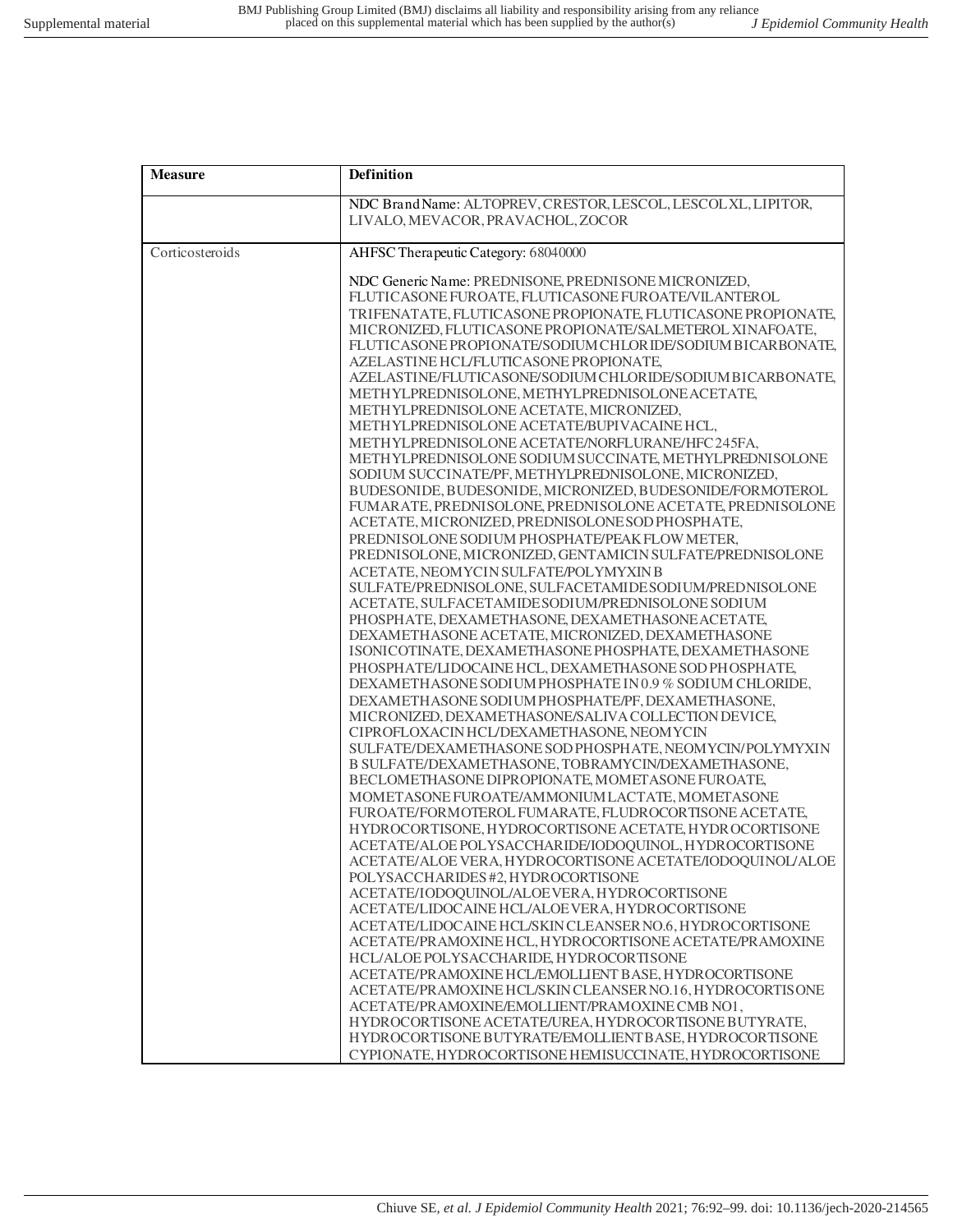| <b>Measure</b> | <b>Definition</b>                                                                                   |
|----------------|-----------------------------------------------------------------------------------------------------|
|                | PROBUTATE, HYDROCORTISONE SOD PHOSPHATE, HYDROCORTISONE                                             |
|                | SOD SUCCINATE, HYDROCORTISONE SODIUM SUCCINATE/PF,                                                  |
|                | HYDROCORTISONE VALERATE, HYDROCORTISONE/ALOE                                                        |
|                | POLYSACCHARIDE/IODOQUINOL, HYDROCORTISONE/ALOE VERA,                                                |
|                | HYDROCORTISONE/ALOE VERA/VITAMINE ACETATE/VITAMINS A AND                                            |
|                | D, HYDROCORTISONE/BENZOCAINE/CHLOROXYLENOL,                                                         |
|                | HYDROCORTISONE/COLLOIDAL OATMEAL/ALOE/VITAMINE,                                                     |
|                | HYDROCORTISONE/EMOLLIENT COMBINATION NO.45,<br>HYDROCORTISONE/IODOQUINOL, HYDROCORTISONE/MINERAL    |
|                | OIL/PETROLATUM, WHITE, HYDROCORTISONE/PRAMOXINE                                                     |
|                | HCL/CHLOROXYLENOL, HYDROCORTISONE/PRAMOXINE                                                         |
|                | HCL/CHLOROXYLENOL/WATER,                                                                            |
|                | HYDROCORTISONE/PRAMOXINE/CHLOROXYLENOL/BENZALKONIUM,                                                |
|                | HYDROCORTISONE/PRAMOXINE/DIOSMIN1/ALOEPOLYSAC                                                       |
|                | 1/POLICOSANOL, HYDROCORTISONE/RESORCINOL/BISMUTH                                                    |
|                | SUBGALLATE/ZINC OXIDE, HYDROCORTISONE/SALICYLIC ACID/SULFUR,                                        |
|                | HYDROCORTISONE/SALICYLIC ACID/SULFUR/SHAMPOO CMB 1.                                                 |
|                | HYDROCORTISONE/SKIN CLEANSER COMBINATION NO.25,                                                     |
|                | HYDROCORTISONE/SKIN CLEANSER COMBINATION NO.35,                                                     |
|                | HYDROCORTISONE/YERBA SANTA, ACETIC ACID/HYDROCORTISONE,                                             |
|                | ACYCLOVIR/HYDROCORTISONE, BENZOYL                                                                   |
|                | PEROXIDE/HYDROCORTISONE, BENZOYL                                                                    |
|                | PEROXIDE/HYDROCORTISONE/SKIN CLEANSER COMB NO.14,                                                   |
|                | CHLORCYCLIZINEHCL/HYDROCORTISONE ACETATE,                                                           |
|                | CHLOROXYLENOL/BENZOCAINE/HYDROCORTISONE ACETATE,                                                    |
|                | CIPROFLOXACINHCL/HYDROCORTISONE,                                                                    |
|                | CLIOQUINOL/HYDROCORTISONE,                                                                          |
|                | CLIOQUINOL/HYDROCORTISONE/EMOLLIENT COMBINATION NO.88,                                              |
|                | CLIOQUINOL/HYDROCORTISONE/PRAMOXINE, DIPHENHYDRAMINE                                                |
|                | HCL/HYDROCORTISONE, KETOCONAZOLE/HYDROCORTISONE,<br>LIDOCAINE HCL/HYDROCORTISONE ACETATE, LIDOCAINE |
|                | HCL/HYDROCORTISONE ACETATE/PSYLLIUM HUSK, NEOMYCIN                                                  |
|                | SULFATE/BACITRACINZINC/POLYMYXIN B/HYDROCORTISONE,                                                  |
|                | NEOMYCIN SULFATE/COLISTIN SULFATE/HYDROCORTISONE,                                                   |
|                | NEOMYCIN SULFATE/HYDROCORTISONE, NEOMYCIN                                                           |
|                | SULFATE/HYDROCORTISONE ACETATE, NEOMYCIN                                                            |
|                | SULFATE/POLYMYXINB SULFATE/BUFFERS/HYDROCORTISONE,                                                  |
|                | NEOMYCIN SULFATE/POLYMYXIN B SULFATE/HYDROCORTISONE,                                                |
|                | NEOMYCIN/BACITRACIN/POLYMYXIN B/HYDROCORTISONE,                                                     |
|                | OXYTETRACYCLINE HCL/HYDROCORTISONE ACETATE, POLYMYXIN B                                             |
|                | SULFATE/HYDROCORTISONE.                                                                             |
|                | PYRILAMINE/PHENIRAMINE/CHLORPHENIRAMINE/HYDROCORTISONE                                              |
|                |                                                                                                     |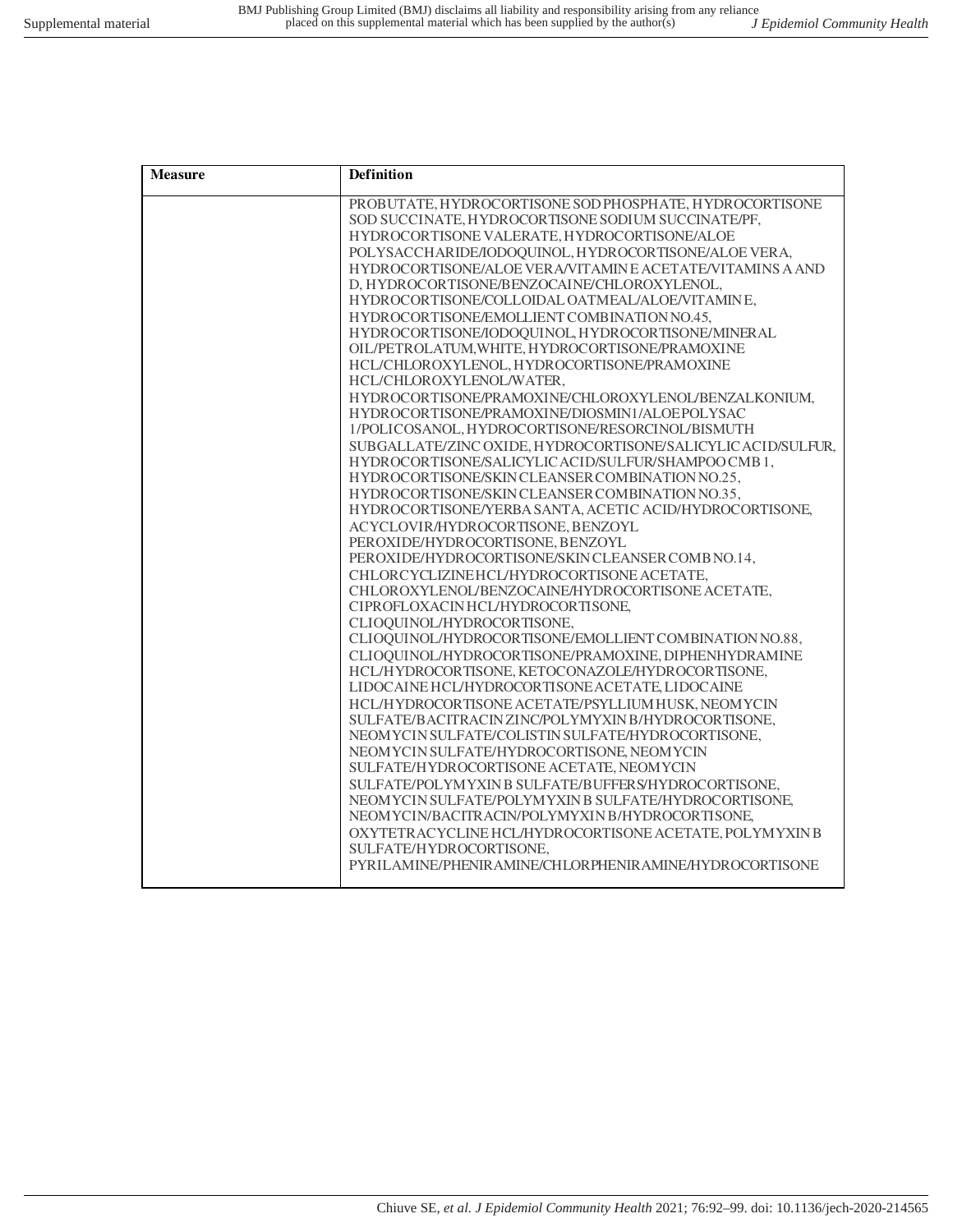Supplemental Table 2. Baseline characteristics in a cohort of women with UF aged 18-50 years with no prior diagnosis of cancer or hysterectomy, stratified by those with and without prevalent mental health

| <b>Variable</b>                                   | <b>Without Prior</b> | <b>With Prior Mental</b> |  |
|---------------------------------------------------|----------------------|--------------------------|--|
|                                                   | <b>Mental Health</b> | <b>Health</b>            |  |
| ${\bf N}$                                         | 313,754              | 515,665                  |  |
| Demographics                                      |                      |                          |  |
| Age, mean (SD)                                    | 40.3(6.5)            | 40.76(6.38)              |  |
| Race, $n$ (%)                                     |                      |                          |  |
| White                                             | 168,479 (53.7%)      | 304,800 (59.1%)          |  |
| Asian                                             | 23,776 (7.6%)        | 30,806 (6.0%)            |  |
| <b>Black</b>                                      | 74,601 (23.8%)       | 106,608 (20.7%)          |  |
| Hispanic                                          | 46,898 (14.9%)       | 73,451 (14.2%)           |  |
| Region of Residence, $n$ (%)                      |                      |                          |  |
| Northeast                                         | 41,689 (13.3%)       | 64,872 (12.6%)           |  |
| Midwest                                           | 60,629 (19.3%)       | 106,113 (20.6%)          |  |
| South                                             | 159,774 (50.9%)      | 258,036 (50.0%)          |  |
| West                                              | 51,662 (16.5%)       | 86,644 (16.8%)           |  |
| <b>Encounter with a mental health</b><br>provider | 12,073 (3.8%)        | 73,948 (14.3%)           |  |
| Mental Health Conditions, n (%)                   |                      |                          |  |
| Occurrence of depression, anxiety,                |                      |                          |  |
| self-directed harm or use of anti-                | $0(0.0\%)$           | 199,601 (38.7%)          |  |
| depressants or anti-anxiety medications           |                      |                          |  |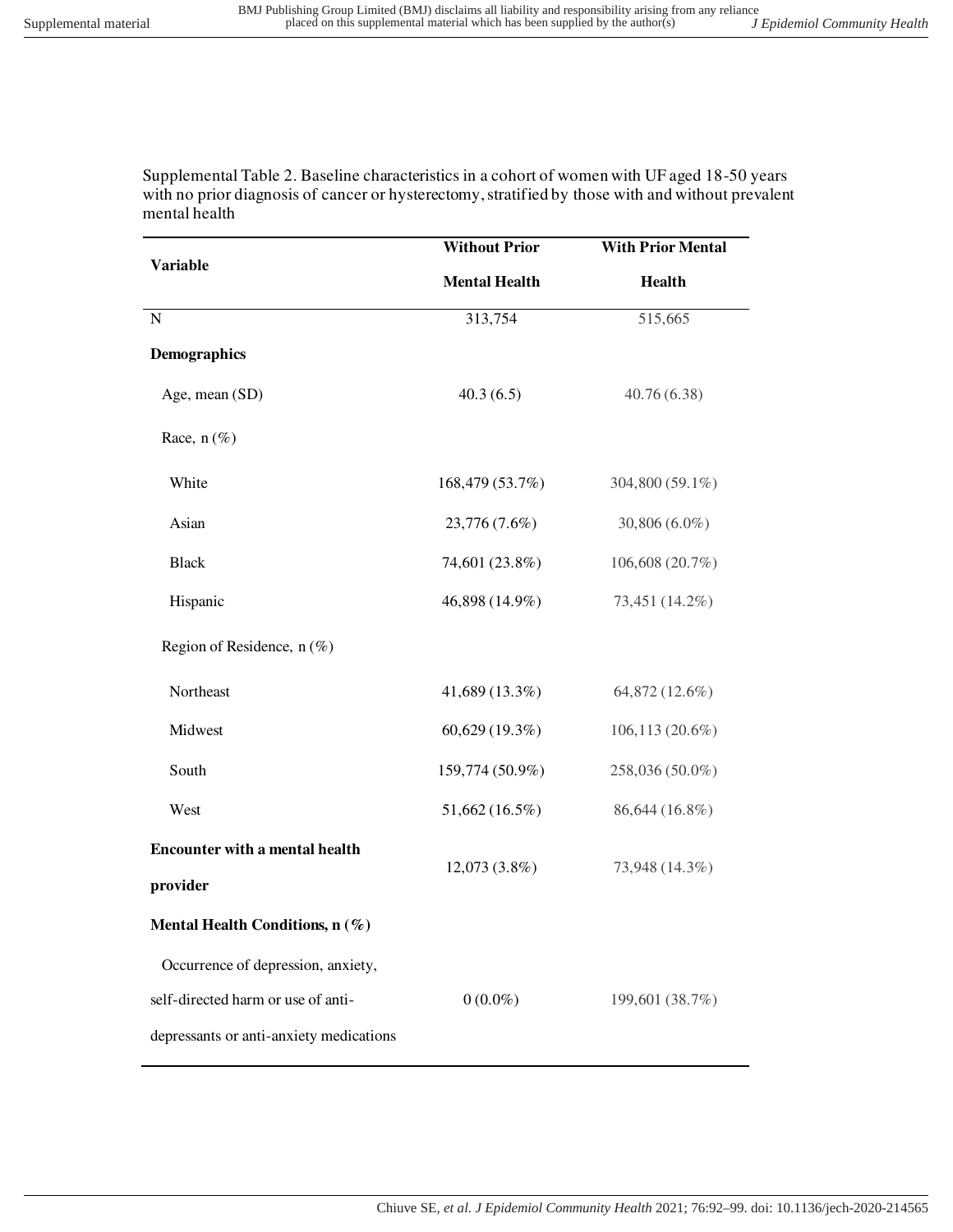| Occurrence of depression or use of<br>anti-depressants       | $0(0.0\%)$       | 140,386 (27.2%) |
|--------------------------------------------------------------|------------------|-----------------|
| Occurrence of anxiety or use of anti-<br>anxiety medications | $0(0.0\%)$       | 174,230 (33.8%) |
| Occurrence of self-directed harm                             | $0(0.0\%)$       | $1,744(0.3\%)$  |
| Symptoms, $n(\%)$                                            |                  |                 |
| Heavy Menstrual Bleeding                                     | 134, 103 (42.7%) | 236,028 (45.8%) |
| Anemia or Blood Transfusion                                  | $18,459(5.9\%)$  | 32,019 (6.2%)   |
| Dysmenorrhea                                                 | 36,067 (11.5%)   | 68,224 (13.2%)  |
| Dyspareunia                                                  | $6,768(2.2\%)$   | 14,023(2.7%)    |
| Pelvic Pain                                                  | 107,601 (34.3%)  | 207,235 (40.2%) |
| Medical Conditions, n (%)                                    |                  |                 |
| Pregnancy                                                    | 44,055 (14.0%)   | 74,537 (14.5%)  |
| Live birth                                                   | 21,174(6.7%)     | 37,309 (7.2%)   |
| Infertility                                                  | 70,172 (22.4%)   | 133,023 (25.8%) |
| Allergic Rhinitis                                            | 49,945 (15.9%)   | 107,283 (20.8%) |
| Asthma                                                       | 22,044 (7.0%)    | 50,422 (9.8%)   |
| Irritable Bowel Syndrome                                     | $6,520(2.1\%)$   | 20,086 (3.9%)   |
| Psoriasis                                                    | $2,582(0.8\%)$   | $5,975(1.2\%)$  |
| Eczema                                                       | 26,217 (8.4%)    | 58,314 (11.3%)  |
| Chronic Low Back Pain                                        | 57,187 (18.2%)   | 131,086 (25.4%) |
| Fatigue                                                      | 63,534 (20.2%)   | 145,548 (28.2%) |
| Vitamin D Deficiency                                         | 12,289 (3.9%)    | 27,405 (5.3%)   |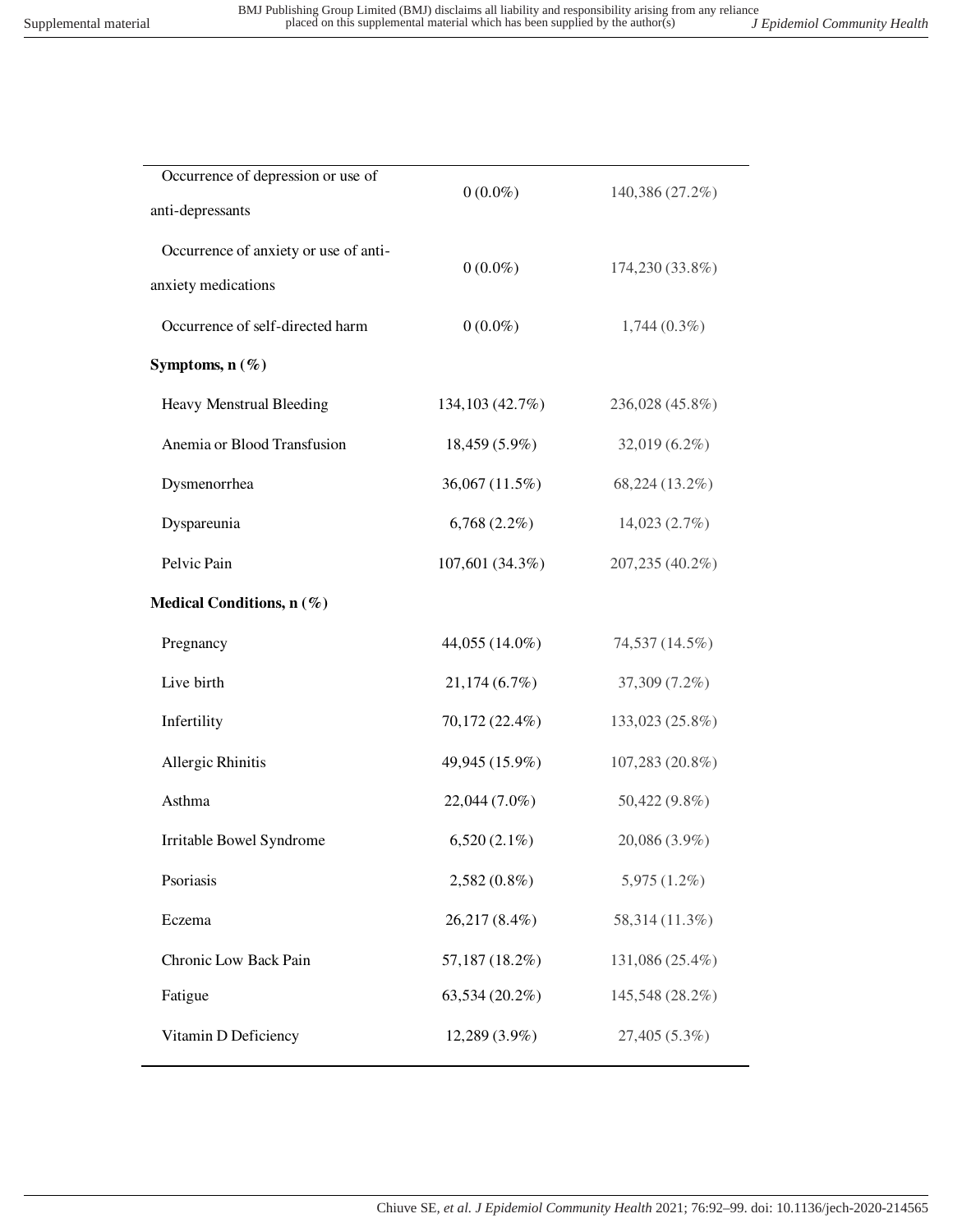| Chronic Headaches/Migraines             | 45,976 (14.7%)  | 114,533 (22.2%) |
|-----------------------------------------|-----------------|-----------------|
| <b>Thyroid Disease</b>                  | 38,741 (12.3%)  | 80,086 (15.5%)  |
| Hypothyroidism                          | 31,080 (9.9%)   | 66,368 (12.9%)  |
| Diabetes Mellitus, Type II              | $17,018(5.4\%)$ | 35,526 (6.9%)   |
| Hyperlipidemia                          | 57,158 (18.2%)  | 117,967 (22.9%) |
| Hypertension                            | 51,029 (16.3%)  | 106,336 (20.6%) |
| Fibromyalgia                            | $15,213(4.8\%)$ | 44,091 (8.6%)   |
| Medication Use, n (%)                   |                 |                 |
| <b>Combined Hormonal Contraceptives</b> | 68,719 (21.9%)  | 130,001 (25.2%) |
| Oral Progestin                          | $9,262(3.0\%)$  | 19,127 (3.7%)   |
| Depot Medroxyprogesterone Acetate       | 18,356 (5.9%)   | 36,591 (7.1%)   |
| <b>Intrauterine Device</b>              | 21,921 (7.0%)   | 44,234 (8.6%)   |
| Non-Opioid Analgesics                   | 85,557 (27.3%)  | 176,078 (34.1%) |
| Opioid Analgesic                        | 107,983 (34.4%) | 227,240 (44.1%) |
| Antihypertensives                       | 41,595 (13.3%)  | 100,761 (19.5%) |
| <b>Statins</b>                          | 11,546(3.7%)    | 28,481 (5.5%)   |
| Corticosteroids                         | 89,124 (28.4%)  | 193,731 (37.6%) |
| Tranexamic Acid                         | $1,821(0.6\%)$  | $3,533(0.7\%)$  |
| Prior Procedures, n (%)                 |                 |                 |
| Uterine Artery Embolization             | $36(0.0\%)$     | 63 (0.0%)       |
| Myomectomy                              | $6,612(2.1\%)$  | $10,537(2.0\%)$ |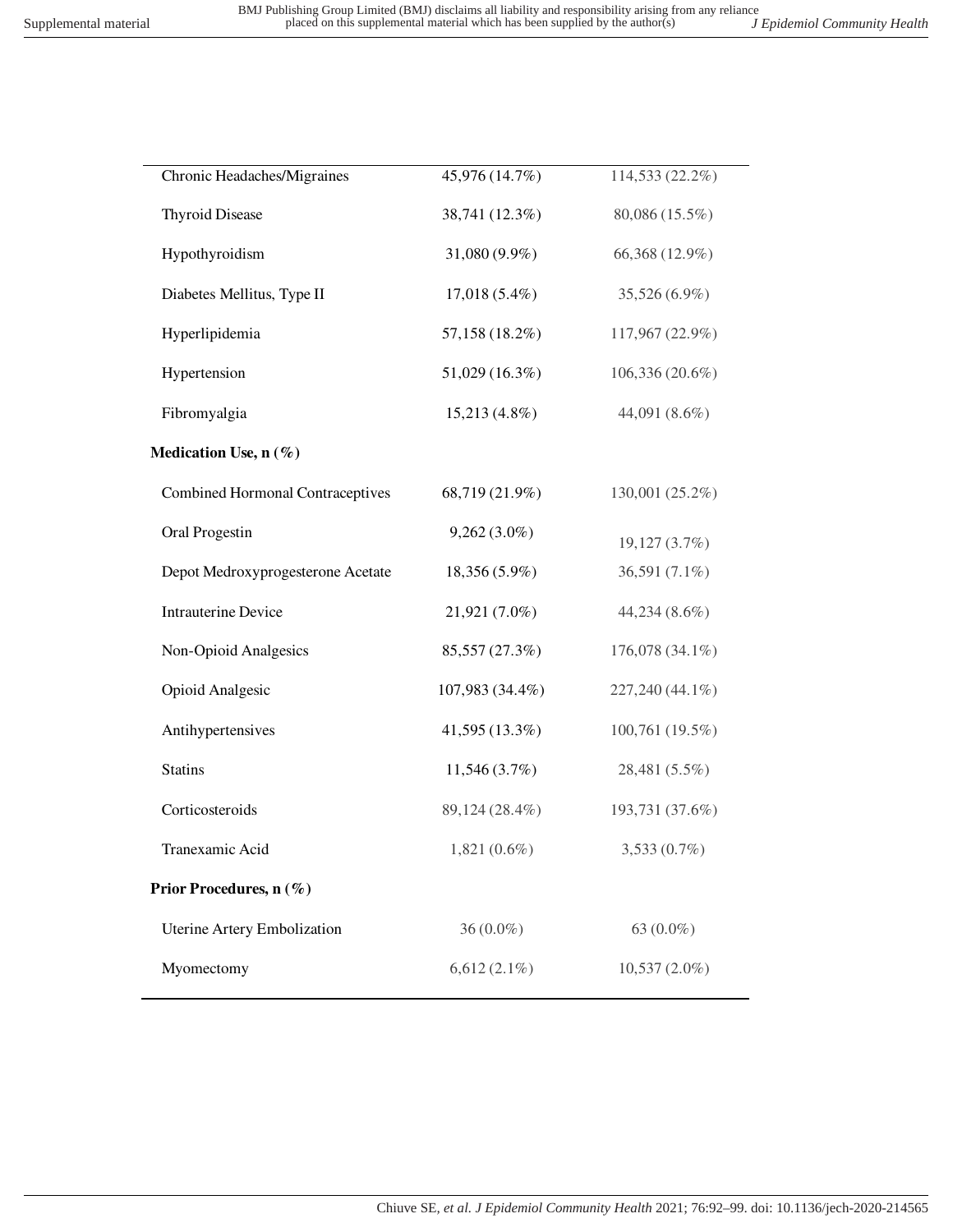| Supplemental Table 3. Diagnosing provider type for depression, anxiety and self-directed |
|------------------------------------------------------------------------------------------|
| violence                                                                                 |

|                    | Depression     |               | Anxiety        |              | Self-directed Violence |            |
|--------------------|----------------|---------------|----------------|--------------|------------------------|------------|
|                    | Uterine        | No Uterine    | Uterine        | No Uterine   | Uterine                | No Uterine |
|                    | Fibroids       | Fibroids      | Fibroids       | Fibroids     | Fibroids               | Fibroids   |
| N with outcome     | 26,167         | 46,094        | 33,991         | 60,672       | 509                    | 616        |
| Provider Type      |                |               |                |              |                        |            |
| Emergency          | 390 $(1\%)$    | 549 (1%)      | $1,408(4\%)$   | 1,794(3%)    | $80(16\%)$             | 99(16%)    |
| Medicine           |                |               |                |              |                        |            |
| <b>OBGYN</b>       | $1,044(4\%)$   | 1,407(3%)     | 1,097(3%)      | 1,702(3%)    | $3 ((1\%)$             | $3(51\%)$  |
| Primary Care,      | $10,541(40\%)$ | 19,932 (43%)  | $14,794(44\%)$ | 27,759 (46%) | 39 (8%)                | 45 (7%)    |
| Internal Medicine, |                |               |                |              |                        |            |
| Family Medicine    |                |               |                |              |                        |            |
| Psychologist,      | 6,546(25%)     | 11,854(26%)   | 6,576 (19%)    | 12,779 (21%) | 12(2%)                 | $9(1\%)$   |
| Psychiatrist or    |                |               |                |              |                        |            |
| Counselor          |                |               |                |              |                        |            |
| Social Worker      | 2,217(8%)      | 4,261 $(9\%)$ | 2,248(7%)      | 4,603(8%)    | $2(1\%)$               | $1(1\%)$   |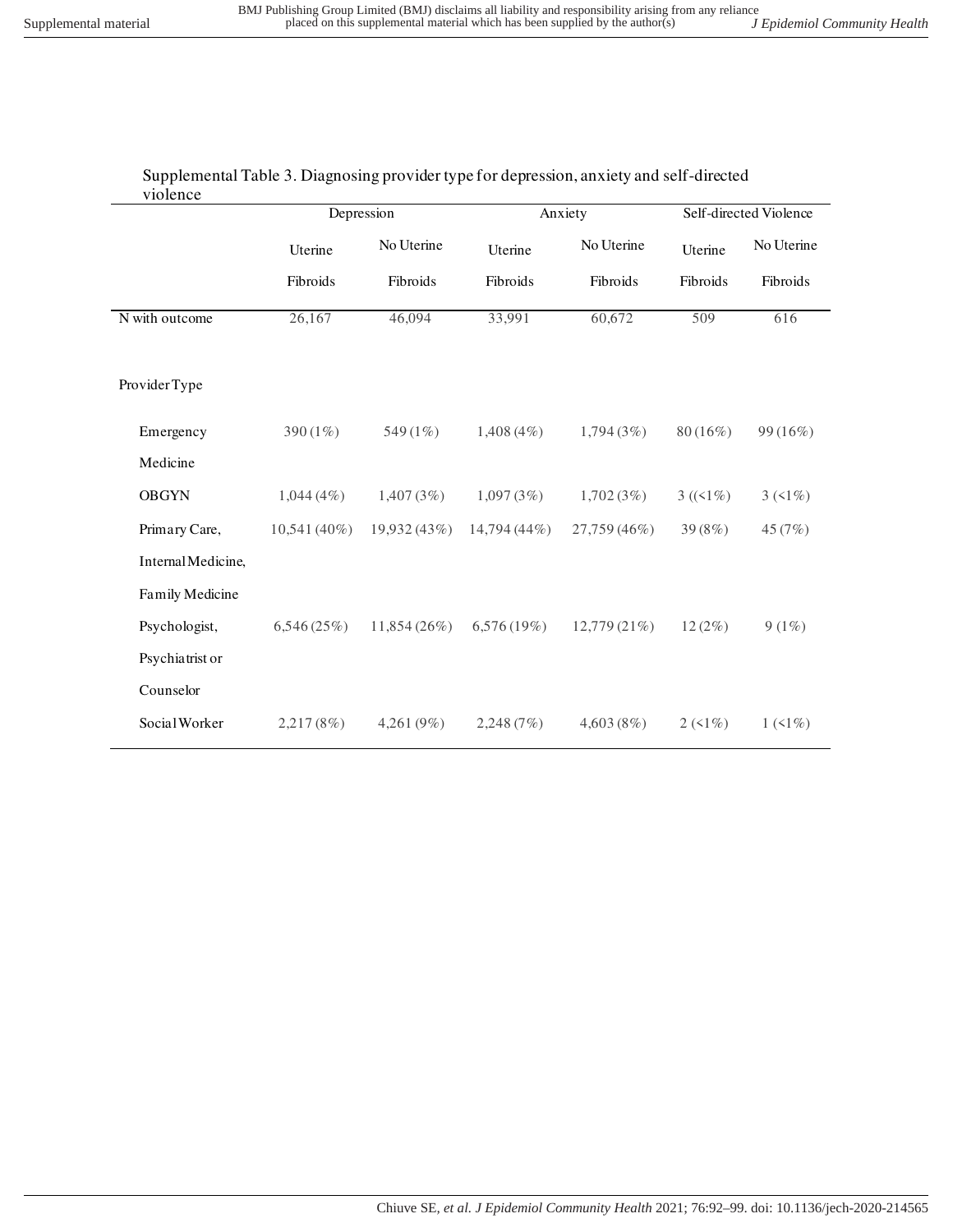|                                                       |                  | Uterine Fibroids No Uterine Fibroids |
|-------------------------------------------------------|------------------|--------------------------------------|
| $\mathbf N$                                           | 313,754          | 627,539                              |
| Depression*                                           |                  |                                      |
| N events                                              | 43,992           | 81,527                               |
| Rate per 1,000 person-years                           | 52.5             | 55.4                                 |
| Age-matched HR (95% CI) <sup>†</sup>                  | 1.06(1.05, 1.07) | $1.0$ (ref)                          |
| Adjusted HR (95% CI) <sup>‡</sup>                     | 1.07(1.06, 1.08) | $1.0$ (ref)                          |
| Anxiety*                                              |                  |                                      |
| N events                                              | 71,170           | 123,967                              |
| Rate per 1,000 person-years                           | 100.0            | 86.6                                 |
| Age-matched HR (95% CI)                               | 1.15(1.14, 1.17) | $1.0$ (ref)                          |
| Adjusted HR (95% CI) <sup>‡</sup>                     | 1.14(1.13, 1.15) | $1.0$ (ref)                          |
| <b>Self-Directed Violence: Suicide Ideation</b>       |                  |                                      |
| N events                                              | 421              | 518                                  |
| Rate per 1,000 person-years                           | 0.5              | 0.3                                  |
| Age-matched HR (95% CI)                               | 1.57(1.38, 1.78) | $1.0$ (ref)                          |
| Adjusted HR (95% CI) <sup><math>\ddagger</math></sup> | 1.42(1.25, 1.63) | $1.0$ (ref)                          |
| <b>Self-Directed Violence: Suicide Attempt</b>        |                  |                                      |
| N events                                              | 136              | 152                                  |
| Rate per 1,000 person-years                           | 0.15             | 0.08                                 |
| Age-matched HR (95% CI)                               | 1.74(1.38, 2.19) | $1.0$ (ref)                          |
| Adjusted HR (95% CI) <sup><math>\ddagger</math></sup> | 1.66(1.31, 2.10) | $1.0$ (ref)                          |

Supplemental Table 4. Association between uterine fibroids and incidence of adverse mental health outcomes, using alternative definitions of mental health outcomes

Abbreviations: CI, confidence interval; HR, hazard ratio

† Depression defined as presence of ICD diagnosis code OR prescription fill of anti-depressant medication and anxiety defined as presence of ICD diagnosis code OR prescription fill of anti-anxiety medication ‡HR adjusted for race, region of residence, allergic rhinitis, asthma, IBS, eczema, chronic low back pain, fatigue, vitamin D deficiency, chronic headaches/migraines, thyroid disease, hypothyroidism, diabetes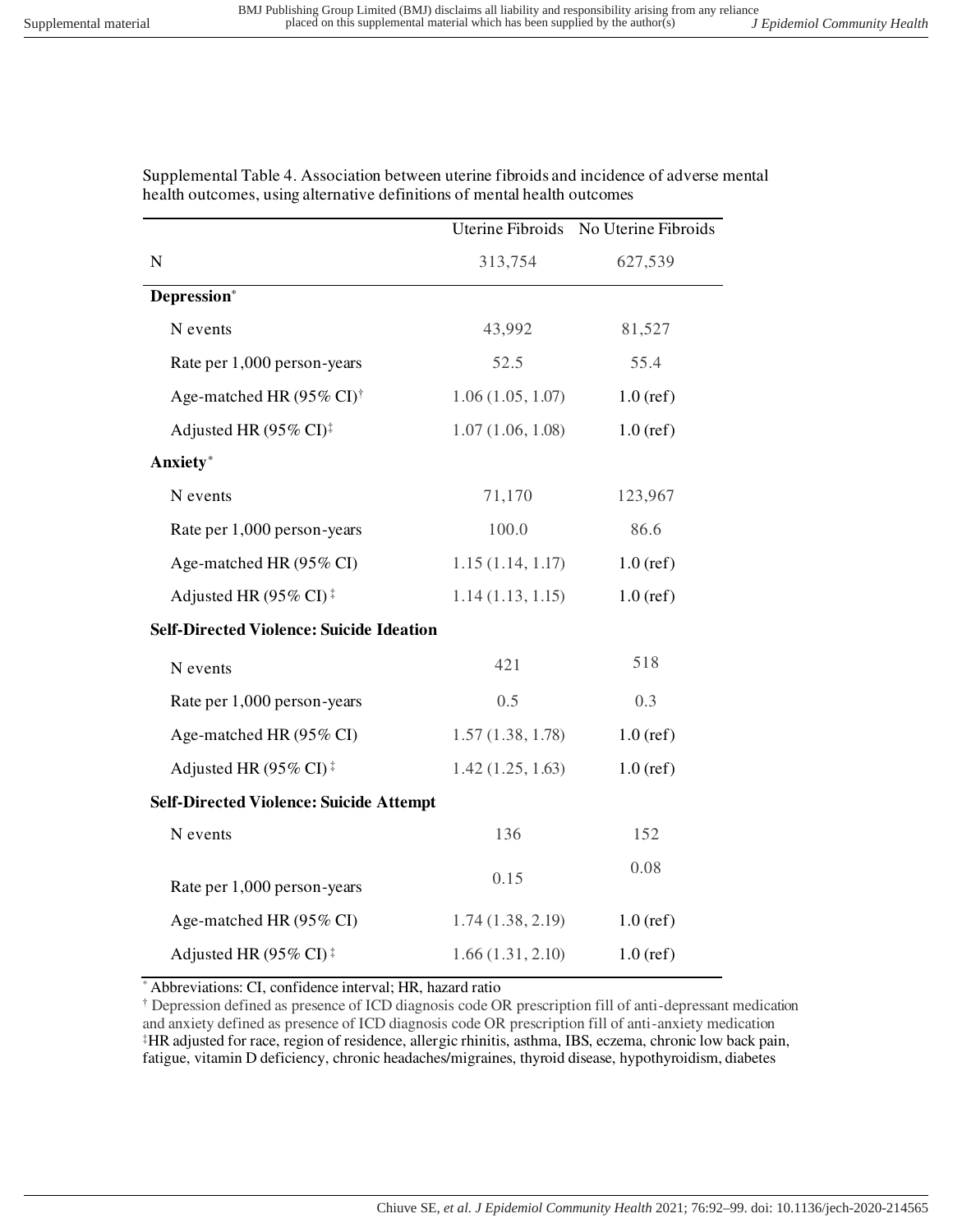mellitus type 2, hyperlipidemia, hypertension, fibromyalgia, live birth, and use of antihypertensives,

corticosteroids, non-opioid analgesics, opioid analgesic, combined hormonal contraceptives, statins, antihypertensives, oral progestin, depot medroxyprogesterone acetate (DMPA), or progestogen-releasing intrauterine system (IUD).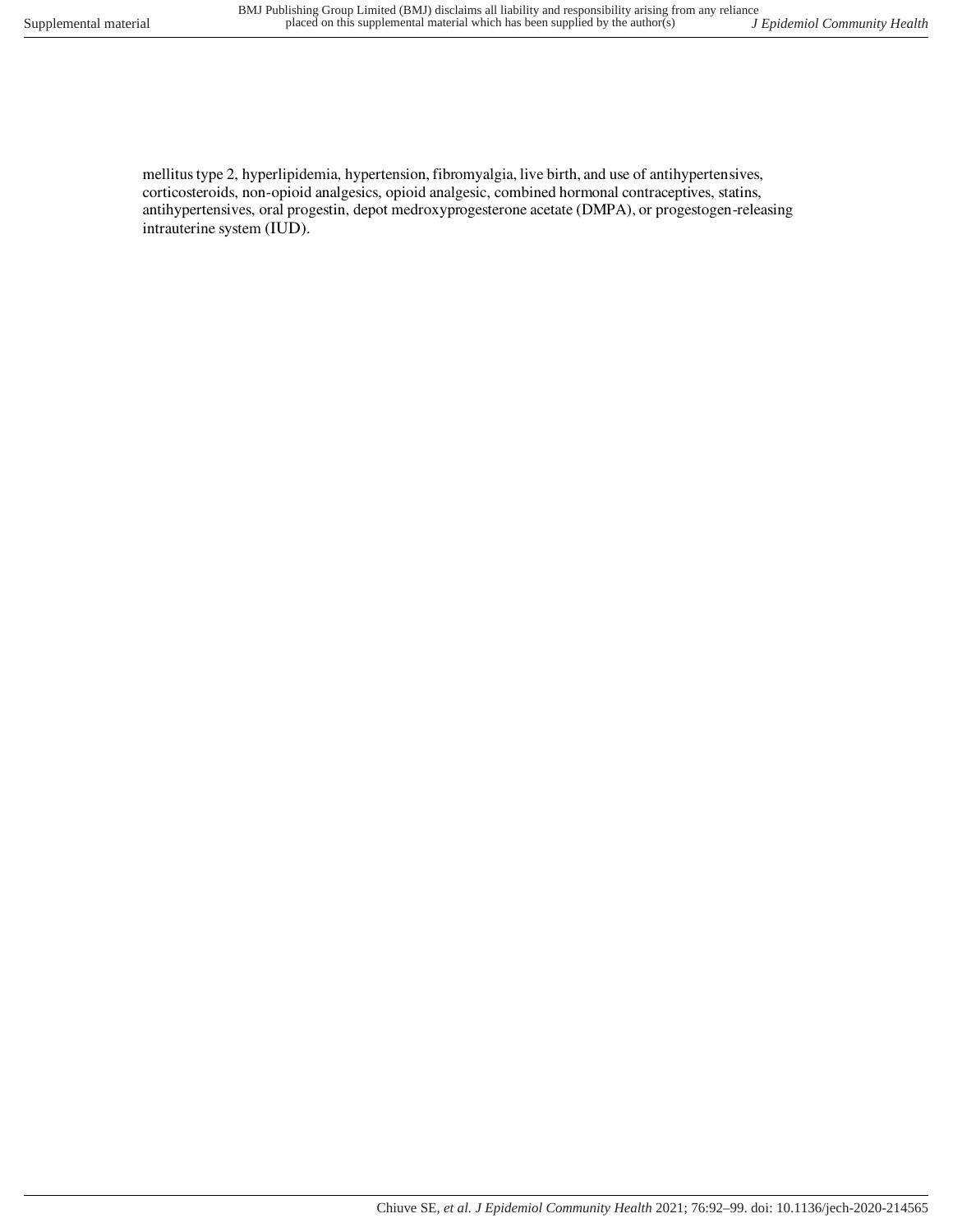Supplemental Table 5. Association between uterine fibroids and incidence of adverse mental health outcomes, alternative definition of uterine fibroids

|                                                                      | Depression       |             |                  | Anxiety     |                  | Self-Directed Violence |  |
|----------------------------------------------------------------------|------------------|-------------|------------------|-------------|------------------|------------------------|--|
|                                                                      | UF               | No UF       | UF               | No UF       | UF               | No UF                  |  |
| Women with image confirmed UF                                        |                  |             |                  |             |                  |                        |  |
| N                                                                    | 274,054          | 547,936     | 274,054          | 547,936     | 274,054          | 547,936                |  |
| Events, N                                                            | 22,775           | 40,070      | 29,897           | 53.394      | 455              | 550                    |  |
| Rate per 1,000 person-years                                          | 30.5             | 27.4        | 41.0             | 37.3        | 0.6              | 0.4                    |  |
| Adjusted HR (95% CI) <sup>*</sup>                                    | 1.11(1.10, 1.13) | $1.0$ (ref) | 1.11(1.10, 1.13) | $1.0$ (ref) | 1.44(1.27, 1.64) | $1.0$ (ref)            |  |
| Women with UF, no prior myomectomy or<br>uterine artery embolization |                  |             |                  |             |                  |                        |  |
| N                                                                    | 307,561          | 615,246     | 310,864          | 622,155     | 310,864          | 622,155                |  |
| Events, N                                                            | 25,683           | 45,429      | 33,354           | 59,578      | 491              | 630                    |  |
| Rate per 1,000 person-years                                          | 30.9             | 28.0        | 40.9             | 37.3        | 0.5              | 0.4                    |  |
| Adjusted HR (95% CI) <sup>*</sup>                                    | 1.11(1.10, 1.13) | $1.0$ (ref) | 1.11(1.10, 1.13) | $1.0$ (ref) | 1.35(1.20, 1.53) | $1.0$ (ref)            |  |

\*Abbreviations: CI, confidence interval; HR, hazard ratio; HR adjusted for race, region of residence, allergic rhinitis, asthma, IBS, eczema, chronic low back pain, fatigue, vitamin D deficiency, chronic headaches/migraines, thyroid disease, hypothyroidism, diabetes mellitus type 2, hyperlipidemia, hypertension, fibromyalgia, live birth, and use of antihypertensives, corticosteroids, non-opioid analgesics, opioid analgesic, combined hormonal contraceptives, statins, oral progestin, depot medroxyprogesterone acetate (DMPA), or progestogen-releasing intrauterine system (IUD).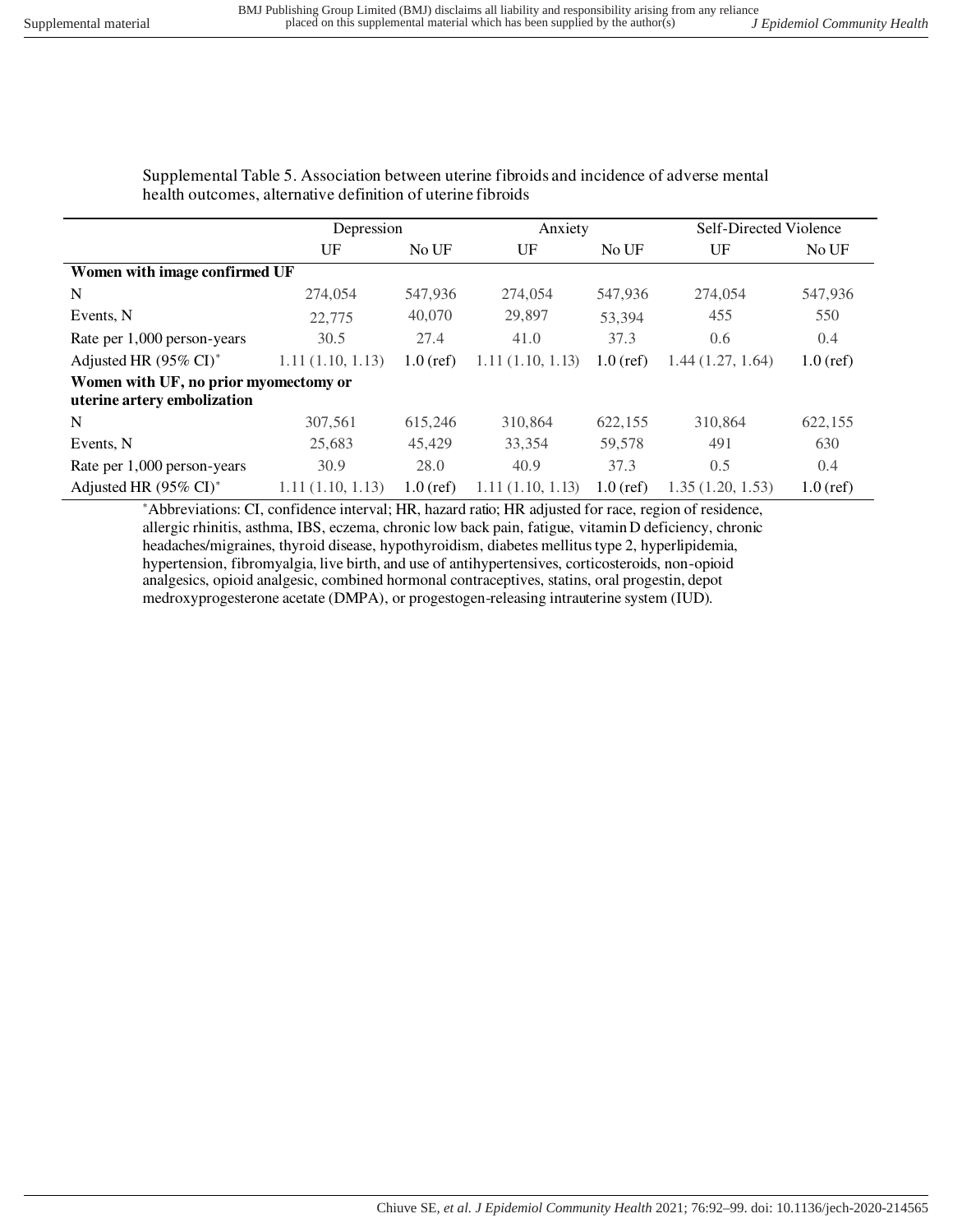|                                         | Depression              |                        | Anxiety                 |                        | <b>Self-Directed Violence</b> |                        |
|-----------------------------------------|-------------------------|------------------------|-------------------------|------------------------|-------------------------------|------------------------|
|                                         | <b>Uterine Fibroids</b> | No Uterine<br>Fibroids | <b>Uterine Fibroids</b> | No Uterine<br>Fibroids | <b>Uterine Fibroids</b>       | No Uterine<br>Fibroids |
| Age $<30$                               |                         |                        |                         |                        |                               |                        |
| N                                       | 21,272                  | 38,667                 | 21,272                  | 38,667                 | 21,272                        | 38,667                 |
| Events, N                               | 1,751                   | 2,828                  | 2,169                   | 3,960                  | 44                            | 48                     |
| Rate per 1,000<br>person-years          | 39.1                    | 33.7                   | 49.3                    | 48.3                   | 0.9                           | 0.5                    |
| Age-matched HR<br>$(95\% \text{ CI})^*$ | 1.16(1.09, 1.23)        | $1.0$ (ref)            | 1.02(0.97, 1.07)        | $1.0$ (ref)            | 1.71(1.14, 2.57)              | $1.0$ (ref)            |
| Adjusted HR (95%<br>$CI)$ <sup>†</sup>  | 1.17(1.10, 1.24)        | $1.0$ (ref)            | 1.05(1.00, 1.11)        | $1.0$ (ref)            | 1.47(0.96, 2.27)              | $1.0$ (ref)            |
| Age 30-39                               |                         |                        |                         |                        |                               |                        |
| $\mathbf N$                             | 107,845                 | 207,887                | 107,845                 | 207,887                | 107,845                       | 207,887                |
| Events, N                               | 9,263                   | 16,076                 | 11,893                  | 21,495                 | 197                           | 221                    |
| Rate per 1,000<br>person-years          | 34.3                    | 30.4                   | 45.0                    | 41.6                   | 0.7                           | 0.4                    |
| Age-matched HR<br>$(95\% \text{ CI})$   | 1.13(1.10, 1.16)        | $1.0$ (ref)            | 1.08(1.06, 1.11)        | $1.0$ (ref)            | 1.73(1.43, 2.09)              | $1.0$ (ref)            |
| Adjusted HR (95%<br>$CI)$ <sup>†</sup>  | 1.11(1.08, 1.14)        | $1.0$ (ref)            | 1.09(1.07, 1.12)        | $1.0$ (ref)            | 1.48(1.21, 1.81)              | $1.0$ (ref)            |
| Age $\geq 40$                           |                         |                        |                         |                        |                               |                        |
| $\mathbf N$                             | 184,637                 | 380,985                | 184,637                 | 380,985                | 184,637                       | 380,985                |
| Events, N                               | 15,157                  | 27,199                 | 19,941                  | 35,228                 | 268                           | 347                    |
| Rate per 1,000<br>person-years          | 28.5                    | 26.1                   | 38.3                    | 34.3                   | 0.5                           | 0.3                    |
| Age-matched HR<br>$(95\% \text{ CI})$   | 1.10(1.08, 1.13)        | $1.0$ (ref)            | 1.12(1.10, 1.14)        | $1.0$ (ref)            | 1.50(1.28, 1.76)              | $1.0$ (ref)            |
| Adjusted HR (95%<br>$CI)$ <sup>†</sup>  | 1.11(1.08, 1.13)        | $1.0$ (ref)            | 1.13(1.11, 1.15)        | $1.0$ (ref)            | 1.39(1.18, 1.64)              | $1.0$ (ref)            |

Supplemental Table 6. Association between uterine fibroids and incidence of adverse mental health outcomes, stratified by age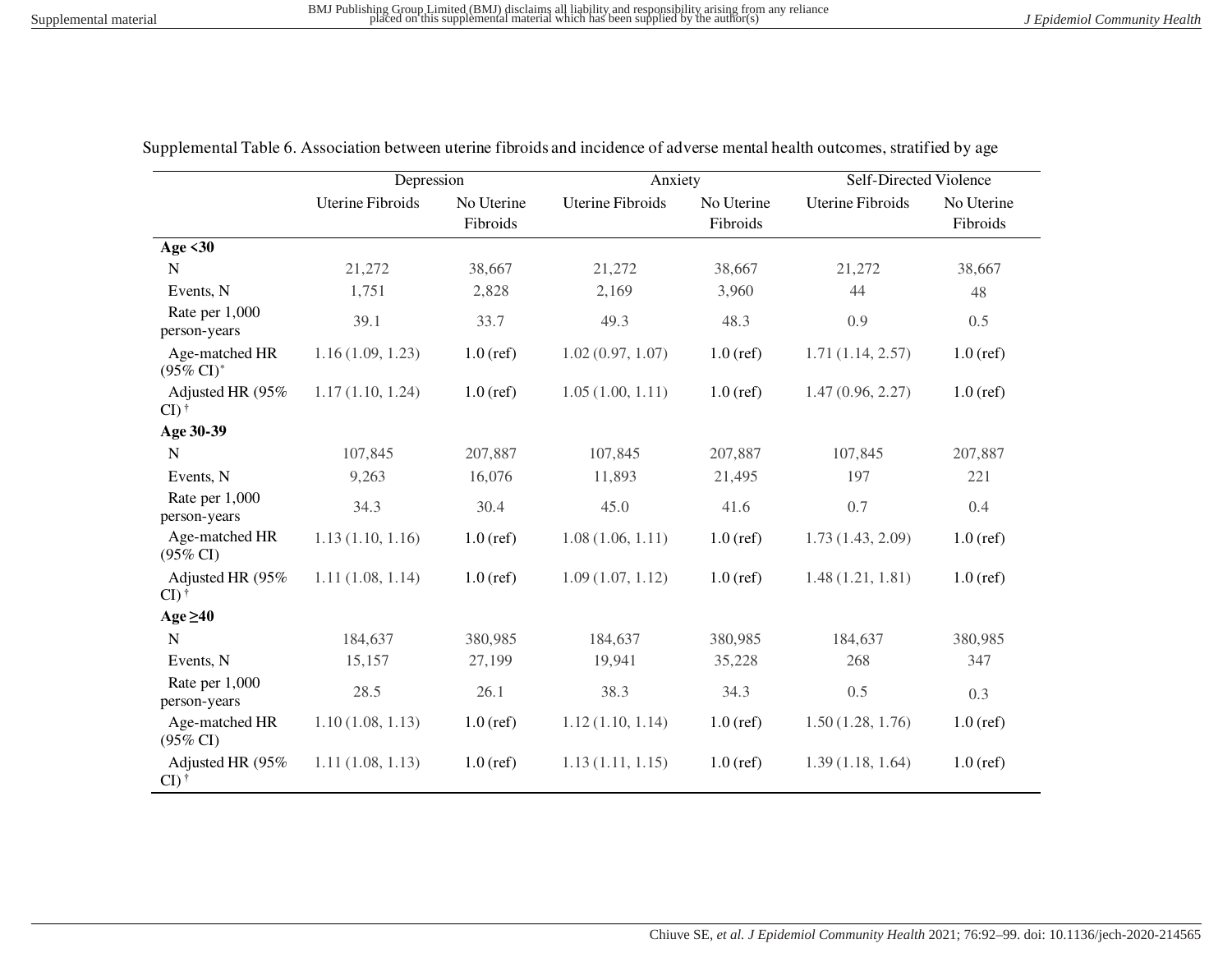\*Abbreviations: CI, confidence interval; HR, hazard ratio

†HR adjusted for race, region of residence, allergic rhinitis, asthma, IBS, eczema, chronic low back pain, fatigue, vitamin D deficiency, chronic headaches/migraines, thyroid disease, hypothyroidism, diabetes mellitus type 2, hyperlipidemia, hypertension, fibromyalgia, live birth, and use of antihypertensives, corticosteroids, non-opioid analgesics, opioid analgesic, combined hormonal contraceptives, statins, oral progestin, depot medroxyprogesterone acetate (DMPA), or progestogen-releasing intrauterine system (IUD).